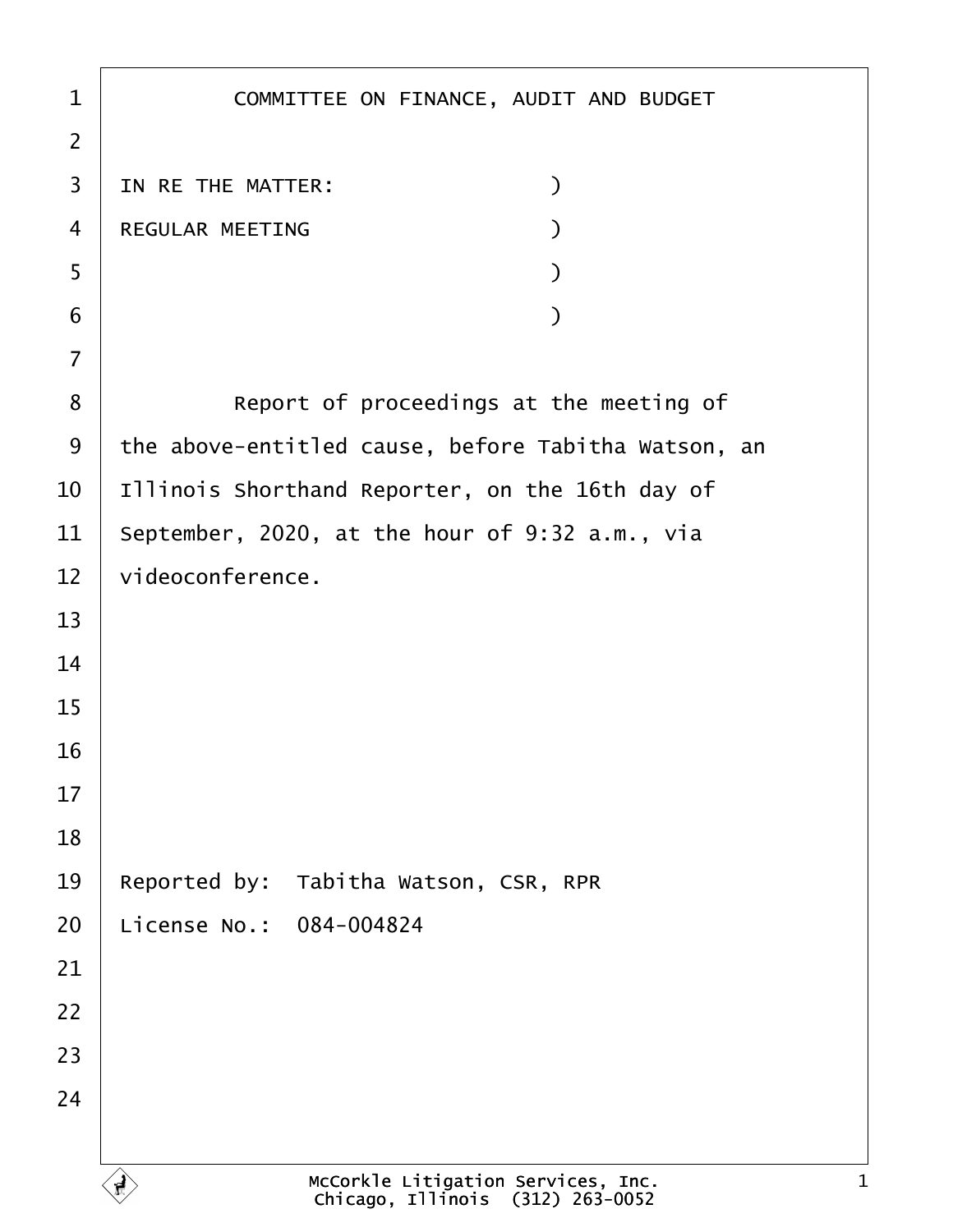| $\mathbf 1$    | <b>BOARD MEMBERS PRESENT:</b>         |
|----------------|---------------------------------------|
| 2              | ALEJANDRO SILVA, Chairperson          |
| 3              | <b>ARABEL ALVA ROSALES</b>            |
| 4              | <b>GLORIA CHEVERE</b>                 |
| 5              | <b>KEVIN IRVINE</b>                   |
| 6              | <b>BERNARD JAKES</b>                  |
| $\overline{7}$ | <b>JOHNNY MILLER</b>                  |
| 8              |                                       |
| 9              |                                       |
| 10             |                                       |
| 11             | <b>ALSO PRESENT:</b>                  |
| 12             | DORVAL R. CARTER, JR., President      |
| 13             | <b>GREGORY LONGHINI, Secretary</b>    |
| 14             | <b>KAREN SEIMETZ, General Counsel</b> |
| 15             | <b>MICHELLE CURRAN</b>                |
| 16             | <b>ELLEN MCCORMACK</b>                |
| 17             | <b>BILL MOONEY</b>                    |
| 18             | <b>JUAN PABLO PRIETO</b>              |
| 19             |                                       |
| 20             |                                       |
| 21             |                                       |
| 22             |                                       |
| 23             |                                       |
| 24             |                                       |
|                |                                       |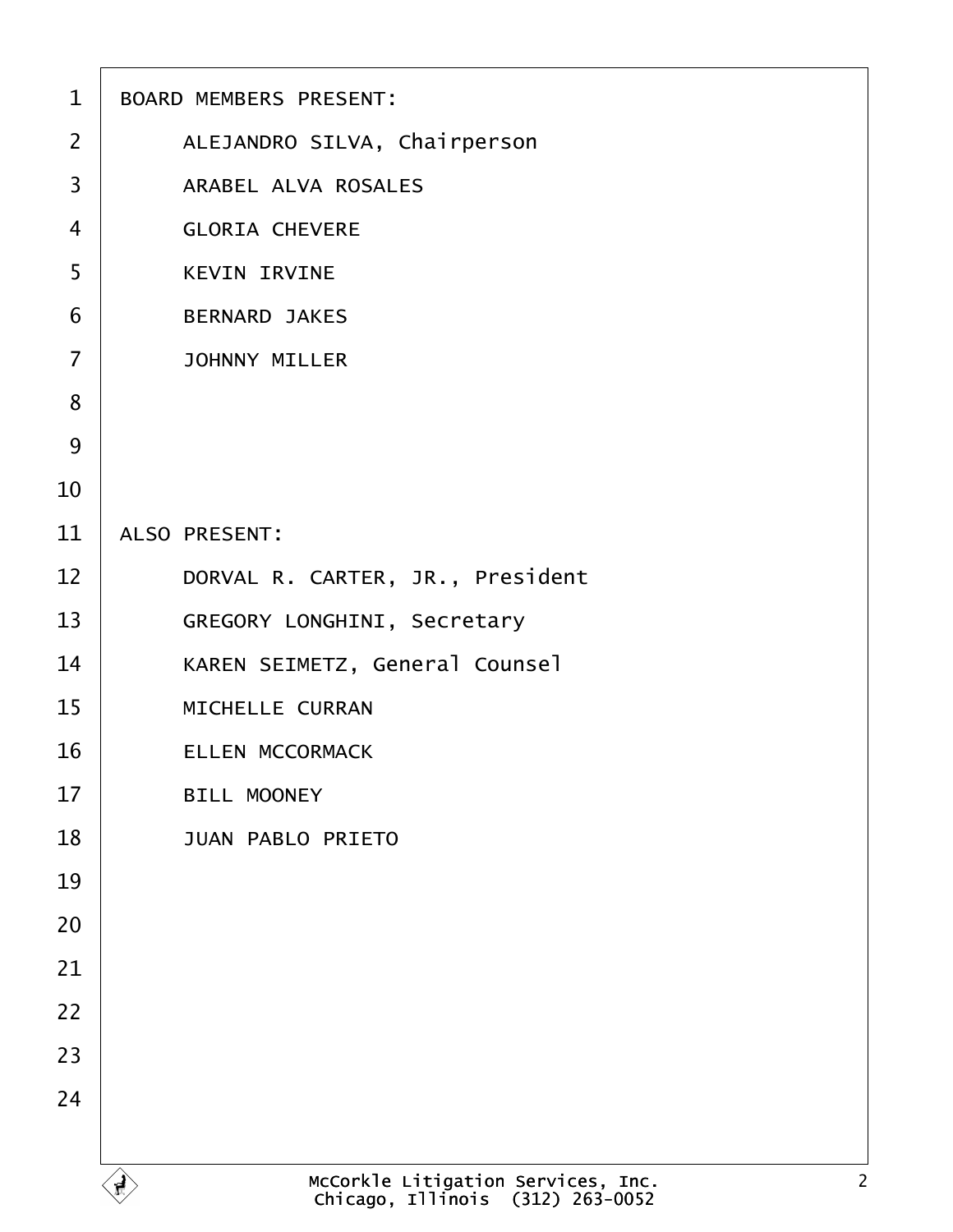<span id="page-2-0"></span>

| 1  | SECRETARY LONGHINI: Good morning. My name is        |
|----|-----------------------------------------------------|
| 2  | Gregory Longhini. I am the secretary to the         |
| 3  | Chicago Transit Board.                              |
| 4  | On September 9th, 2020, the Office of the           |
| 5  | Secretary of the Chicago Transit Board issued a     |
| 6  | notice of changed format of meeting of the          |
| 7  | Committee on Finance, Audit and Budget and the      |
| 8  | Chicago Transit Board, both meetings scheduled      |
| 9  | today, September 16, 2020, due to the COVID-19      |
| 10 | pandemic.                                           |
| 11 | Illinois Governor JB Pritzker has issued a          |
| 12 | disaster proclamation on August 21st, 2020, which   |
| 13 | is in effect through September 21st, 2020 to        |
| 14 | address this emergency.                             |
| 15 | Section 12 of the proclamation declares             |
| 16 | that in-person attendance of more than 50 people is |
| 17 | not feasible in light of public health concerns.    |
| 18 | This means that Chicago Transit Authority public    |
| 19 | meetings occurring on September 16, 2020, today,    |
| 20 | will take place only virtually.                     |
| 21 | Let the record show that General Counsel            |
| 22 | Karen Seimetz and President Dorval Carter -- I'm    |
| 23 | sorry, General Counsel Karen Seimetz and Board      |
| 24 | Secretary Gregory Longhini are at the 567 West Lake |
|    |                                                     |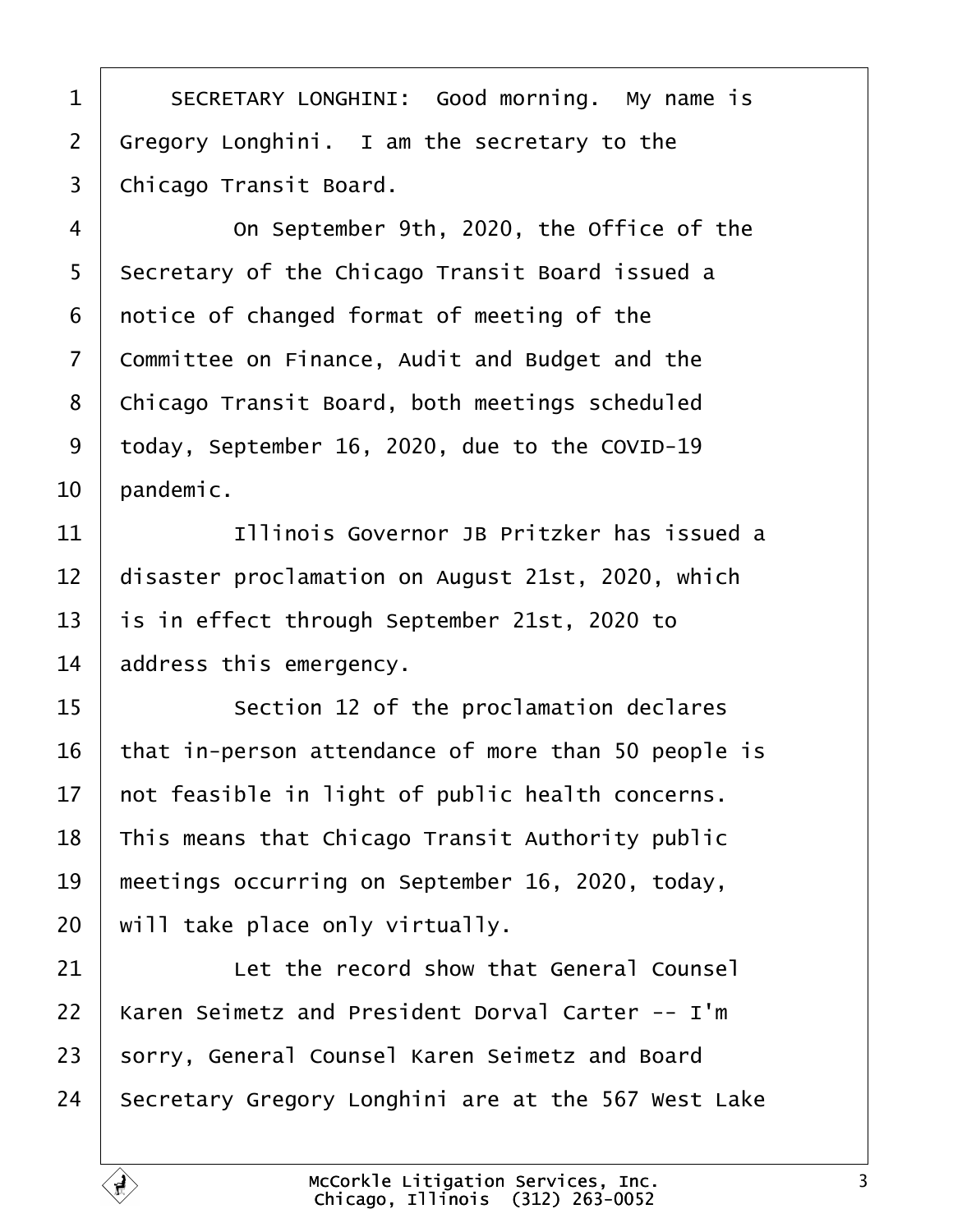<span id="page-3-0"></span>

| 1              | Street building, which is the headquarters of the   |
|----------------|-----------------------------------------------------|
| $\overline{2}$ | Chicago Transit Authority where this meeting is     |
| 3              | driginating from.                                   |
| 4              | With that, we may start the Committee on            |
| 5              | Finance, Audit and Budget as scheduled.             |
| 6              | Chairman Silva.                                     |
| $\overline{7}$ | DIRECTOR SILVA: Good morning. I would like to       |
| 8              | dall to order the September 16, 2020 meeting of the |
| 9              | Committee on Finance, Audit and Budget.             |
| 10             | Will the secretary call the roll?                   |
| 11             | SECRETARY LONGHINI: Yes. I will take a              |
| 12             | rollcall vote.                                      |
| 13             | Director Chevere?                                   |
| 14             | DIRECTOR CHEVERE: Did you call me?                  |
| 15             | <b>SECRETARY LONGHINI: Yes. Rollcall vote.</b>      |
| 16             | DIRECTOR CHEVERE: Present.                          |
| 17             | SECRETARY LONGHINI: Going down everybody with       |
| 18             | the rollcall vote.                                  |
| 19             | <b>Director Miller?</b>                             |
| 20             | DIRECTOR MILLER: Here.                              |
| 21             | <b>SECRETARY LONGHINI: Director Jakes?</b>          |
| 22             | <b>DIRECTOR JAKES: Here.</b>                        |
| 23             | <b>SECRETARY LONGHINI: Director Irvine?</b>         |
| 24             | DIRECTOR IRVINE: Here.                              |
|                |                                                     |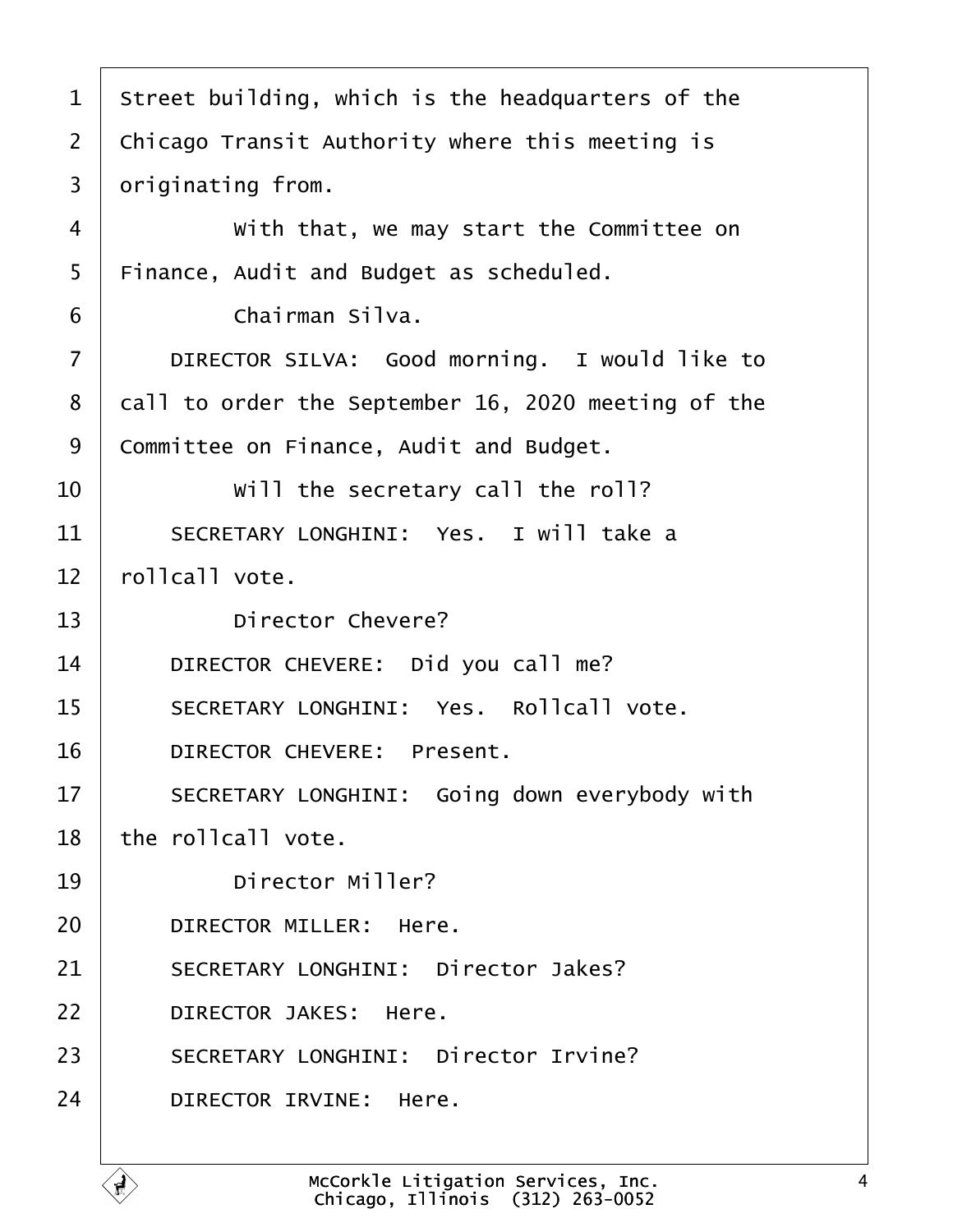<span id="page-4-0"></span>

| 1              | <b>SECRETARY LONGHINI: Director Alva Rosales?</b>     |
|----------------|-------------------------------------------------------|
| 2              | DIRECTOR ALVA ROSALES: Here.                          |
| 3              | <b>SECRETARY LONGHINI: Chairman Silva?</b>            |
| 4              | <b>CHAIRPERSON SILVA: Here.</b>                       |
| 5              | SECRETARY LONGHINI: We have a quorum of the           |
| 6              | Committee with all six members present, sir. We       |
| $\overline{7}$ | may proceed to agenda item number two.                |
| 8              | <b>CHAIRPERSON SILVA: Our first order of business</b> |
| 9              | is approval of the committee minutes of August 12,    |
| 10             | 2020.                                                 |
| 11             | Will the secretary call the roll?                     |
| 12             | SECRETARY LONGHINI: Yes, I will. Rollcall             |
| 13             | vote on minutes --                                    |
| 14             | DIRECTOR IRVINE: I think we need a motion,            |
| 15             | Greg.                                                 |
| 16             | SECRETARY LONGHINI: I'm sorry. I'm sorry. We          |
| 17             | do need a motion.                                     |
| 18             | DIRECTOR JAKES: So moved.                             |
| 19             | SECRETARY LONGHINI: So moved by --                    |
| 20             | DIRECTOR IRVINE: I second.                            |
| 21             | SECRETARY LONGHINI: Seconded by Irvine. Thank         |
| 22             | you for jumping in and doing my job. Now let's        |
| 23             | take a vote.                                          |
| 24             | <b>Director Chevere?</b>                              |
|                |                                                       |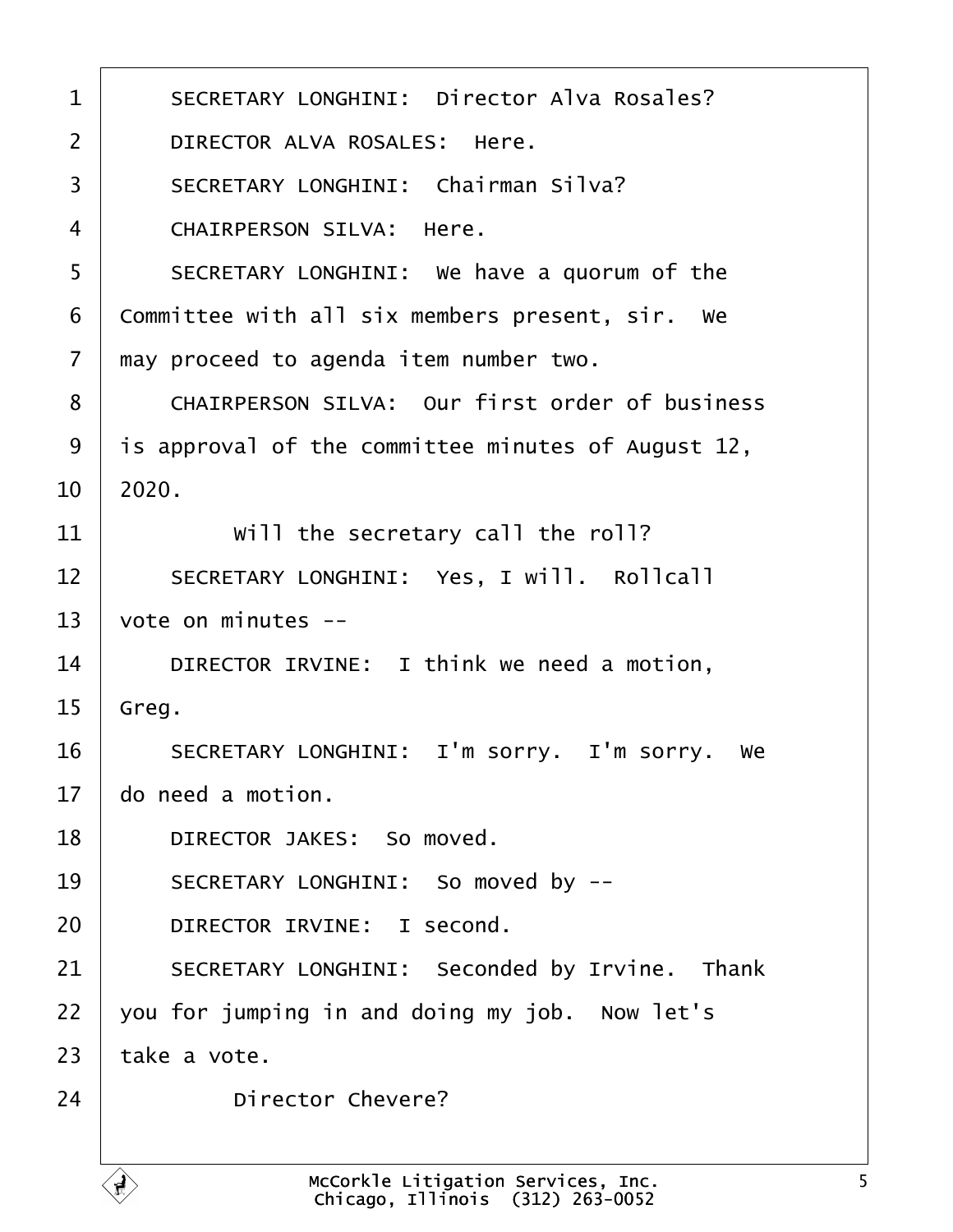<span id="page-5-0"></span>

| 1              | DIRECTOR CHEVERE: Yes.                               |
|----------------|------------------------------------------------------|
| $\overline{2}$ | <b>SECRETARY LONGHINI: Director Miller?</b>          |
| 3              | <b>DIRECTOR MILLER: Yes.</b>                         |
| 4              | <b>SECRETARY LONGHINI: Director Jakes?</b>           |
| 5              | <b>DIRECTOR JAKES: Yes.</b>                          |
| 6              | <b>SECRETARY LONGHINI: Director Irvine?</b>          |
| $\overline{7}$ | <b>DIRECTOR IRVINE: Yes.</b>                         |
| 8              | <b>SECRETARY LONGHINI: Director Alva Rosales?</b>    |
| 9              | DIRECTOR ALVA ROSALES: Yes.                          |
| 10             | <b>SECRETARY LONGHINI: Chairman Silva?</b>           |
| 11             | <b>CHAIRPERSON SILVA: Yes.</b>                       |
| 12             | SECRETARY LONGHINI: That motion is approved          |
| 13             | with six yes votes, sir. We may proceed to agenda    |
| 14             | item number three.                                   |
| 15             | <b>CHAIRPERSON SILVA: Our next order of business</b> |
| 16             | is the finance report. Michelle Curran will be       |
| 17             | presenting.                                          |
| 18             | MICHELLE CURRAN: Good morning. I'm Michelle          |
| 19             | Curran, Vice-President of Budget and Capital         |
| 20             | Finance. Today I will be presenting the July         |
| 21             | financial results as compared to the original        |
| 22             | budget.                                              |
| 23             | Next slide, please. Farebox revenues are             |
| 24             | down 22.8 million, bolstered a little bit by the     |
|                |                                                      |

Г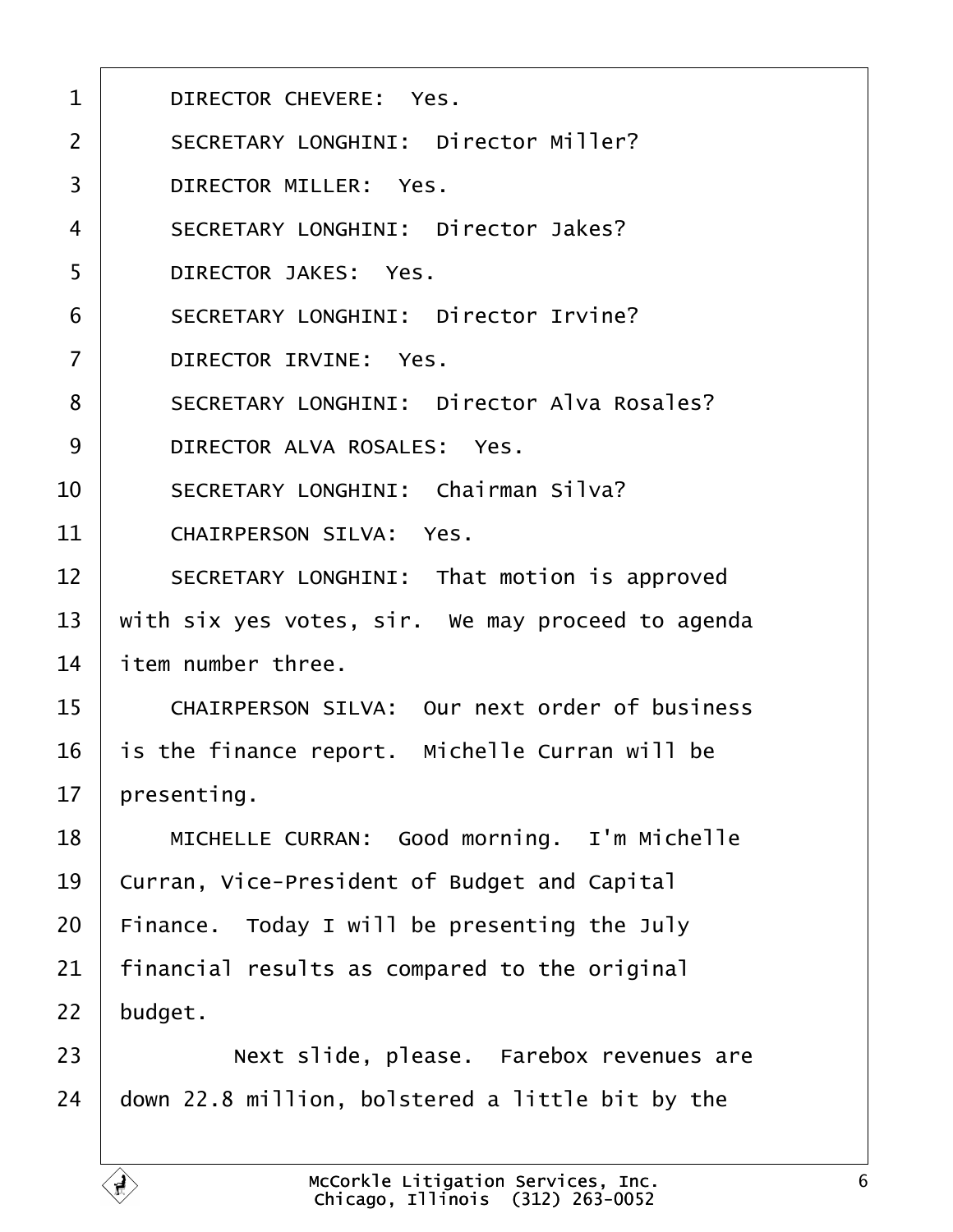<span id="page-6-0"></span>

|  |  |  |  |  |  | i first full month of returning to front-door |
|--|--|--|--|--|--|-----------------------------------------------|
|--|--|--|--|--|--|-----------------------------------------------|

2 boarding on buses.

| 3  | Passes are down 14 million and fare and             |
|----|-----------------------------------------------------|
| 4  | pass totals, down 36.8 million. That's 71 percent   |
| 5  | down versus 83 percent last month. The reduced      |
| 6  | fare subsidy is flat to budget and non-farebox      |
| 7  | revenues are down 3.2 million. Total revenue is     |
| 8  | down 39.6 million compared to being down 44 million |
| 9  | last month. Next slide please.                      |
| 10 | Year-to-date revenues -- total revenues             |
| 11 | are down 195.1 million. Fare and pass revenue is    |
| 12 | down 181.4 and non-fare box revenue is down         |
| 13 | 13.9 million. Next slide, please.                   |
| 14 | On the expense side, labor is favorable             |
| 15 | \$180,000 for the month due to vacant positions.    |
| 16 | Materials, favorable 463,000. Fuel is also          |
| 17 | favorable by 463,000. Power is favorable by         |
| 18 | 713,000. Injuries and damages are flat to budget.   |
| 19 | And security services are essentially flat to       |
| 20 | budget. Other expenses are unfavorable by           |
| 21 | 2.3 million.                                        |
| 22 | As we talked about last month, we moved             |
| 23 | some capital expenses to the operating budget       |
| 24 | consistent with prior past practice. Total          |
|    |                                                     |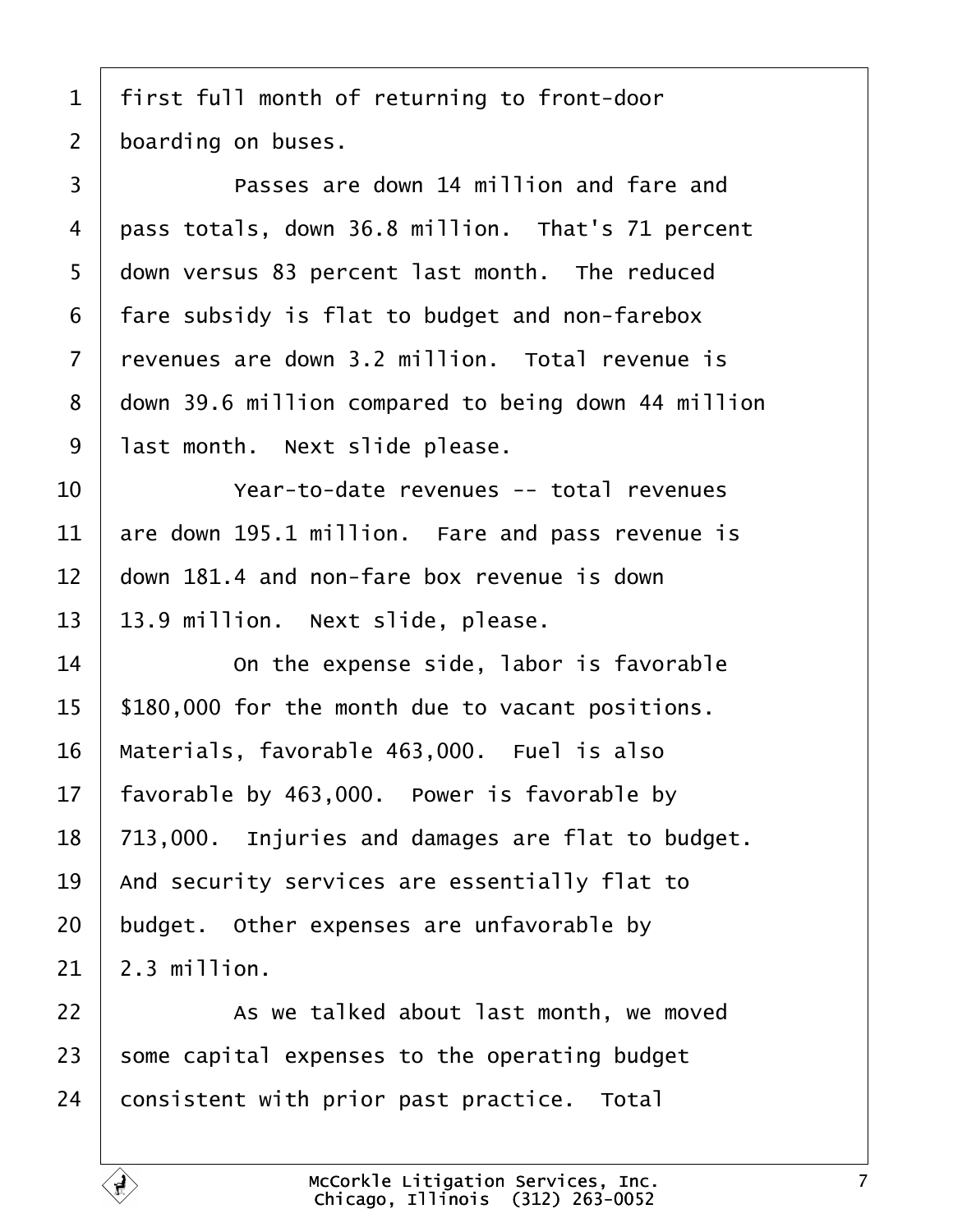<span id="page-7-0"></span>

| 1  | expenses for the month are unfavorable by 400,000   |
|----|-----------------------------------------------------|
| 2  | and net against revenues, it's negative by 39.6     |
| 3  | million. Next slide, please.                        |
| 4  | On a year-to-date basis, total expenses             |
| 5  | are favorable by 11.4 million and net against       |
| 6  | revenues is down by 108.7 million.                  |
| 7  | We've added a couple of new slides to the           |
| 8  | presentation this month. First, on the public       |
| 9  | funding side. Next side please.                     |
| 10 | Public funding for the month is                     |
| 11 | unfavorable 20 million with sales tax down          |
| 12 | 10.5 million, PTF down 7.7 million, real estate     |
| 13 | transfer tax down 1 million, and PTF on the real    |
| 14 | estate transfer tax down 600,000. ICE funds are     |
| 15 | also down 100,000. Next slide, please.              |
| 16 | On a yearly basis, public funding is down           |
| 17 | 71.8 million. Next slide, please.                   |
| 18 | With regard to the CARES funding draws,             |
| 19 | we've drawn 231 million to date of the 817 million  |
| 20 | allocated to CTA. This represents 28 percent of     |
| 21 | the total funding allocation.                       |
| 22 | For system-generated revenue shortfalls             |
| 23 | for January through July, we've drawn 183.7 million |
| 24 | and for public funding draws for February through   |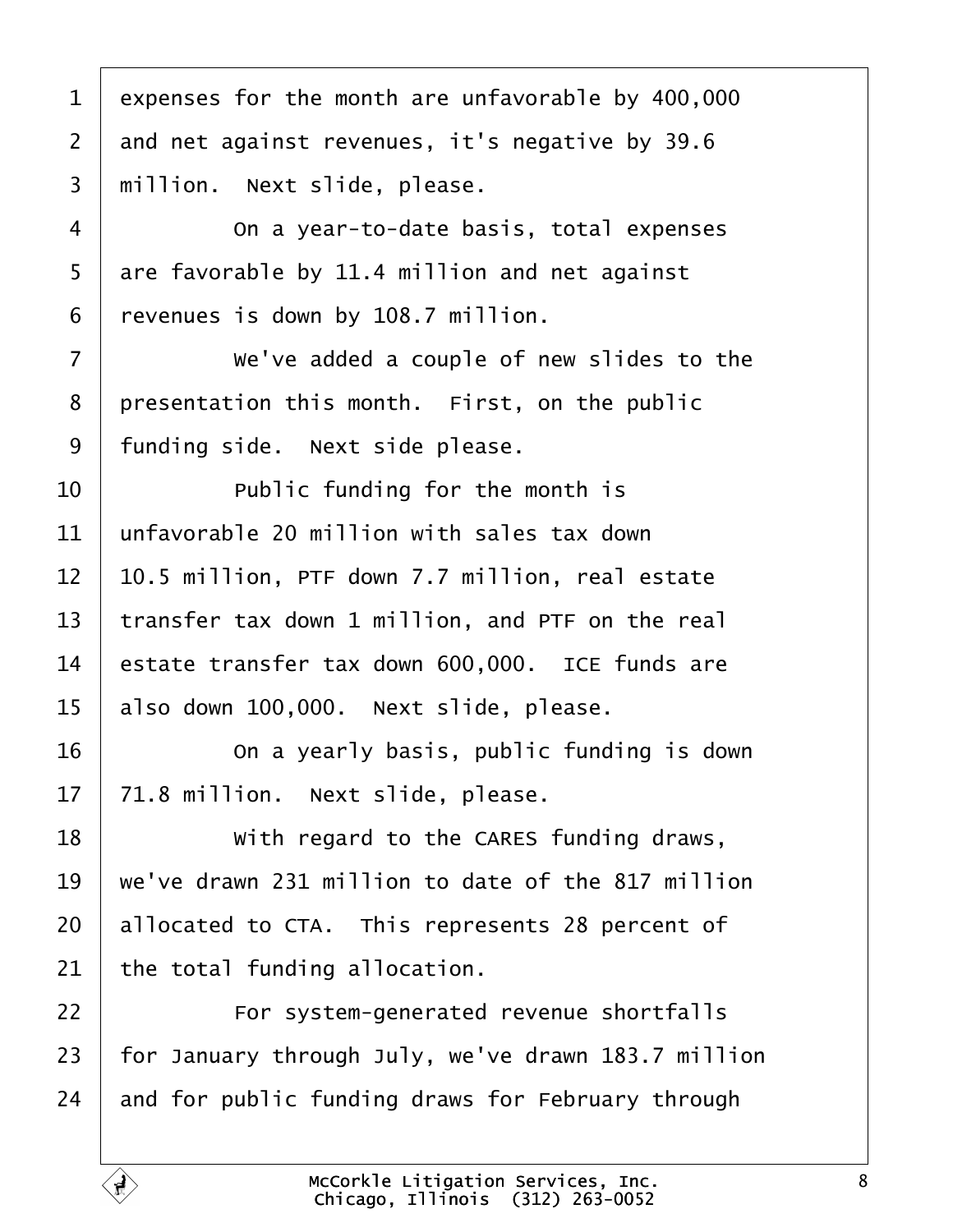<span id="page-8-0"></span>

| 1              | May, we've drawn 47.3 million. Next slide, please.  |
|----------------|-----------------------------------------------------|
| 2              | On the commodities side, there really               |
| 3              | hasn't been any change. For fuel, we're locked in   |
| 4              | for 90 percent of 2020 volume, 85 percent for 2021, |
| 5              | and 65 percent for 2022. We'll continue to look at  |
| 6              | selective purchase opportunities for 2022.          |
| $\overline{7}$ | For power, we're fully locked in through            |
| 8              | 2024 and for natural gas, we're locked in through   |
| 9              | the spring of 2022.                                 |
| 10             | I'd be happy to try to answer any                   |
| 11             | questions.                                          |
| 12             | CHAIRPERSON SILVA: Michelle, what strategy are      |
| 13             | we following in regard to increase the ridership,   |
| 14             | okay -- the ridership in order to allow,            |
| 15             | bkay, the --                                        |
| 16             | PRESIDENT CARTER: Director Silva, this is           |
|                | 17 Dorval Carter. With regard to ridership, we're   |
| 18             | actually carrying pretty close to the capacity of   |
| 19             | what we can carry and still maintain social         |
| 20             | distancing. So while we're certainly engaged in     |
| 21             | messaging around what we've done to make our system |
| 22             | safe for our customers to ride CTA, we are not      |
| 23             | doing aggressive marketing to bring customers back, |
| 24             | primarily because we can't accommodate them right   |
|                |                                                     |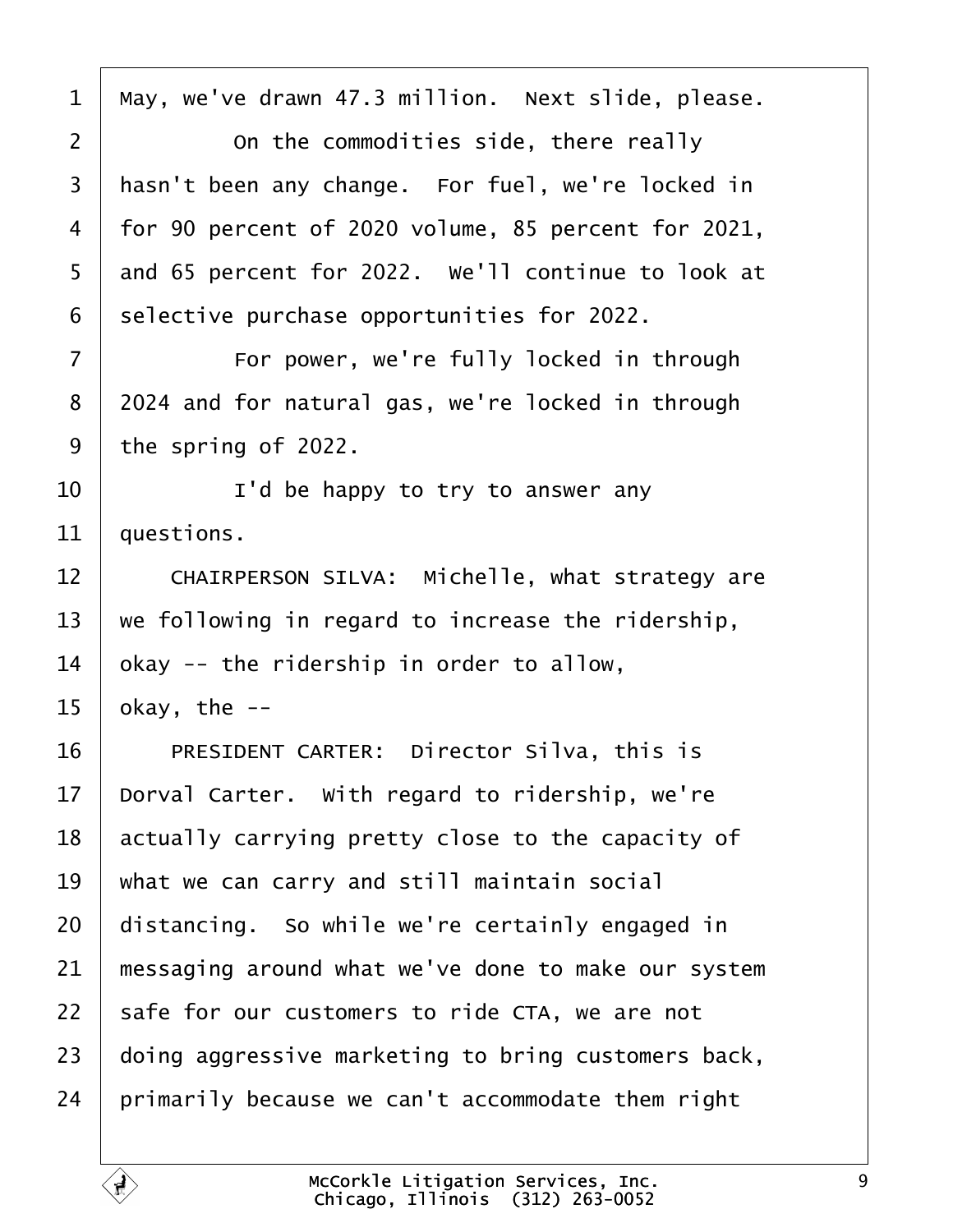<span id="page-9-0"></span> $1$   $now.$ 

2 **Until the city itself moves into** 3 subsequent phases of reopening and allows us to 4 darry more people on our trains and buses, we are 5 sort of in the middle of a period where we want to 6 allow maximum opportunity for customers to ride 7 safely, but don't want to encourage ridership to 8 the point where we have crowded buses and trains. 9 CHAIRPERSON SILVA: If we are almost to 10 **capacity, how long does the public funding last** 11 before we run out? 12 | PRESIDENT CARTER: We anticipate that our 13 public -- I think what you're really referring to 14 is emergency relief funding, because obviously our 15 public funding continues, you know, regardless. 16 Our emergency relief funding, we forecast right now 17 to carry us to about the end of the first quarter 18 of next year. All of that is subject to a lot of 19 variables, including what our regular public 20 funding comes in at, as well as our ongoing revenue 21 from the farebox. But that's our -- that's our 22 best estimate today on when we think that the 23 emergency relief funding would expire for us. 24 CHAIRPERSON SILVA: Thank you.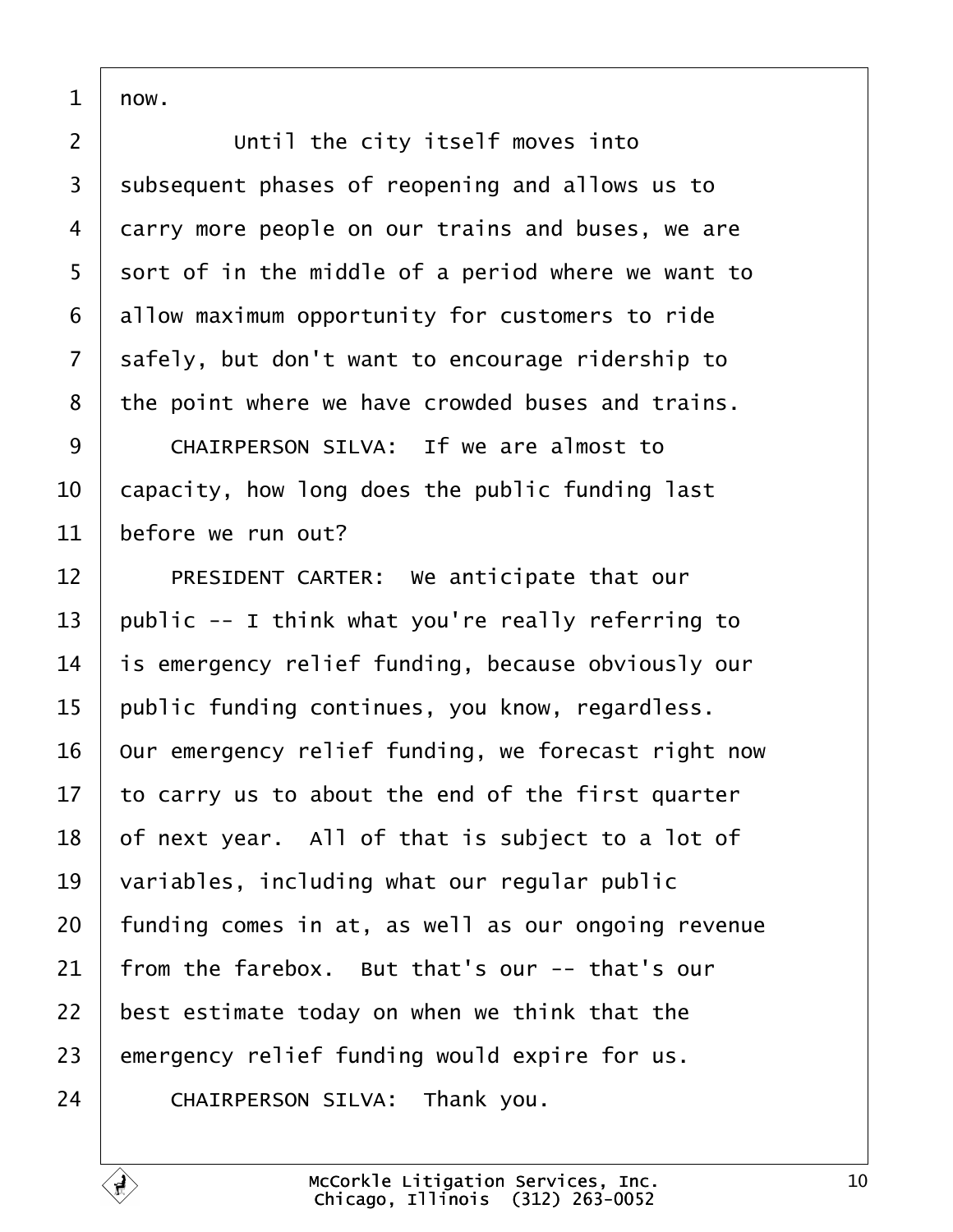<span id="page-10-0"></span>

| 1              | SECRETARY LONGHINI: Any further questions?          |
|----------------|-----------------------------------------------------|
| $\overline{2}$ | I'm sorry.                                          |
| 3              | DIRECTOR ALVA ROSALES: Just a comment. I            |
| 4              | really appreciate the public funding report or the  |
| 5              | emergency relief, you know, public funding report.  |
| 6              | That really helps us to keep a track on everything. |
| 7              | And with regards to power, it looks like            |
| 8              | we've done everything we can there. Power, fuel,    |
| 9              | and the other. I mean, it's really good we've       |
| 10             | locked those in for several years because it looks  |
| 11             | like we've got a really good rate. So kudos.        |
| 12             | MICHELLE CURRAN: Thank you. Yeah. We were           |
| 13             | really able to lock in at really attractive rates   |
| 14             | on both the fuel and power side. Thank you.         |
| 15             | DIRECTOR MILLER: Have we increased or               |
| 16             | decreased on buses or trains?                       |
| 17             | MICHELLE CURRAN: Service levels? Is that what       |
| 18             | you're referring to?                                |
| 19             | DIRECTOR MILLER: For the rider -- the               |
| 20             | president talked about the capacity. So have we     |
| 21             | increased or since we're trying to not rush back,   |
| 22             | did we decrease on bus service or increase?         |
| 23             | PRESIDENT CARTER: Director, we have not             |
| 24             | decreased either our bus or rail service. We        |
|                |                                                     |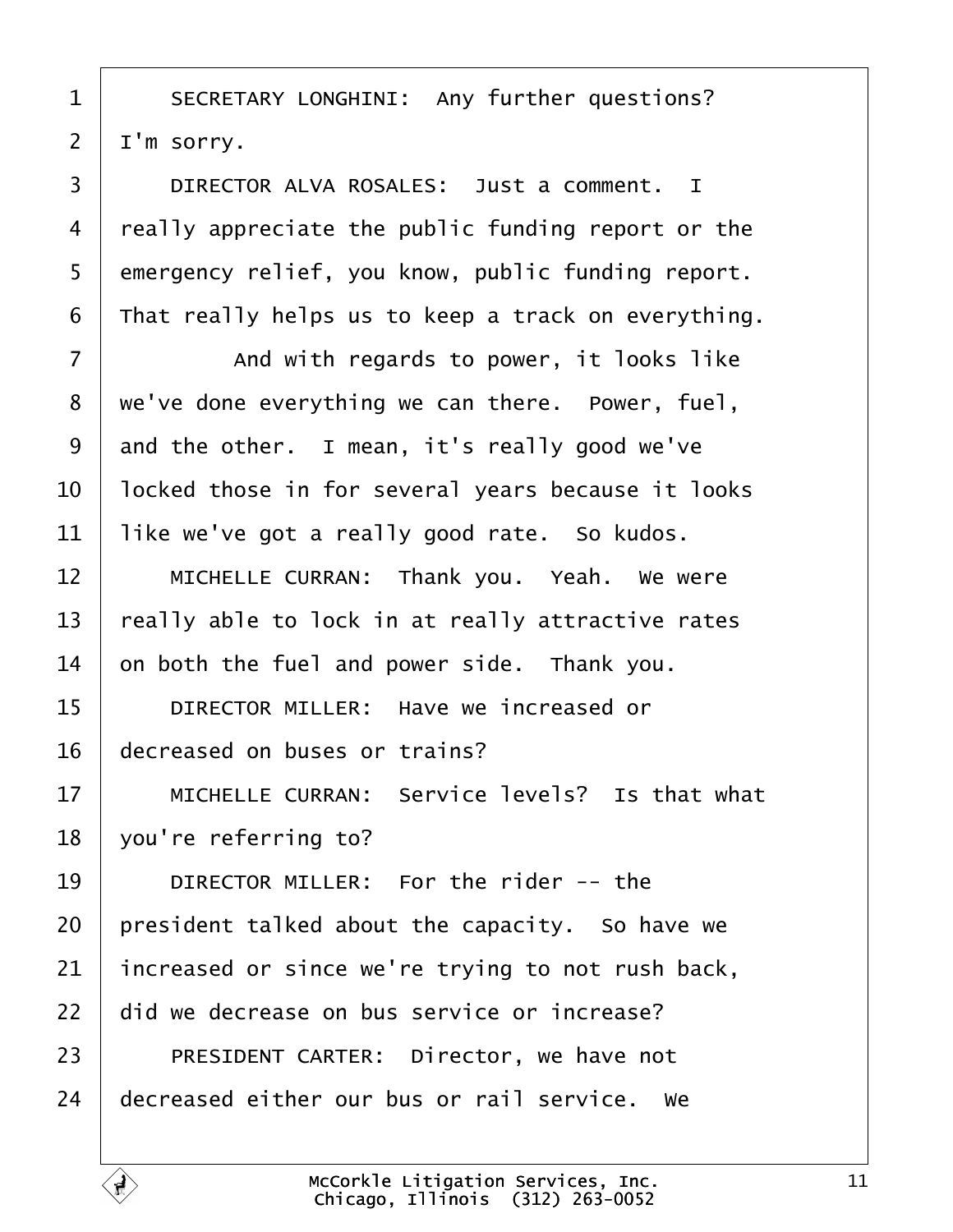<span id="page-11-0"></span>

| 1              | have -- on the bus side, we have redeployed some of   |
|----------------|-------------------------------------------------------|
| $\overline{2}$ | dur bus service to address where we're seeing         |
| 3              | higher demand, particularly on the south and west     |
| 4              | side of the city. But no, we have not decreased       |
| 5              | any of our service. We've been running full           |
| 6              | service during the entire time. Primarily, as I       |
| $\overline{7}$ | indicated, to maximize the ability of the customers   |
| 8              | to socially distance on our trains and buses.         |
| 9              | DIRECTOR MILLER: Okay. Thank you.                     |
| 10             | SECRETARY LONGHINI: Director Jakes, do you            |
| 11             | have any questions? Director Jakes? No?               |
| 12             | Director Irvine, do you have any                      |
| 13             | questions?                                            |
| 14             | DIRECTOR IRVINE: No questions. Thank you.             |
| 15             | <b>SECRETARY LONGHINI: Director Chevere?</b>          |
| 16             | DIRECTOR CHEVERE: No questions.                       |
| 17             | <b>SECRETARY LONGHINI: There's no further</b>         |
| 18             | questions on the finance report I believe? All        |
| 19             | right.                                                |
| 20             | Then why don't we make a switch now for               |
| 21             | the court reporting -- I'm sorry, for the sign        |
| 22             | language interpreting, why don't we make a switch?    |
| 23             | <b>INTERPRETER:</b> Actually, Greg, I'm going to keep |
| 24             | going. I think we have a little bit of a technical    |
|                |                                                       |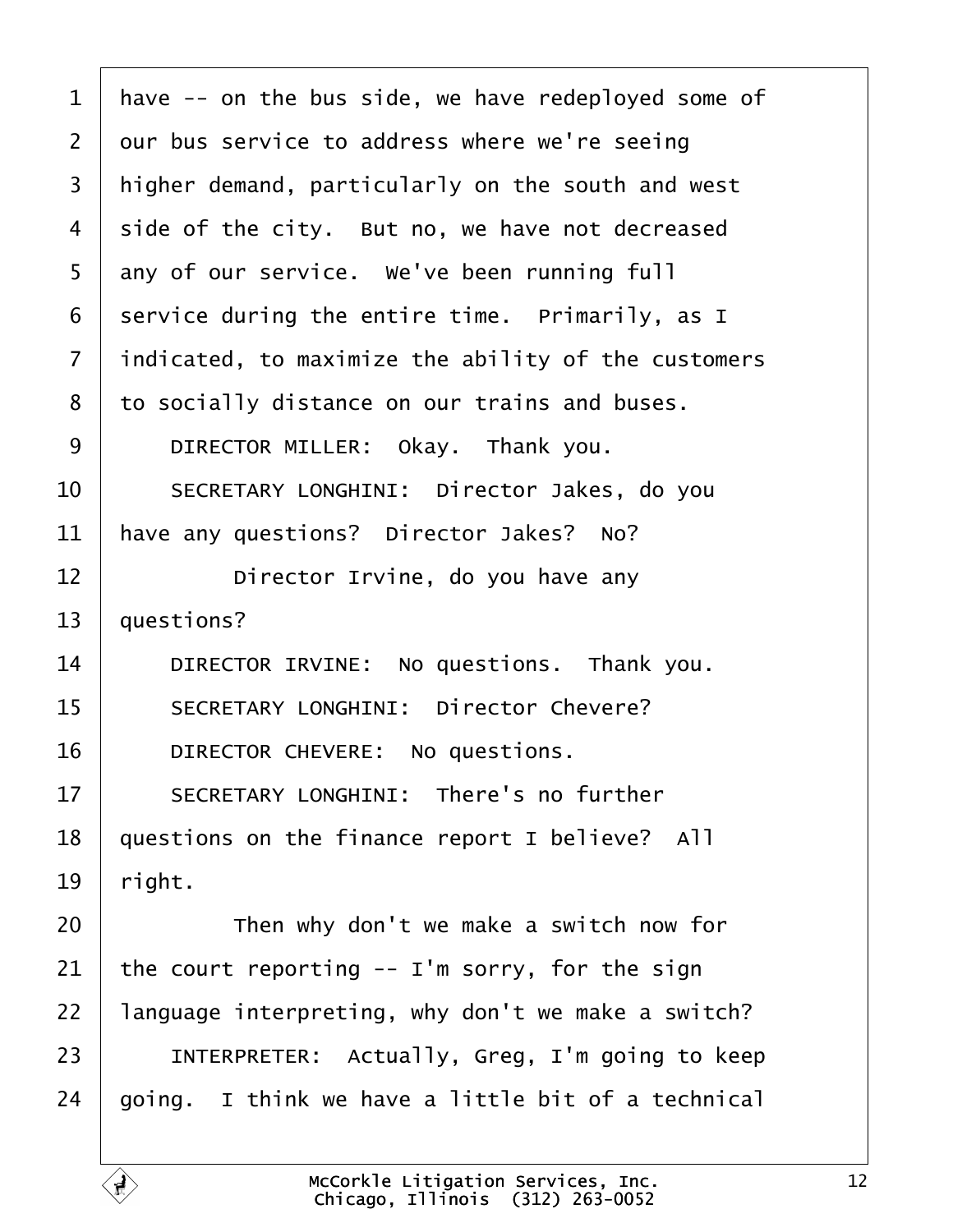- <span id="page-12-0"></span>1 thing happening.
- 2 **SECRETARY LONGHINI:** You have a little bit more
- 3 time? That's fine. You let me know when you want
- 4 to switch. Then --
- 5 | THE HOST: Excuse me, Greg?
- 6 | SECRETARY LONGHINI: Yes?
- 7 | THE HOST: I think Director Jakes dropped off.
- 8 Stand by.
- 9 | SECRETARY LONGHINI: He's off? Okay.
- 10 | CHAIRPERSON SILVA: Do we go to agenda item
- 11 humber four?
- 12 | SECRETARY LONGHINI: Not yet, Chairman. We
- 13 lost Director Jakes. We're trying to get him back
- 14  $\,$  on. As soon as we get him back on, we'll go to it.
- 15 Herb will let us know.
- 16 | DIRECTOR JAKES: Okay. Sorry about that. I
- 17 **bot kicked off.**
- 18 | SECRETARY LONGHINI: All right. Director
- 19 Jakes, did you have any questions on the finance
- 20 report?
- 21 | DIRECTOR JAKES: No questions.
- 22 | SECRETARY LONGHINI: Okay. Thank you.
- 23 Chairman Silva, we may now proceed to agenda item
- 24 humber four.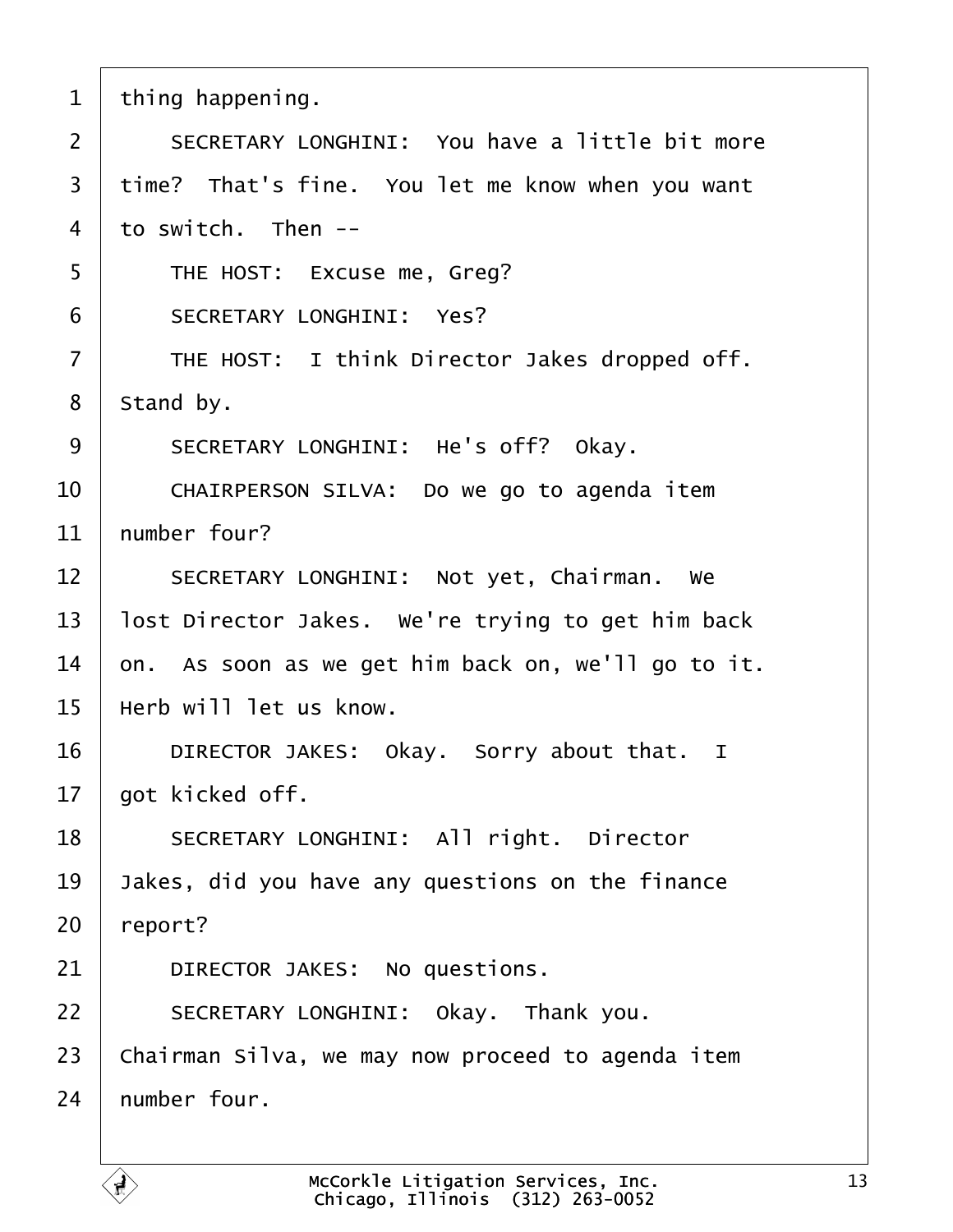<span id="page-13-0"></span>

| 1              | CHAIRPERSON SILVA: Our next order of business       |
|----------------|-----------------------------------------------------|
| $\overline{2}$ | is a review of an ordinance authorizing an          |
| 3              | additional experimental University Pass program     |
| 4              | agreement with City Colleges of Chicago for         |
| 5              | part-time students for the fall of 2020 and spring  |
| 6              | of 2021 semesters.                                  |
| 7              | Michelle Curran.                                    |
| 8              | MICHELLE CURRAN: Thank you. Good morning.           |
| 9              | Again, I'm Michelle Curran, Vice-President of       |
| 10             | <b>Budget and Capital Finance.</b>                  |
| 11             | Today for your consideration, I'm                   |
| 12             | presenting a proposal for the extension of the City |
| 13             | Colleges of Chicago's part-time U-Pass pilot        |
| 14             | program for the fall 2020 and spring 2021 terms.    |
| 15             | Under the pilot program, selected part-time         |
| 16             | students taking between 9 and 11 credit hours are   |
| 17             | eligible to receive a U-Pass.                       |
| 18             | The initial City Colleges' part-time pilot          |
| 19             | program was implemented during the fall 2018 and    |
| 20             | spring 2019 terms and subsequently extended for the |
| 21             | 2019-2020 school year. The pilot program allows up  |
| 22             | to 4200 part-time City Colleges students to be      |
| 23             | eligible to receive U-Passes. The same as the 2019  |
| 24             | to 2020 agreement. Last school year, approximately  |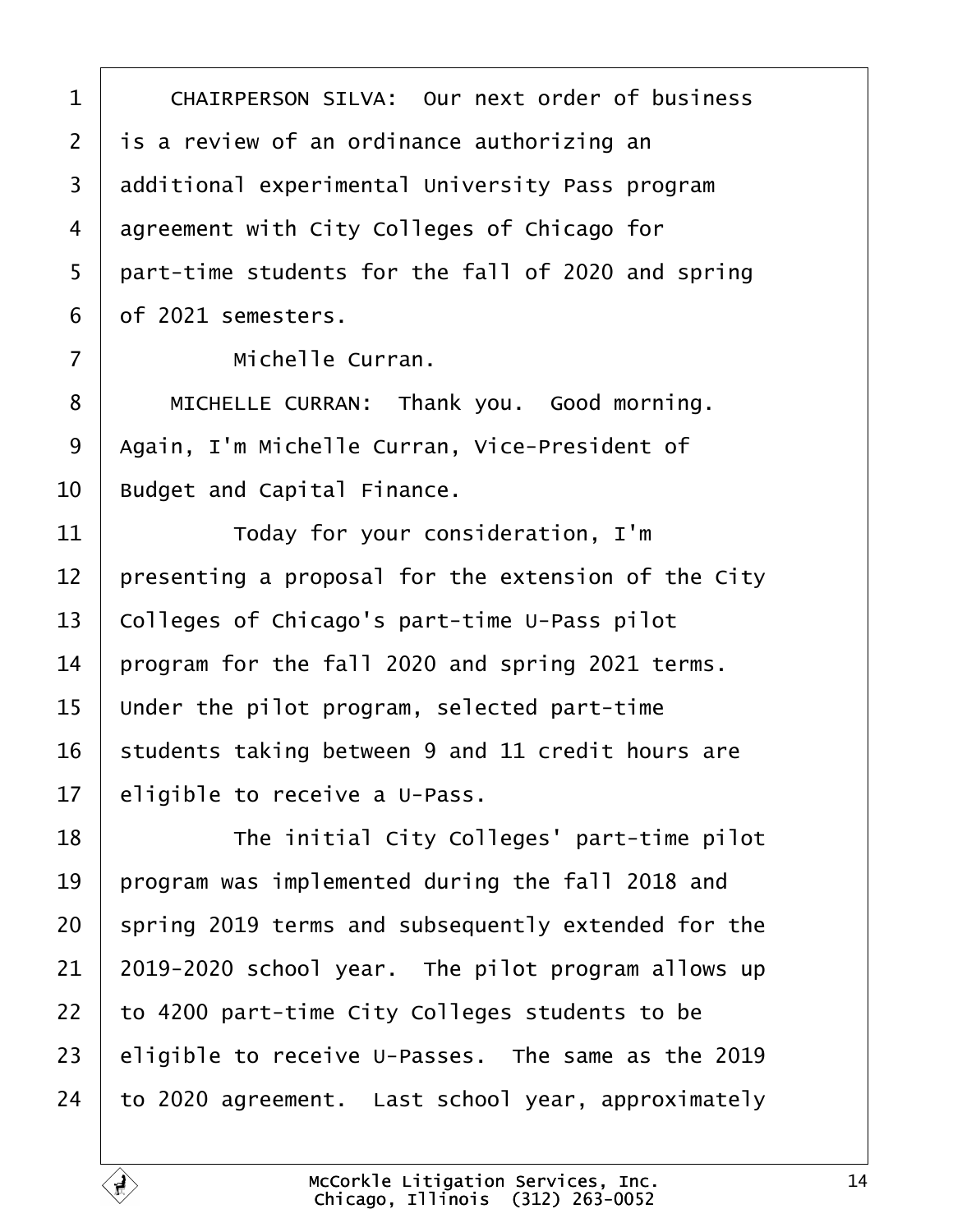- <span id="page-14-0"></span>1 2100 part-time City College students received
- 2 U-Passes.
- 3 | At this onset of COVID-19, all City
- 4 Colleges schools transitions to online learning in
- 5 March of 2020. Due to this, CTA did not receive
- 6 sufficient ridership data for the spring 2020 term
- 7 and staff recommends an extension of the City
- 8 Colleges part-time student pilot for the 2020 to
- 9 2021 academic year.
- 10 **City Colleges will pay CTA the daily per**
- 11 student rate of \$1.25, which is consistent with the
- 12 general U-Pass program. At the conclusion of the
- 13 pilot, CTA will review the ridership of the
- 14 part-time U-Pass and make a comparison to the
- 15 revenue earned to make a recommendation as to the
- 16 potential permanency of this part-time U-Pass
- 17 model.
- 18 **I** vould be happy to answer any questions
- 19  $\sqrt{v}$ ou may have.
- 20 | SECRETARY LONGHINI: Thank you, Michelle.
- 21 | CHAIRPERSON SILVA: Do we include remote
- 22 participants -- students, okay, that are online?
- 23 | MICHELLE CURRAN: Students who are online are
- 24 also eligible to receive the U-Pass. Typically,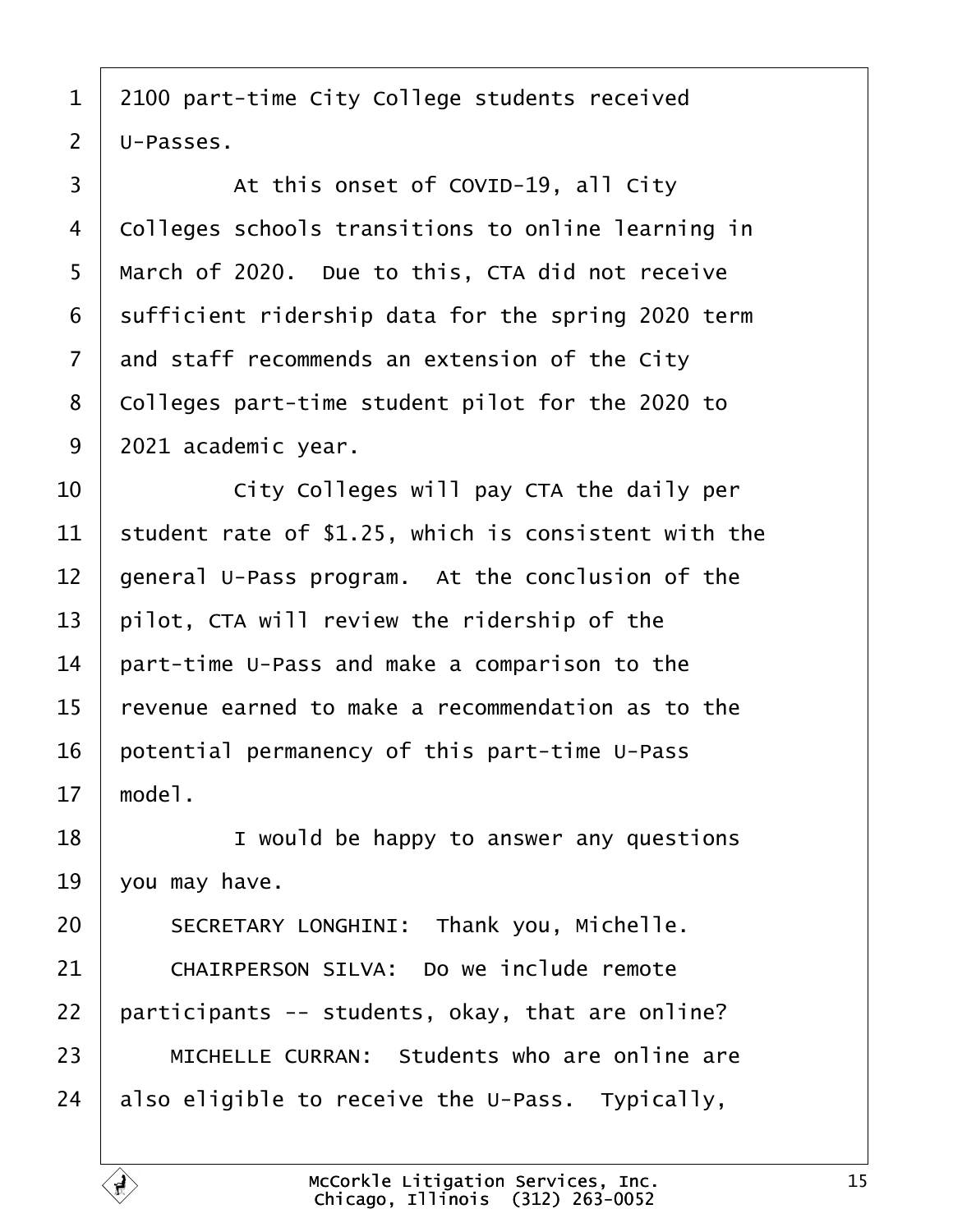<span id="page-15-0"></span>

| 1  | that is not the case, but with the change that we  |  |
|----|----------------------------------------------------|--|
| 2  | made last month with the full-time program as well |  |
| 3  | as with the part-time program we're presenting, we |  |
| 4  | would allow students to obtain a U-Pass who are    |  |
| 5  | studying remotely or online.                       |  |
| 6  | CHAIRPERSON SILVA: Approximately how many          |  |
| 7  | students online do we have or you don't know?      |  |
| 8  | MICHELLE CURRAN: I'd have to get back to you       |  |
| 9  | on that. I'm sorry. I don't have that in front of  |  |
| 10 | me.                                                |  |
| 11 | CHAIRPERSON SILVA: Thank you. Thank you.           |  |
| 12 | MICHELLE CURRAN: Thank you.                        |  |
| 13 | SECRETARY LONGHINI: Director Alva Rosales, any     |  |
| 14 | questions?                                         |  |
| 15 | DIRECTOR ALVA ROSALES: No questions.               |  |
| 16 | <b>SECRETARY LONGHINI: All right. Director</b>     |  |
| 17 | Chevere, any questions?                            |  |
| 18 | DIRECTOR CHEVERE: No questions.                    |  |
| 19 | <b>SECRETARY LONGHINI: Director Miller, any</b>    |  |
| 20 | questions?                                         |  |
| 21 | DIRECTOR MILLER: No questions.                     |  |
| 22 | SECRETARY LONGHINI: Director Jakes, any            |  |
| 23 | questions?                                         |  |
| 24 | DIRECTOR JAKES: No questions.                      |  |
|    |                                                    |  |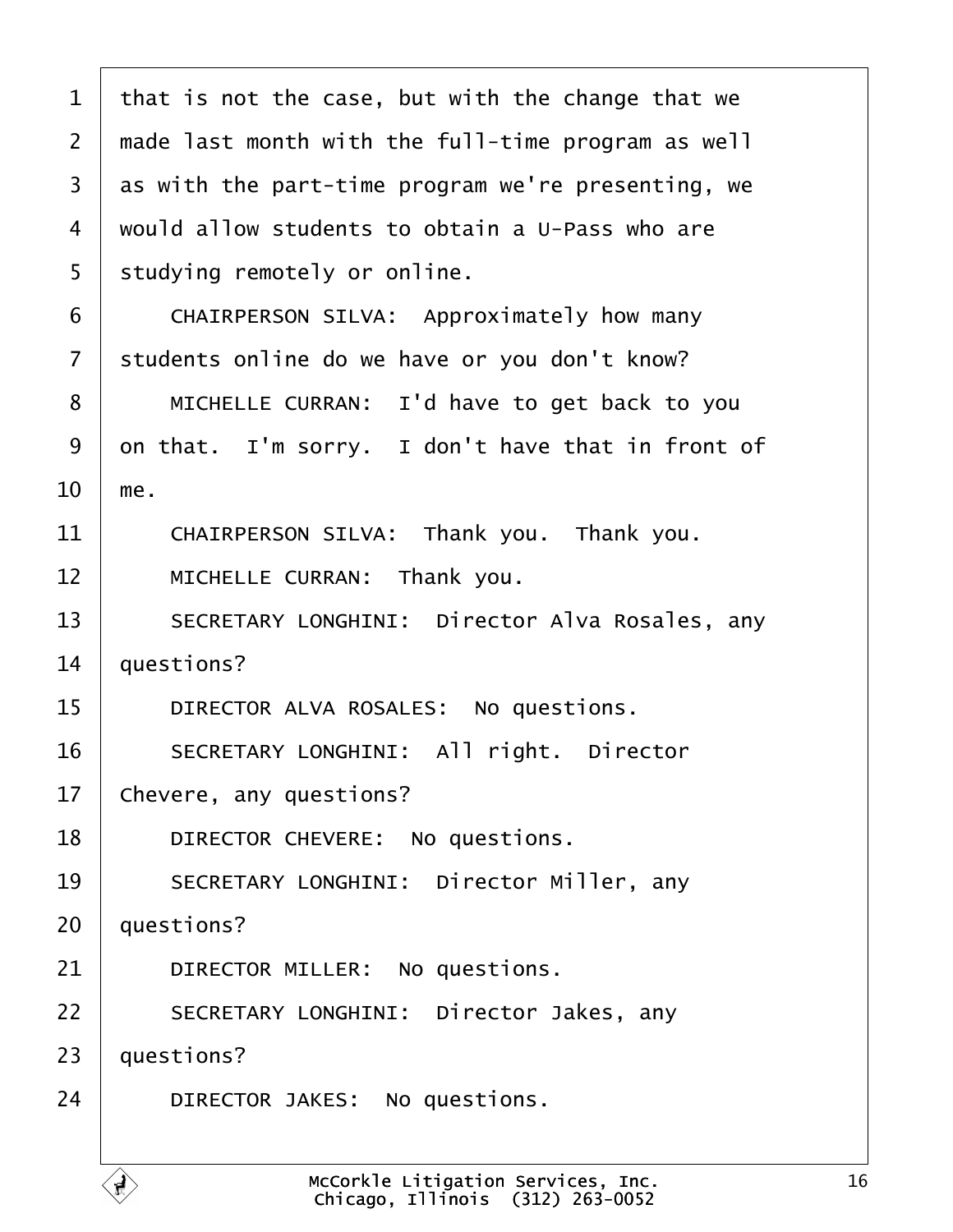<span id="page-16-0"></span>

| 1              | SECRETARY LONGHINI: Director Irvine, any             |
|----------------|------------------------------------------------------|
| $\overline{2}$ | duestions?                                           |
| 3              | DIRECTOR IRVINE: No questions.                       |
| $\overline{4}$ | SECRETARY LONGHINI: Thank you.                       |
| 5              | Chairman Silva, there are no further                 |
| 6              | duestions on this item.                              |
| $\overline{7}$ | <b>CHAIRPERSON SILVA: Our next order of business</b> |
| 8              | is a review of an ordinance --                       |
| 9              | <b>SECRETARY LONGHINI: Chairman Silva?</b>           |
| 10             | <b>CHAIRPERSON SILVA: Yes.</b>                       |
| 11             | SECRETARY LONGHINI: We need the -- we need to        |
| 12             | place this on the omnibus for Board approval. We     |
| 13             | heed leave.                                          |
| 14             | CHAIRPERSON SILVA: Okay. Since there are no          |
| 15             | further questions, may I have leave to place this    |
| 16             | item on the omnibus for Board approval?              |
| 17             | DIRECTOR JAKES: So moved.                            |
| 18             | DIRECTOR IRVINE: Second.                             |
| 19             | SECRETARY LONGHINI: Thank you. That has been         |
| 20             | moved and seconded, Chairman Silva. So you may now   |
| 21             | proceed to agenda item number five.                  |
| 22             | <b>CHAIRPERSON SILVA: Our next order of business</b> |
| 23             | is the review of an ordinance authorizing an         |
| 24             | intergovernmental agreement with the City of         |
|                |                                                      |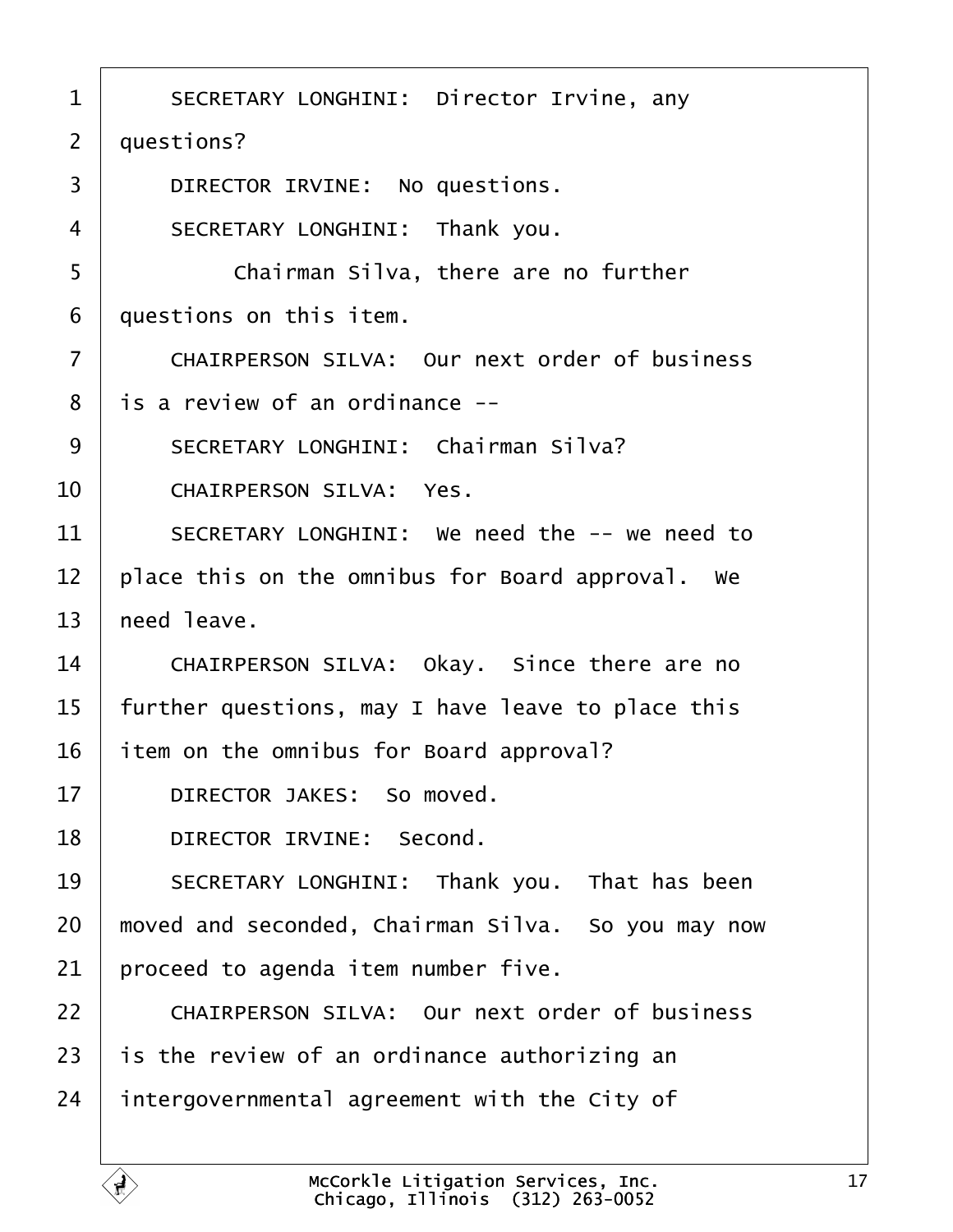<span id="page-17-0"></span>

| 1              | Chicago through its Department of Planning and       |
|----------------|------------------------------------------------------|
| $\overline{2}$ | Development for tax increment financing funds for    |
| 3              | improvements in the Dearborn Street subway.          |
| 4              | Bill Mooney.                                         |
| 5              | BILL MOONEY: Good morning. Bill Mooney, your         |
| 6              | Chief Infrastructure Officer.                        |
| $\overline{7}$ | Staff recommends approval of an ordinance            |
| 8              | authorizing an intergovernmental agreement between   |
| 9              | the City of Chicago and the CTA for the use of tax   |
| 10             | increment financing to make improvements to the      |
| 11             | CTA's Blue Line Dearborn subway.                     |
| 12             | The IGA will provide the CTA with                    |
| 13             | approximately \$2 million in capital funding to make |
| 14             | improvements related to three specific projects in   |
| 15             | the Dearborn subway. Upgrades to the emergency       |
| 16             | lighting systems, station and tunnel lighting, and   |
| 17             | repairs to surface-level bank grading in the area    |
| 18             | of Monroe. All work will be performed by CTA         |
| 19             | forces.                                              |
| 20             | I'll be happy to take any questions on               |
| 21             | this item.                                           |
| 22             | SECRETARY LONGHINI: Thank you, Bill.                 |
| 23             | Chairman Silva, do you have any question             |
| 24             | for Bill?                                            |
|                |                                                      |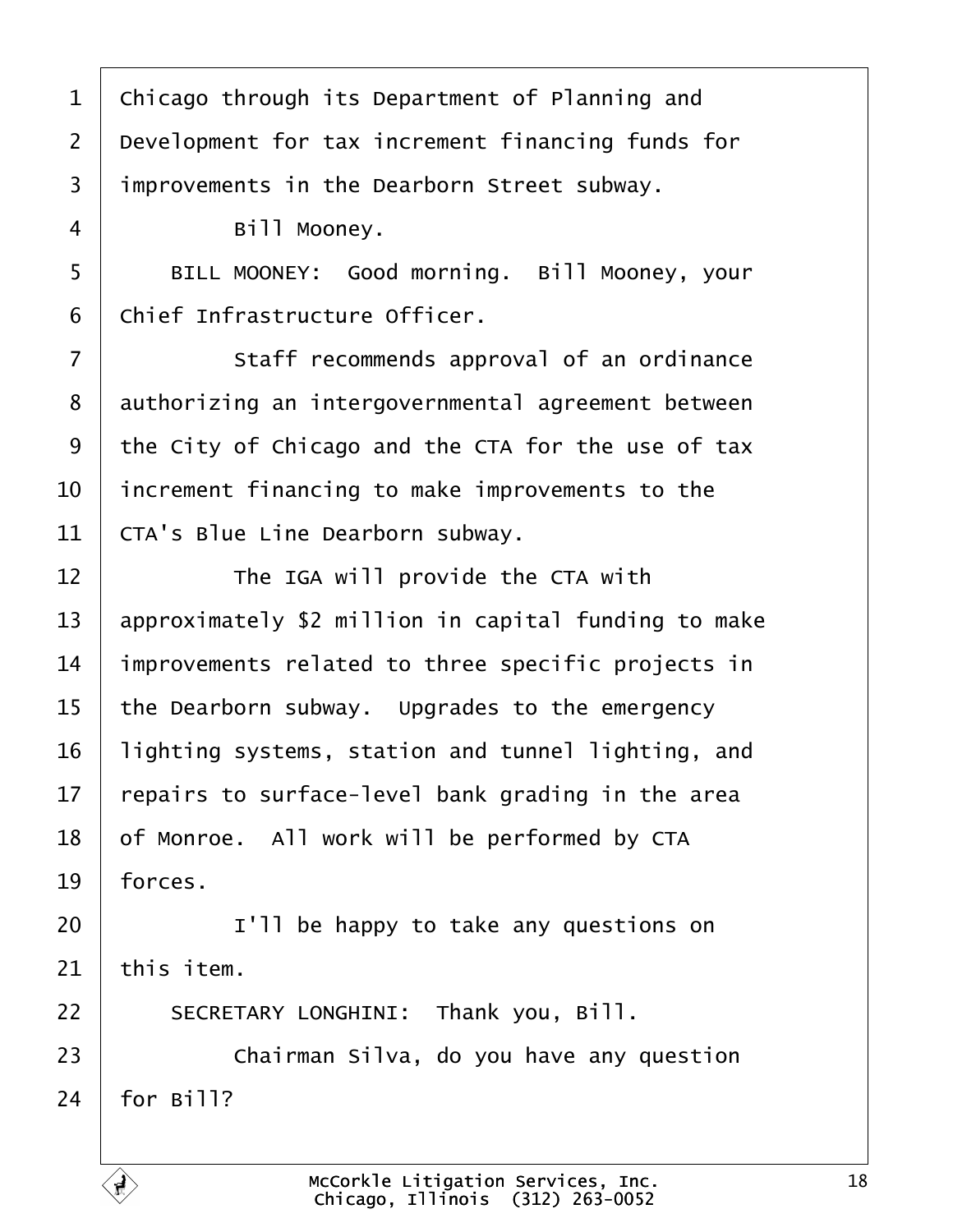<span id="page-18-0"></span>

| 1              | CHAIRPERSON SILVA: No, I don't have any              |
|----------------|------------------------------------------------------|
| 2              | duestions.                                           |
| 3              | <b>SECRETARY LONGHINI: Director Alva Rosales, do</b> |
| 4              | you have any questions for Bill?                     |
| 5              | DIRECTOR ALVA ROSALES: No. Sounds like               |
| 6              | something needed, which I'm glad to see we're doing  |
| $\overline{7}$ | that. So no questions though.                        |
| 8              | SECRETARY LONGHINI: Thank you.                       |
| 9              | Director Chevere?                                    |
| 10             | DIRECTOR CHEVERE: No questions.                      |
| 11             | <b>SECRETARY LONGHINI: Director Miller?</b>          |
| 12             | DIRECTOR MILLER: No questions.                       |
| 13             | <b>SECRETARY LONGHINI: Director Jakes?</b>           |
| 14             | DIRECTOR JAKES: No questions.                        |
| 15             | <b>SECRETARY LONGHINI: And Director Irvine?</b>      |
| 16             | DIRECTOR IRVINE: No questions.                       |
| 17             | SECRETARY LONGHINI: Thank you.                       |
| 18             | There are no further questions on this               |
| 19             | item, Chairman.                                      |
| 20             | CHAIRPERSON SILVA: If there are no further           |
| 21             | questions, may I have leave to place this item on    |
| 22             | the omnibus for Board approval?                      |
| 23             | DIRECTOR JAKES: So moved.                            |
| 24             | DIRECTOR IRVINE: I second.                           |
|                |                                                      |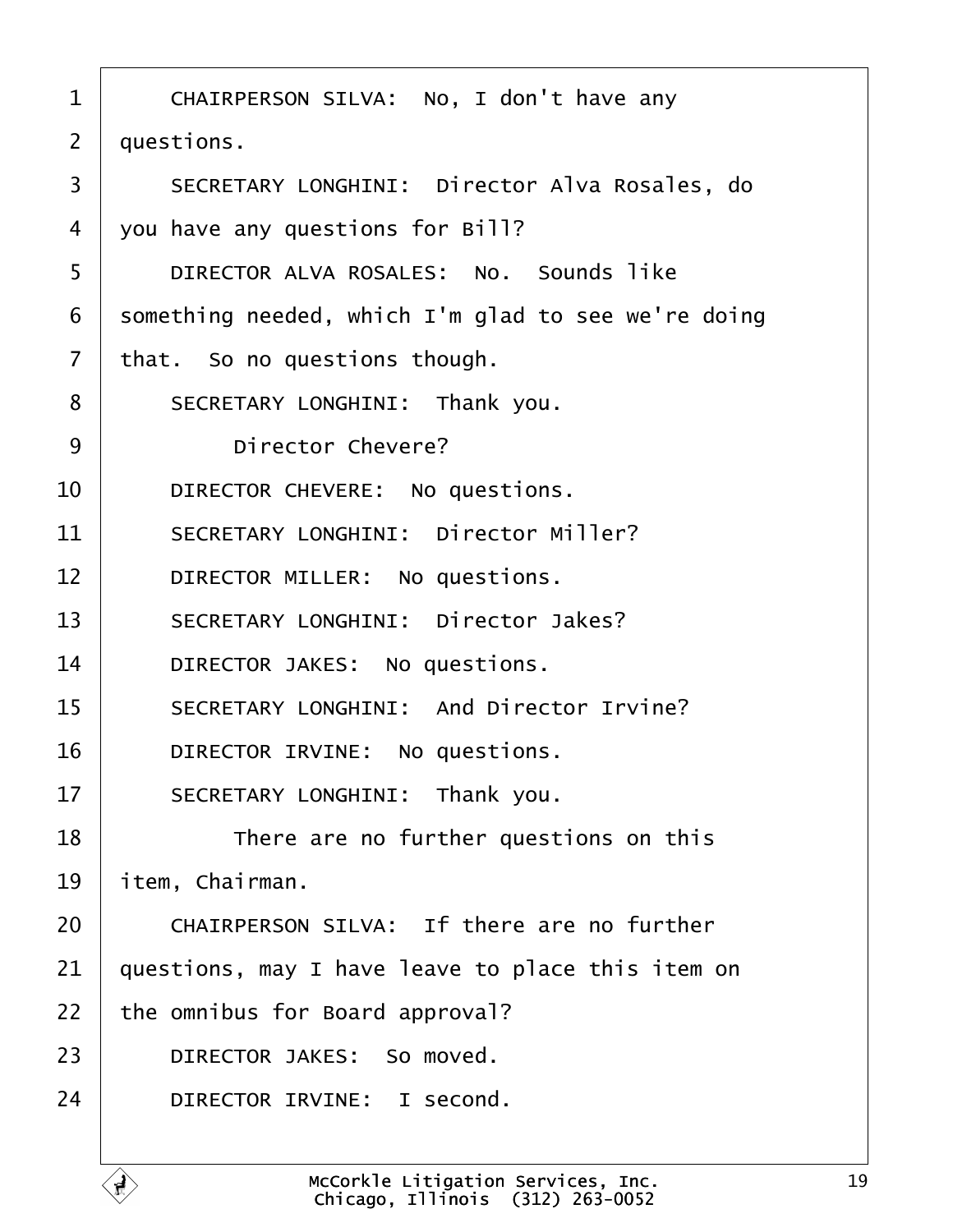<span id="page-19-0"></span>

| 1              | SECRETARY LONGHINI: So that was moved by             |
|----------------|------------------------------------------------------|
| $\overline{2}$ | Director Jakes and seconded by Director Irvine.      |
| 3              | So, Chairman Silva, we may proceed to agenda item    |
| $\overline{4}$ | number six.                                          |
| 5              | <b>CHAIRPERSON SILVA: Our next order of business</b> |
| 6              | is the review of an ordinance authorizing an         |
| $\overline{7}$ | intergovernmental agreement with the City of         |
| 8              | Chicago through its Department of Planning and       |
| 9              | Development for tax increment financing funds for    |
| 10             | improvements to the Lake Street bridge.              |
| 11             | Bill?                                                |
| 12             | BILL MOONEY: Thank you. Staff recommends             |
| 13             | approval of an ordinance authorizing an              |
| 14             | intergovernmental agreement between the City of      |
| 15             | Chicago and the CTA for the use of tax increment     |
| 16             | financing to make improvements to the CTA's track    |
| 17             | associated with the Lake Street bridge.              |
| 18             | The IGA will provide the CTA with                    |
| 19             | approximately \$7 million in capital funding to make |
| 20             | improvements to the CTA's track structures that      |
| 21             | support the operation of the Lake Street bridge.     |
| 22             | The work will be performed in coordination with the  |
| 23             | Chicago Department of Transportation and their full  |
| 24             | reconstruction of the bridge itself.                 |
|                |                                                      |
|                | McCorkle Litigation Services,                        |

 $\overline{\phantom{a}}$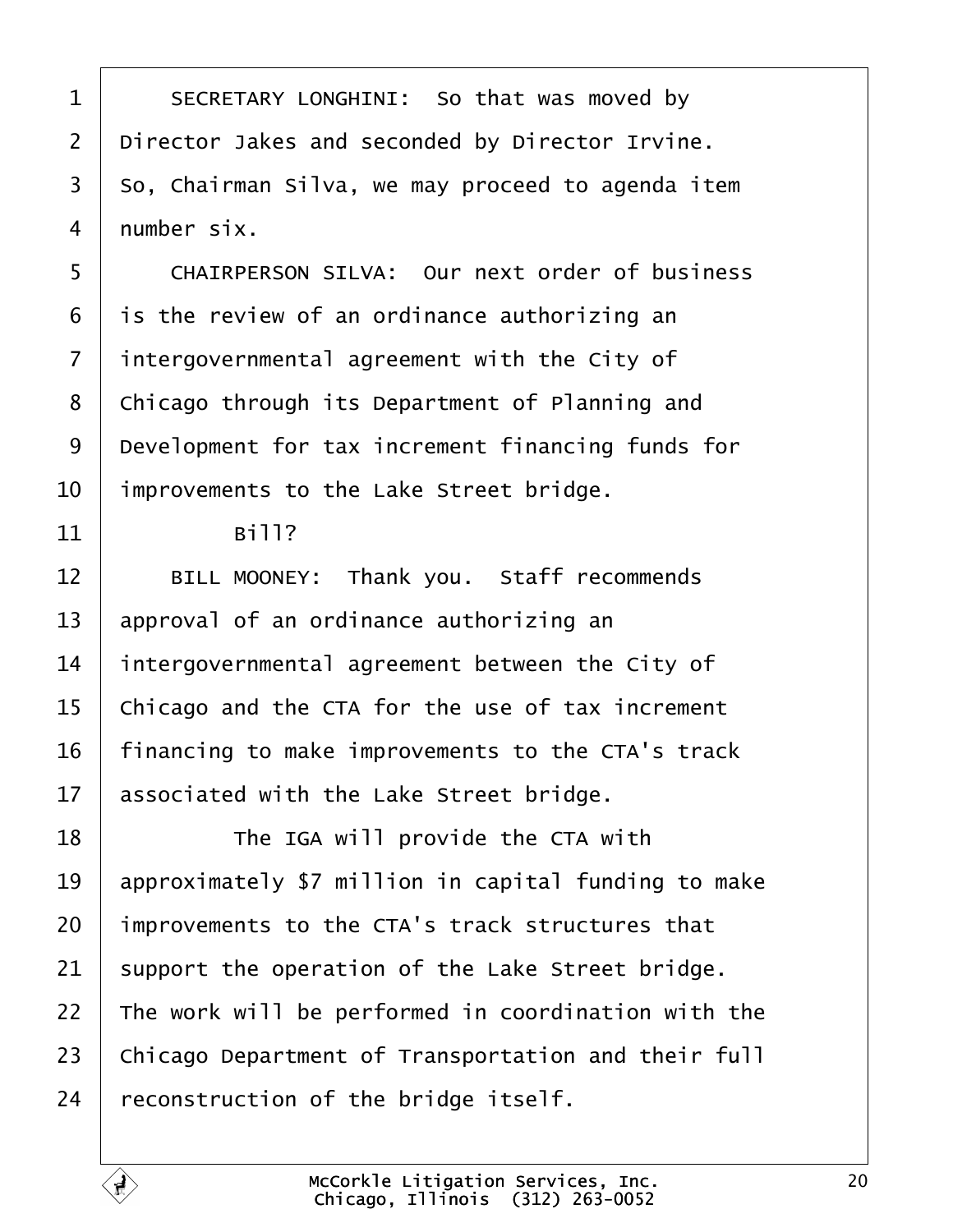<span id="page-20-0"></span>

| 1  | I'm happy to take any questions.                    |
|----|-----------------------------------------------------|
| 2  | SECRETARY LONGHINI: Okay. I see that Ellen is       |
| 3  | back on doing sign language interpreting. Thank     |
| 4  | you.                                                |
| 5  | Chairman Silva, do you have any questions           |
| 6  | regarding Bill's TIF project on Lake Street?        |
| 7  | CHAIRPERSON SILVA: Bill, how many bridges do        |
| 8  | we have still to be fixed?                          |
| 9  | BILL MOONEY: So we have two shared bridges          |
| 10 | with the Chicago Department of Transportation where |
| 11 | we travel over the Chicago River. These are the     |
| 12 | bascule bridges that go up and down to allow the    |
| 13 | boats out to the lake.                              |
| 14 | The first one was the Wells Street bridge,          |
| 15 | which CDOT did a reconstruction of and we did the   |
| 16 | associated track work in the mid 2009, 2010         |
| 17 | timeframe. This would be the second one on Lake     |
| 18 | Street, which CDOT has a planned reconstruction     |
| 19 | for, which would include the track directly on the  |
| 20 | bridge and what we're seeking financing for and     |
| 21 | ultimately our supporting project would be to do    |
| 22 | all the approach track that supports the bridge     |
| 23 | operation itself.                                   |
| 24 | CHAIRPERSON SILVA: Thank you.                       |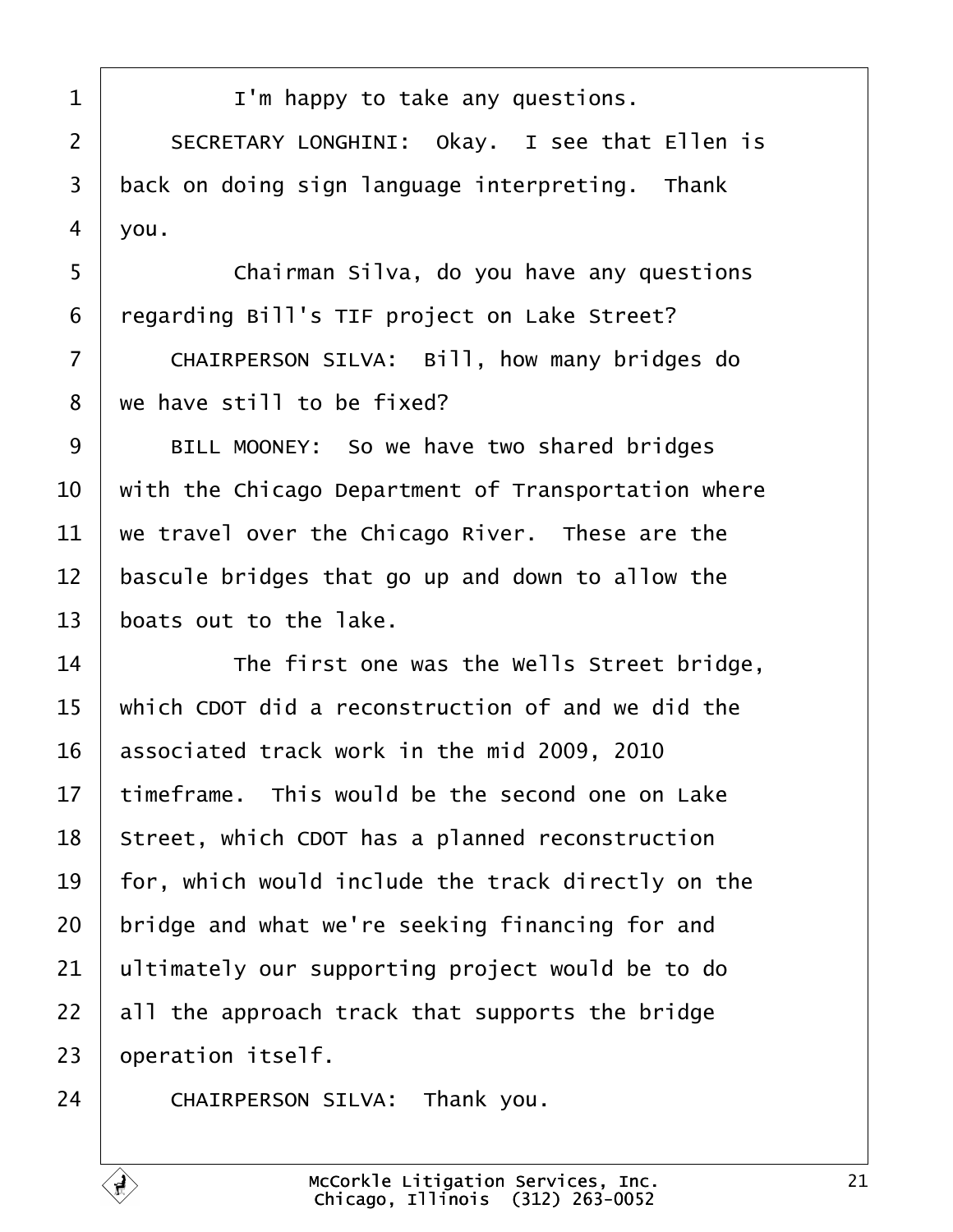<span id="page-21-0"></span>

| 1              | <b>SECRETARY LONGHINI: Director Alva Rosales, do</b> |
|----------------|------------------------------------------------------|
| $\overline{2}$ | you have any questions?                              |
| 3              | DIRECTOR ALVA ROSALES: No. It just looks             |
| 4              | like -- so it will take a couple of years to         |
| 5              | domplete, is that correct?                           |
| 6              | BILL MOONEY: Yeah. So CDOT is also seeking           |
| 7              | funding for the bridge reconstruction and they have  |
| 8              | a separate TIF kind of commitment towards their      |
| 9              | funding for the bridge. It's about an 18-month to    |
| 10             | two-year design for their bridgework. Our work       |
| 11             | will go in coordination with their work so the       |
| 12             | impact to our customers is all one -- one kind of    |
| 13             | fell swoop of construction versus us doing the       |
| 14             | project and then CDOT coming right on the tail of    |
| 15             | it. So we're trying to coordinate that work.         |
| 16             | DIRECTOR ALVA ROSALES: Makes sense. Thank            |
| 17             | you.                                                 |
| 18             | <b>SECRETARY LONGHINI: Director Chevere, any</b>     |
| 19             | questions?                                           |
| 20             | DIRECTOR CHEVERE: No questions.                      |
| 21             | <b>SECRETARY LONGHINI: Director Miller?</b>          |
| 22             | DIRECTOR MILLER: No questions.                       |
| 23             | <b>SECRETARY LONGHINI: Director Jakes?</b>           |
| 24             | DIRECTOR JAKES: No questions.                        |
|                |                                                      |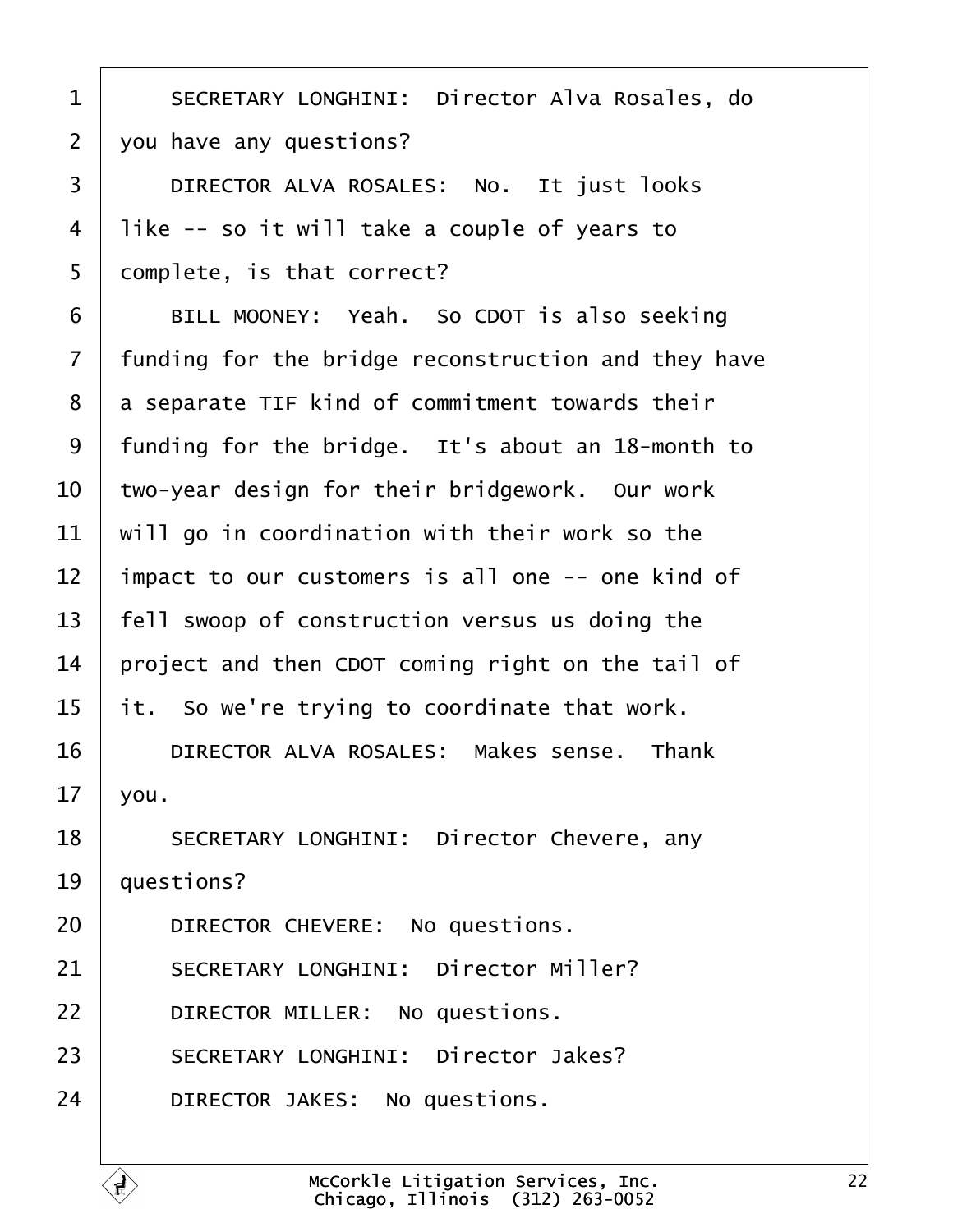<span id="page-22-0"></span>

| 1               | <b>SECRETARY LONGHINI: Director Irvine?</b>        |
|-----------------|----------------------------------------------------|
|                 |                                                    |
| $\overline{2}$  | DIRECTOR IRVINE: Sure. So, Bill, is there          |
| 3               | going to be track closures when we do the work?    |
| 4               | BILL MOONEY: There will likely be a series of      |
| 5               | line cuts to facilitate both the bridge and our    |
| 6               | associated work that goes with it.                 |
| $\overline{7}$  | DIRECTOR IRVINE: Would it be like a complete       |
| 8               | dut or a single track?                             |
| 9               | BILL MOONEY: It would be a complete cut.           |
| 10              | DIRECTOR IRVINE: Okay. Thanks.                     |
| 11              | BILL MOONEY: I don't have a whole lot of           |
| 12 <sub>2</sub> | details, as we're still kind of in the planning    |
| 13              | phases on this and as we advance the design and    |
| 14              | coordinate our design with the CDOT design -- like |
| 15              | the Wells Street bridge, they actually floated the |
| 16              | hew bridge section in and there was a kind of a    |
| 17              | longer period of line cut. We're not completely    |
| 18              | clear on their design and what may be the plan for |
| 19              | this. And, you know, our work would kind of be     |
| 20              | built around their more major outage.              |
| 21              | DIRECTOR IRVINE: Thanks. No further                |
| 22              | questions. Thank you.                              |
| 23              | SECRETARY LONGHINI: Thank you.                     |
| 24              | Chairman Silva, there's no further                 |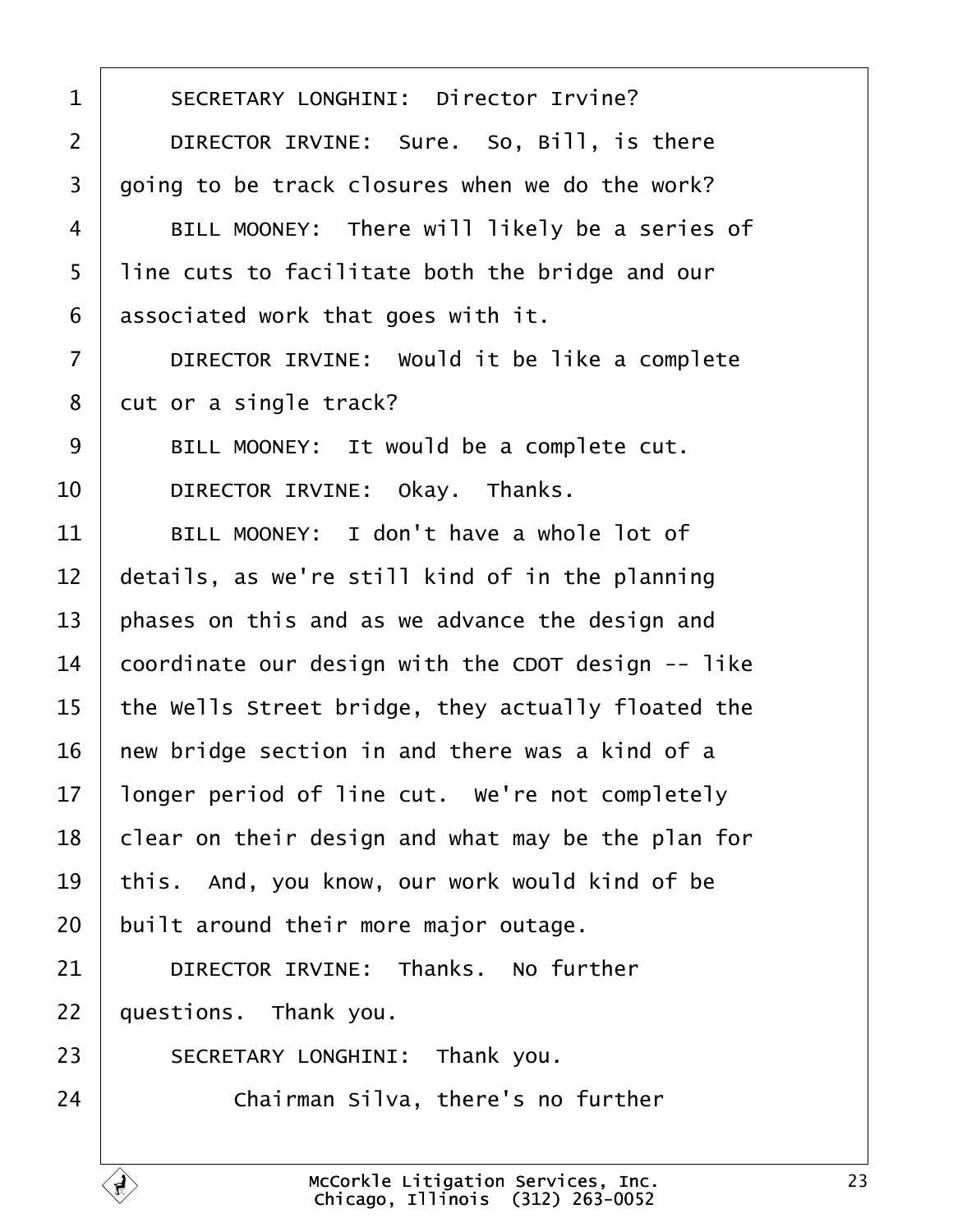<span id="page-23-0"></span>

| 1  | questions for Bill on the Lake Street project.       |
|----|------------------------------------------------------|
| 2  | <b>CHAIRPERSON SILVA: If there are no further</b>    |
| 3  | questions, may I have leave to place this item on    |
| 4  | the omnibus for Board approval?                      |
| 5  | DIRECTOR JAKES: So moved.                            |
| 6  | <b>DIRECTOR IRVINE: Second.</b>                      |
| 7  | SECRETARY LONGHINI: It has been moved and            |
| 8  | seconded by Directors Jakes and Irvine. Chairman     |
| 9  | Silva, we may proceed down to agenda item number     |
| 10 | seven.                                               |
| 11 | <b>CHAIRPERSON SILVA: Our next order of business</b> |
| 12 | is an ordinance authorizing additional funding for   |
| 13 | contract number B12OP04206 with Genuine Parts        |
| 14 | Company doing business as NAPA.                      |
| 15 | Ellen McCormack and Juan Pablo.                      |
| 16 | ELLEN MCCORMACK: Ellen McCormack,                    |
| 17 | Vice-President of Purchasing and Supply Chain.       |
| 18 | Good morning. I'm here before you this morning       |
| 19 | requesting the authority to increase the CTA's       |
| 20 | budget for the contract with Genuine Parts Company   |
| 21 | d/b/a NAPA in the amount of \$22 million. This       |
| 22 | increase is necessary in order to ensure adequate    |
| 23 | funding through the term of the contract, which      |
| 24 | expires in November of 2020.                         |
|    |                                                      |

Г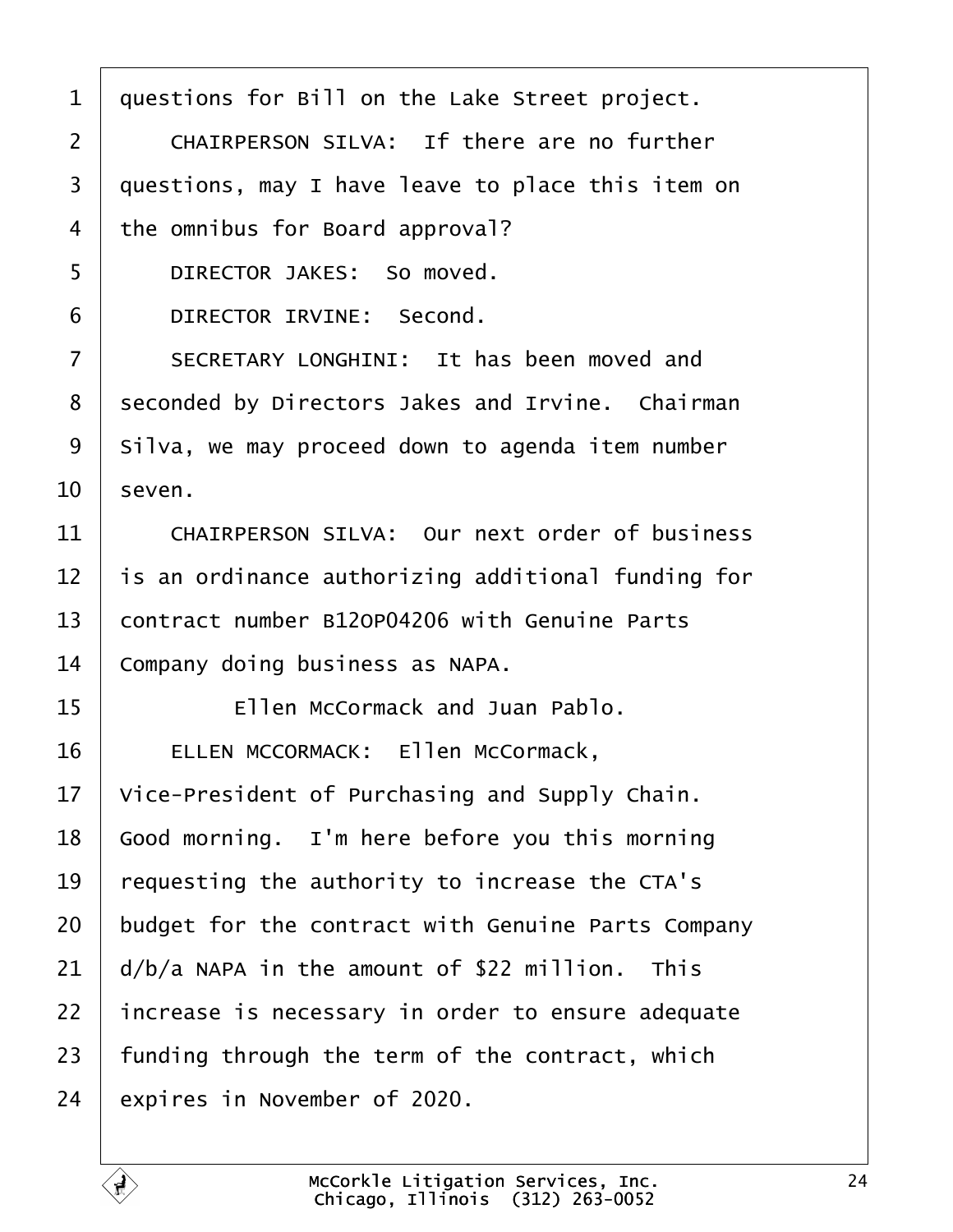<span id="page-24-0"></span>

| 1  | Later in the meeting, I will also be                 |
|----|------------------------------------------------------|
| 2  | requesting the Authority enter into a new contract   |
| 3  | with NAPA in the amount of \$400 million in order to |
| 4  | dontinue to improve and modernize the CTA supply     |
| 5  | chain.                                               |
| 6  | At this time, I would like to inform you             |
| 7  | of the successes we have achieved under the current  |
| 8  | dontract. Next page, please.                         |
| 9  | The CTA has one central warehouse                    |
| 10 | distribution facility located at 901 West Division,  |
| 11 | which is 330,000 square feet, three satellite        |
| 12 | warehouses, two storerooms, seven bus garage         |
| 13 | stockrooms, and 8 rail terminal stockrooms. The      |
| 14 | total number of supply chain employees is 135.       |
| 15 | In 2012, an assessment of the CTA's                  |
| 16 | warehousing system was perform and it was            |
| 17 | determined that the CTA held an excessive amount of  |
| 18 | inventory in stock.                                  |
| 19 | Next page. A determination was made to               |
| 20 | enter into a third-party vendor managed inventory    |
| 21 | agreement in order to modernize supply chain         |
| 22 | operations in the following ways.                    |
| 23 | Right size CTA's inventory, improve the              |
| 24 | availability of materials for bus, rail, and         |
|    |                                                      |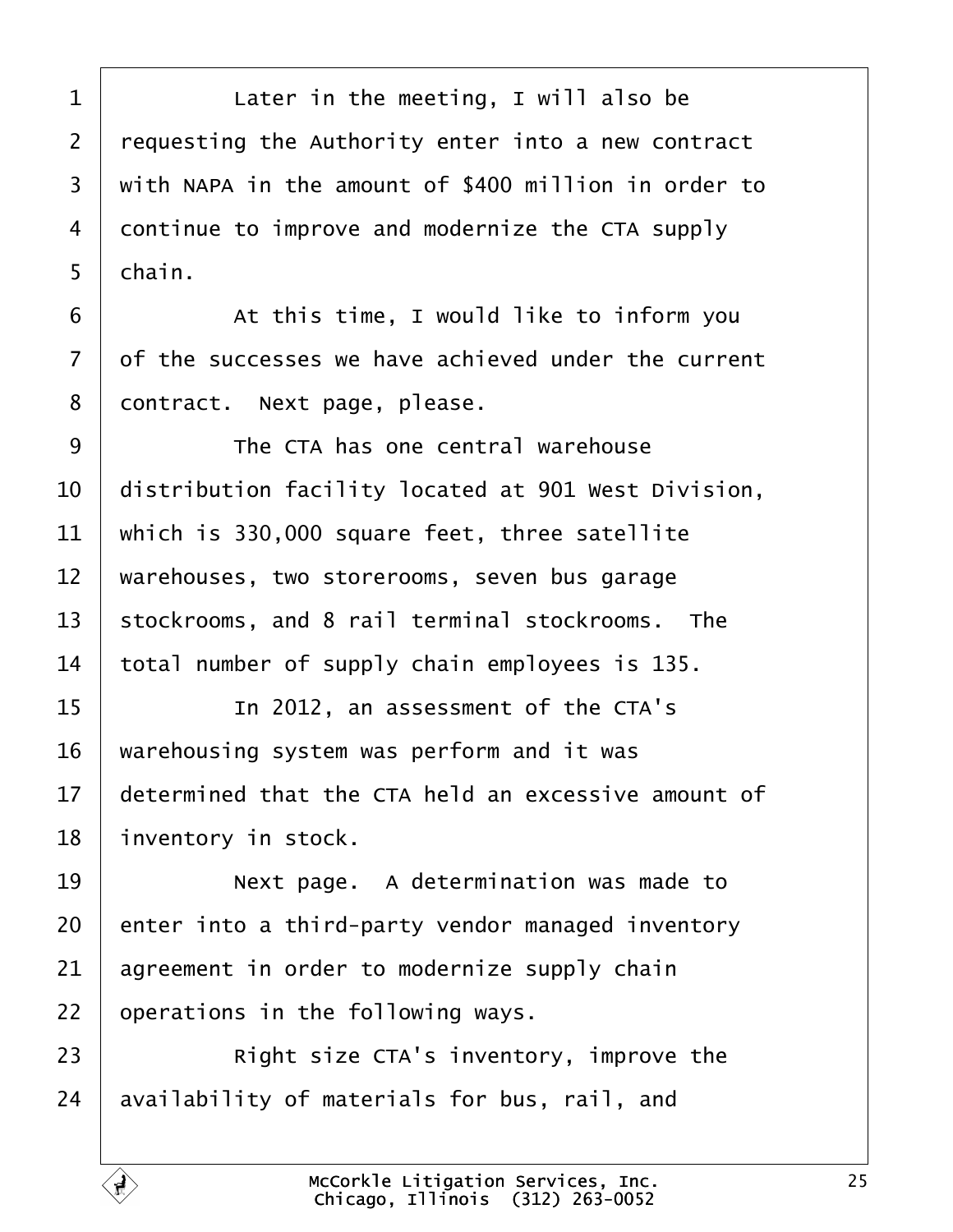<span id="page-25-0"></span>

| 1              | facility maintenance, upgrade warehousing          |
|----------------|----------------------------------------------------|
| $\overline{2}$ | technology with scanning guns and electronic       |
| 3              | barcoding, reduce obsolete inventory and prevent   |
| 4              | the build-up of obsolete inventory going forward,  |
| 5              | (inaudible) the resale of unused material, and     |
| 6              | increase DBE participation.                        |
| $\overline{7}$ | The original contract with NAPA was                |
| 8              | entered into in November 2012 as a piggyback off   |
| 9              | the City of Chicago contract.                      |
| 10             | Over the past eight years, we've seen              |
| 11             | reduction of CTA-owned inventory from over a       |
| 12             | hundred million in 2012 to (inaudible) million in  |
| 13             | 2020. To digitize the warehouse operations, we now |
| 14             | have barcoding and scan gun technology throughout  |
| 15             | the supply chain. We've received higher core       |
| 16             | credit recoveries. We've recovered just under      |
| 17             | 900,000 in the sale of obsolete inventory.         |
| 18             | Prior to the NAPA contract, when we had            |
| 19             | obsolete inventory, our only alternative was to    |
| 20             | sell the material for scrap, which gave us pennies |
| 21             | on the dollar. Under the contract, NAPA uses its   |
| 22             | influence in the market to convince manufacturers  |
| 23             | to buy back their product from us at a much higher |
| 24             | rate.                                              |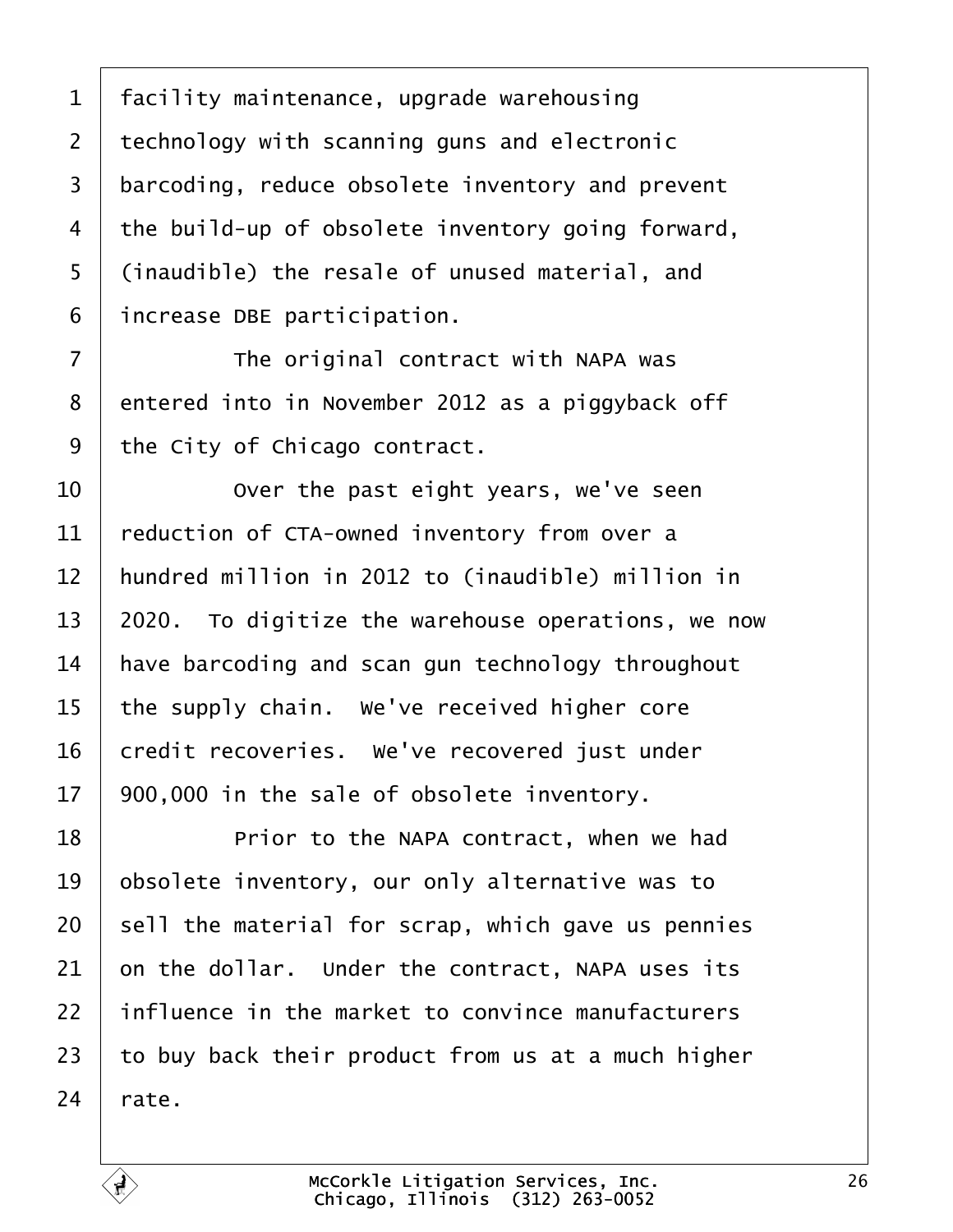<span id="page-26-0"></span>1 | Another big success under the program has 2 been the key (inaudible). It used to be a real 3 problem for CTA to keep track of the fluids and we 4 viould often run out and these are fluids necessary 5 to keep our buses and trains running. We now have 6 tanks that notify our vendor when it's time for ·7· ·replenishment and this is no longer a problem for 8 the CTA. 9 | We now have better pricing of items, we 10 have realtime pricing to achieve the lowest price 11 at any given time, we have access to more national 12 suppliers, which in turn makes us less reliant on 13 OEMs because we can now use alternative products. 14 We have better management -- material management. 15 **I** In 2013, we had approximately 24 buses and 16 9 rail -- an average of 24 buses and 9 railcars 17 held in every day for lack of materials. In 2020, 18 that number has been reduced to 6.6 for buses and 19  $\sqrt{7}$ .5 for railcars. (Inaudible) be aware that this 20 is well below the national average. For a fleet  $21$  bur size, they would expect there to be hold-ins 22 for materials, approximately 30 for buses and 30 23 for railcars. So we're far below that. 24 • We've also increased our percentage of DBE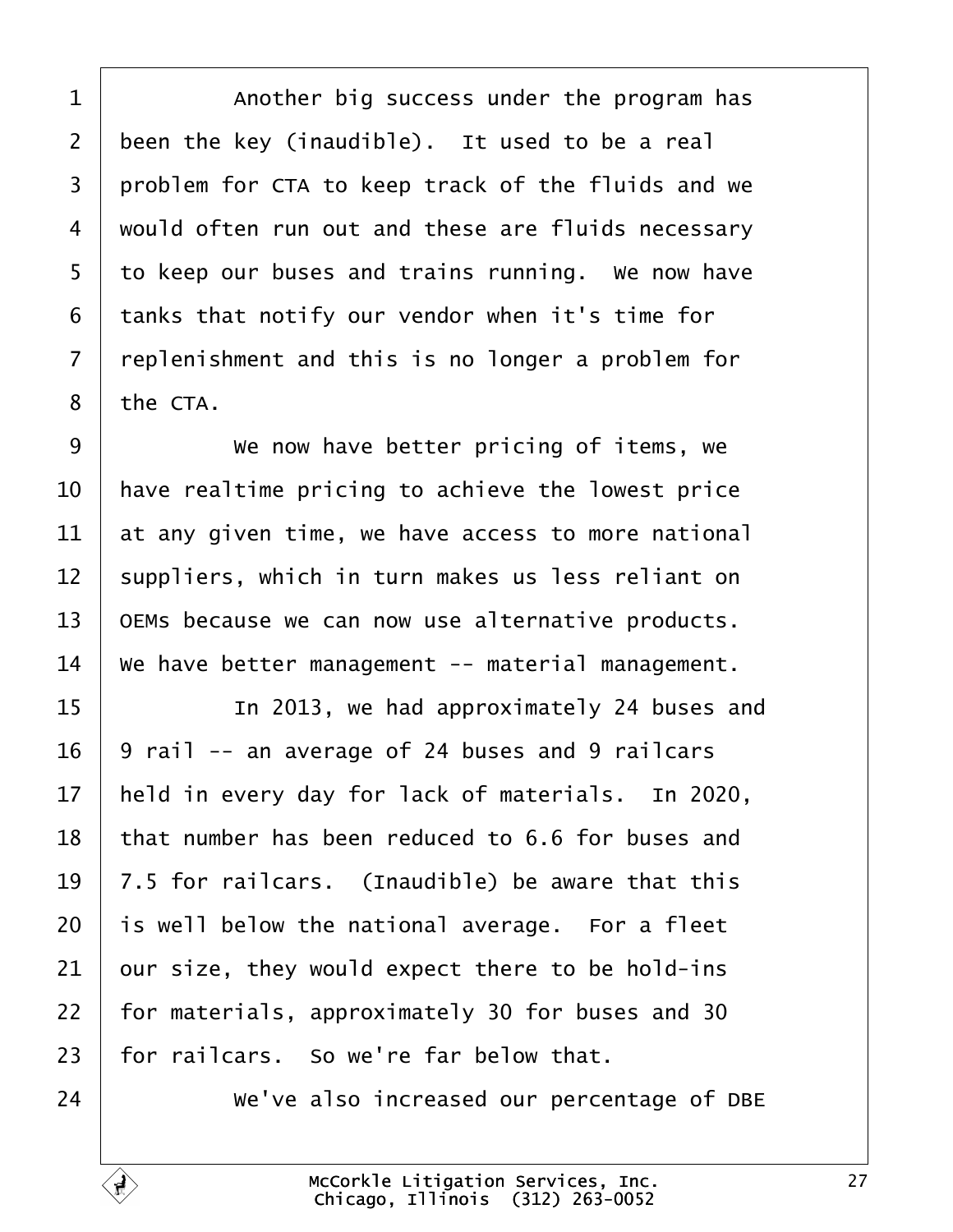<span id="page-27-0"></span>

| 1               | substantially. We had 12 percent of DBE             |
|-----------------|-----------------------------------------------------|
| $\overline{2}$  | participation in 2012 and in 2020 we had            |
| 3               | 29.5 percent. NAPA and the CTA diversity team have  |
| 4               | been working very closely. The total DBE spent on   |
| 5               | the contract through July of 2020 was 114 million,  |
| 6               | which represents 28.74 percent of the overall       |
| 7               | dontract value.                                     |
| 8               | NAPA worked with the diversity team to              |
| 9               | hold five outreach events and participated in many  |
| 10              | others. NAPA has reengaged underutilized vendors    |
| 11              | to achieve this goal.                               |
| 12              | Next page. As you can see, the CTA's                |
| 13              | parts costs have been well below industry           |
| 14              | benchmarks.                                         |
| 15              | Next page. The CTA engaged KPMG to assess           |
| 16              | the CTA's current Managed Vendor Inventory Program. |
| 17 <sub>1</sub> | KPMG rated the CTA as highly developed compared to  |
| 18              | CTA's peers. The CTA issued an RFP for a new        |
| 19              | third-party VMI contract resulting in Genuine Parts |
| 20              | Company d/b/a NAPA being recommended for award of   |
| 21              | the new contract.                                   |
| 22              | The proposed VMI contract would be for a            |
| 23              | period of five years with one unfunded five-year    |
| 24              | extension option. The base contract amount would    |
|                 |                                                     |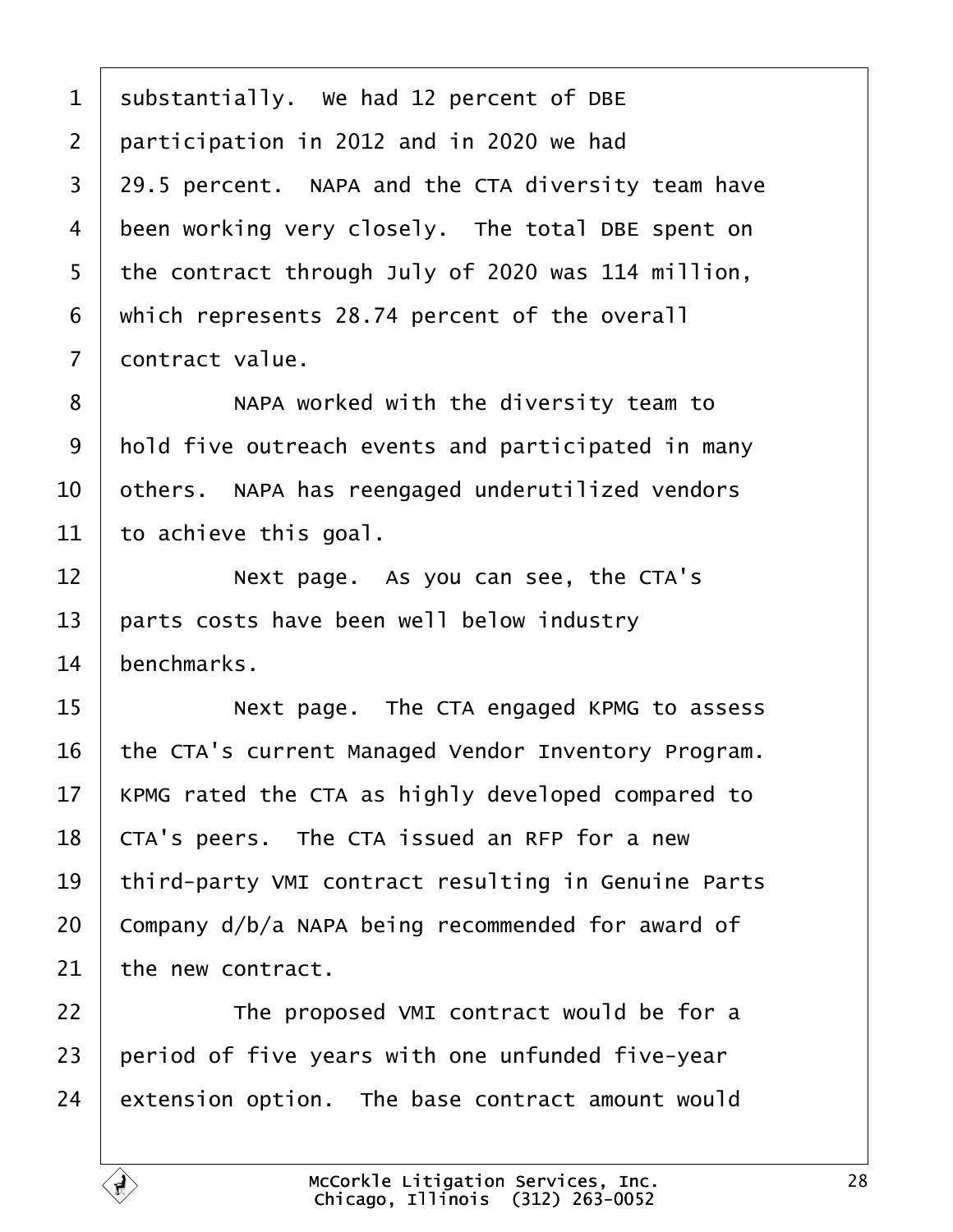<span id="page-28-0"></span>

| 1              | be for \$400 million. Operating expenses reduced    |
|----------------|-----------------------------------------------------|
| $\overline{2}$ | from approximately 10.4 million on the previous     |
| 3              | dontract to approximately 9.1 million over the base |
| 4              | of the new contract.                                |
| 5              | The markup remains the same as the                  |
| 6              | previous contract. 7 percent on stock parts and     |
| $\overline{7}$ | 5 percent on fluids and non-stock parts. This is    |
| 8              | Very competitive to the industry average of 10      |
| 9              | percent.                                            |
| 10             | NAPA is increasing their staffing while             |
| 11             | educing their operating expenses by over            |
| 12             | \$1 million during the base term of the contract.   |
| 13             | The DBE goal is 30 percent for the life of the      |
| 14             | contract.                                           |
| 15             | I believe Juan Pablo would like to say a            |
| 16             | iew words.                                          |
| 17             | J.P. PRIETO: Thank you, Ellen.                      |
| 18             | Good morning, Directors. Juan Pablo                 |
| 19             | Prieto, Director of Diversity Programs. As Ellen    |
| 20             | mentioned -- I would like to provide you a few more |
| 21             | details on the efforts that NAPA has demonstrated   |
| 22             | during their current contract.                      |
| 23             | As the slide showed, NAPA has consistently          |
| 24             | met or exceeded their DBE commitments on the        |
|                |                                                     |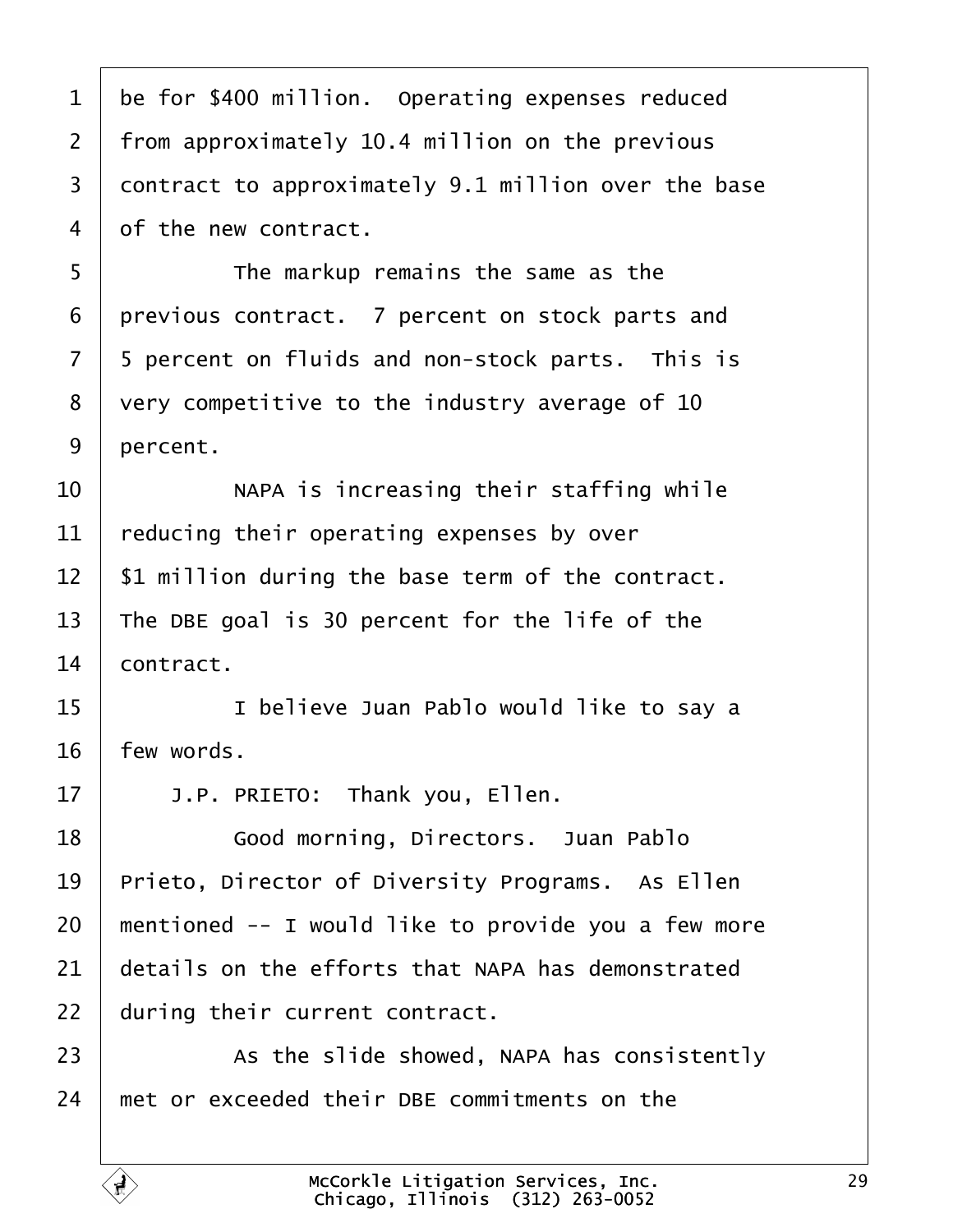- <span id="page-29-0"></span>1 contract and spent over \$100 million with DBE
- 2 firms.
- 3 | When I started in 2014, one of my tasks 4 was to help increase and diversify the number of 5 DBE firms that NAPA was using. Together, we've 6 held a total of five outreach events with NAPA, 7 including several speed dating -- speed networking 8 sessions in which multiple NAPA representatives ·9· ·were present to talk to DBE firms about 10 bpportunities with the CTA. 18 firms that have 11 worked on the current VMI contract have attended at 12 least one of the outreach events. 13 | NAPA has also participated in a number of 14 butreach events hosted by us and other agencies, 15 including the Transportation Symposium and Battle 16 of the Bids. 17 **NAPA has also met one-on-one with multiple** 18 DBE firms and staff to discuss opportunities. 19 Essentially, when a DBE firm learns about the 20 contract and contacts Diversity wanting to 21 participate, we would call NAPA and within a week, 22 they would have a meeting to discuss how they could 23 have them participate. These firms are included in 24 NAPA's requests for quotes for items that fall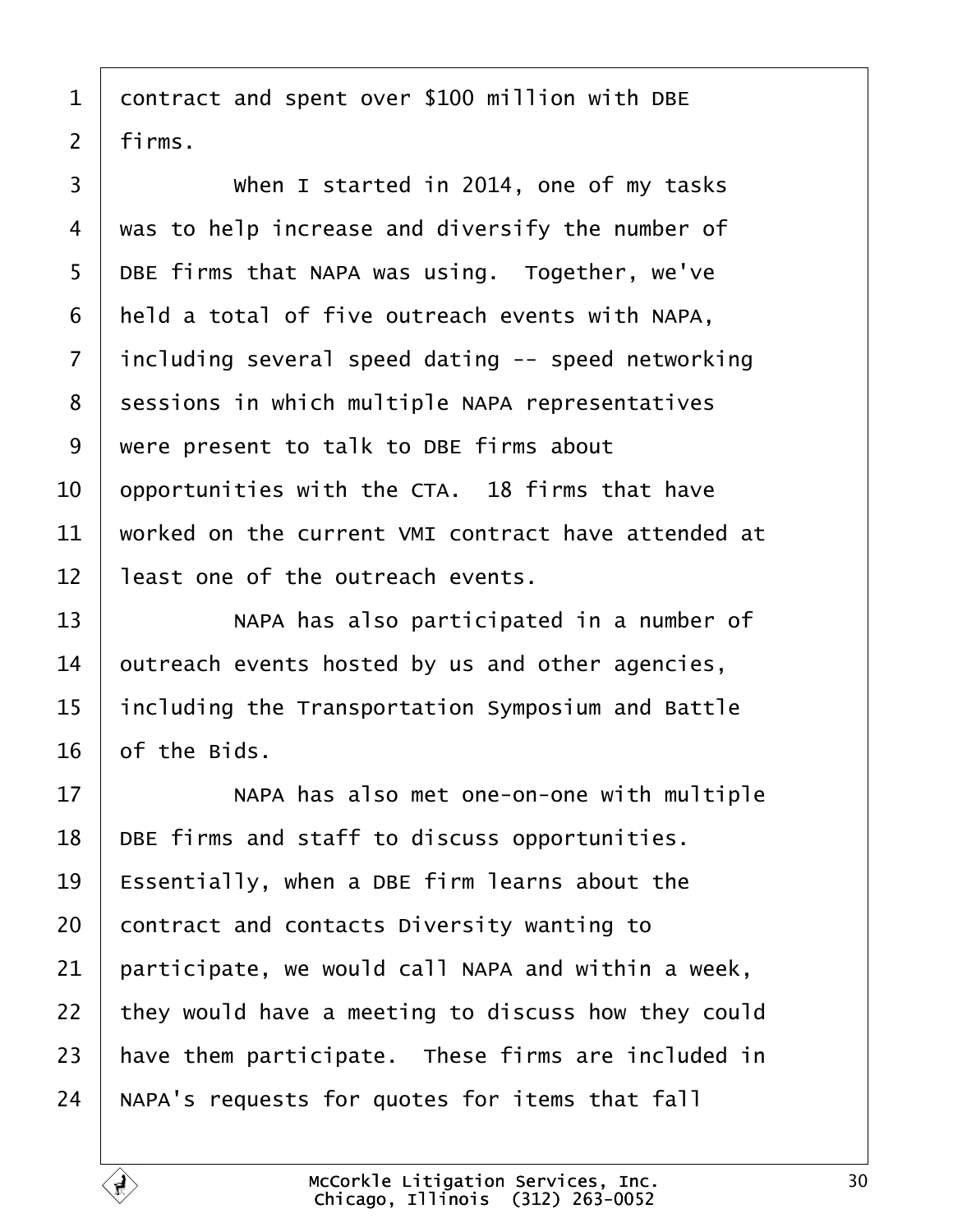<span id="page-30-0"></span>

|  |  | 1 within their specialty area. The average spent per |  |  |
|--|--|------------------------------------------------------|--|--|
|--|--|------------------------------------------------------|--|--|

2 DBE firm is \$2.56 million.

3 | Although the new contract has a 30 percent 4 dyerall goal and not annual goals, we will continue 5 to monitor this contract monthly. We received 6 NAPA's spend report every month and verify the 7 information input into B2G. 8 **We also conduct annual site visits with** 9 the firms participating on NAPA's contracts to make 10 sure that they're being treated fairly. 11  $\parallel$  **Happy to answer any questions.** 12 | CHAIRPERSON SILVA: Yes. What percentage of 13 bur inventory is under this ordinance? 14 | ELLEN MCCORMACK: Approximately 95 percent --15 bh, I'm sorry -- yes, approximately 95 percent. 16 | CHAIRPERSON SILVA: 95 percent? And what does 17 CTA represent of NAPA sales? 18 **What does CTA represent of the sales of** 19 **NAPA?** 20 **ELLEN MCCORMACK: So approximately 95 percent** 21  $\theta$  of the items that we purchase is through this 22 contract, through the NAPA contract for the buses  $23$  and trains.

 $24$   $\blacksquare$  CHAIRPERSON SILVA: I know the -- the total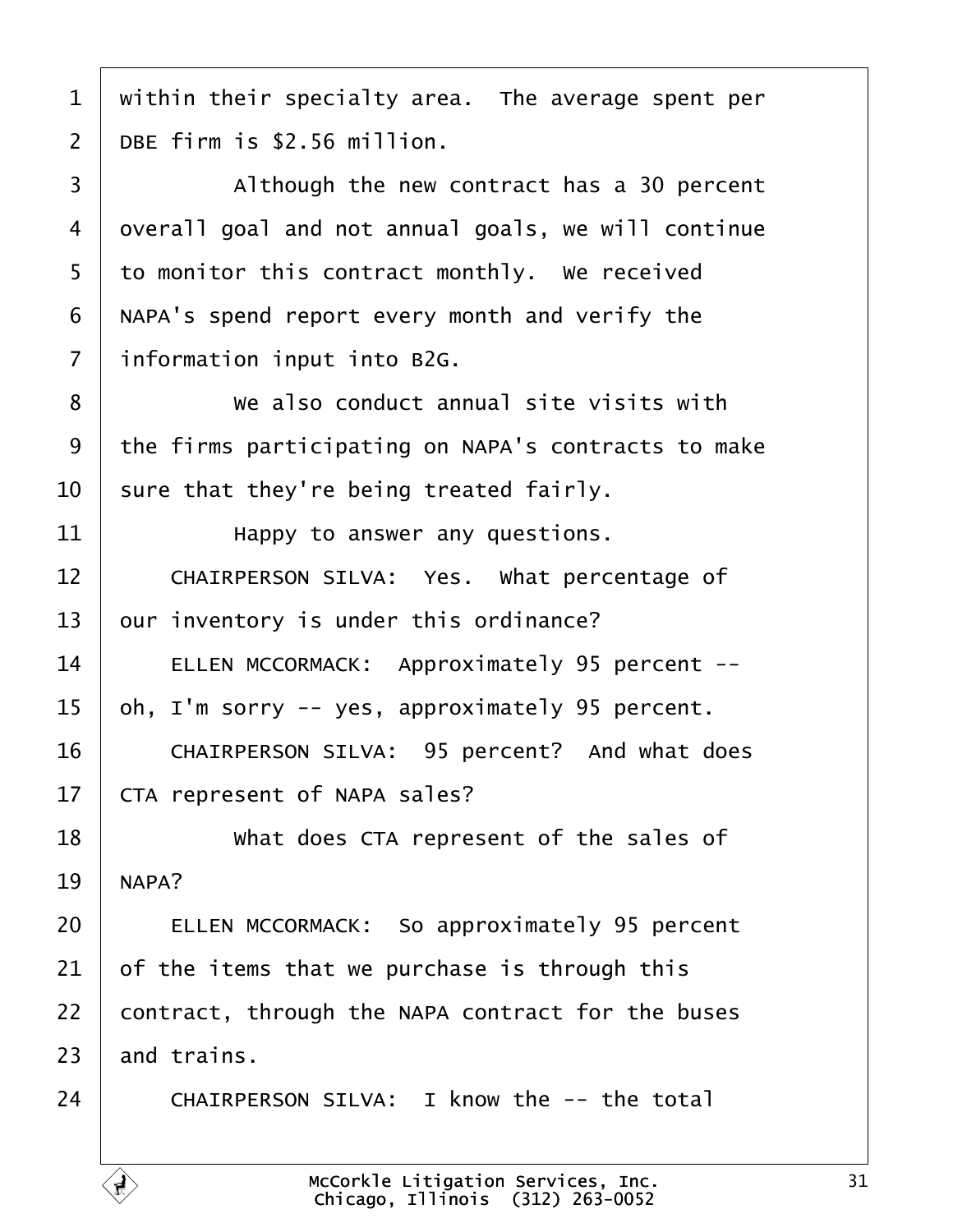<span id="page-31-0"></span>

| $\mathbf 1$    | dompany, NAPA, what do we represent on their sales? |
|----------------|-----------------------------------------------------|
| $\overline{2}$ | ELLEN MCCORMACK: Oh, on NAPA's side? I'm not        |
| 3              | sure, but I do know we are their largest            |
| 4              | BIS (phonetic). We are the largest of theirs.       |
| 5              | CHAIRPERSON SILVA: Thank you. Very, very,           |
| 6              | very good presentation.                             |
| $\overline{7}$ | ELLEN MCCORMACK: Thank you.                         |
| 8              | <b>SECRETARY LONGHINI: Director Alva Rosales?</b>   |
| 9              | DIRECTOR ALVA ROSALES: Yeah. Just kudos to          |
| 10             | everybody involved in this because it's huge        |
| 11             | savings for us and I think it helps CTA really      |
| 12             | serve as an example for the rest of the industry    |
| 13             | that this can be done.                              |
| 14             | You know, I just -- I want to point out             |
| 15             | that -- or just also commend NAPA because it sounds |
| 16             | like they're very hands-on and very involved with   |
| 17             | the whole process as well, which is the type of     |
| 18             | thing that we love to see our vendors do.           |
| 19             | Especially with regards to what sounds like with    |
| 20             | the DBA process -- DBE process, I'm sorry. I mean,  |
| 21             | think that sounds really great because in the       |
| 22             | long run, what makes a big difference is when you   |
| 23             | have that type of involvement. I think it helps us  |
| 24             | on all levels. But thank you for all this hard      |
|                |                                                     |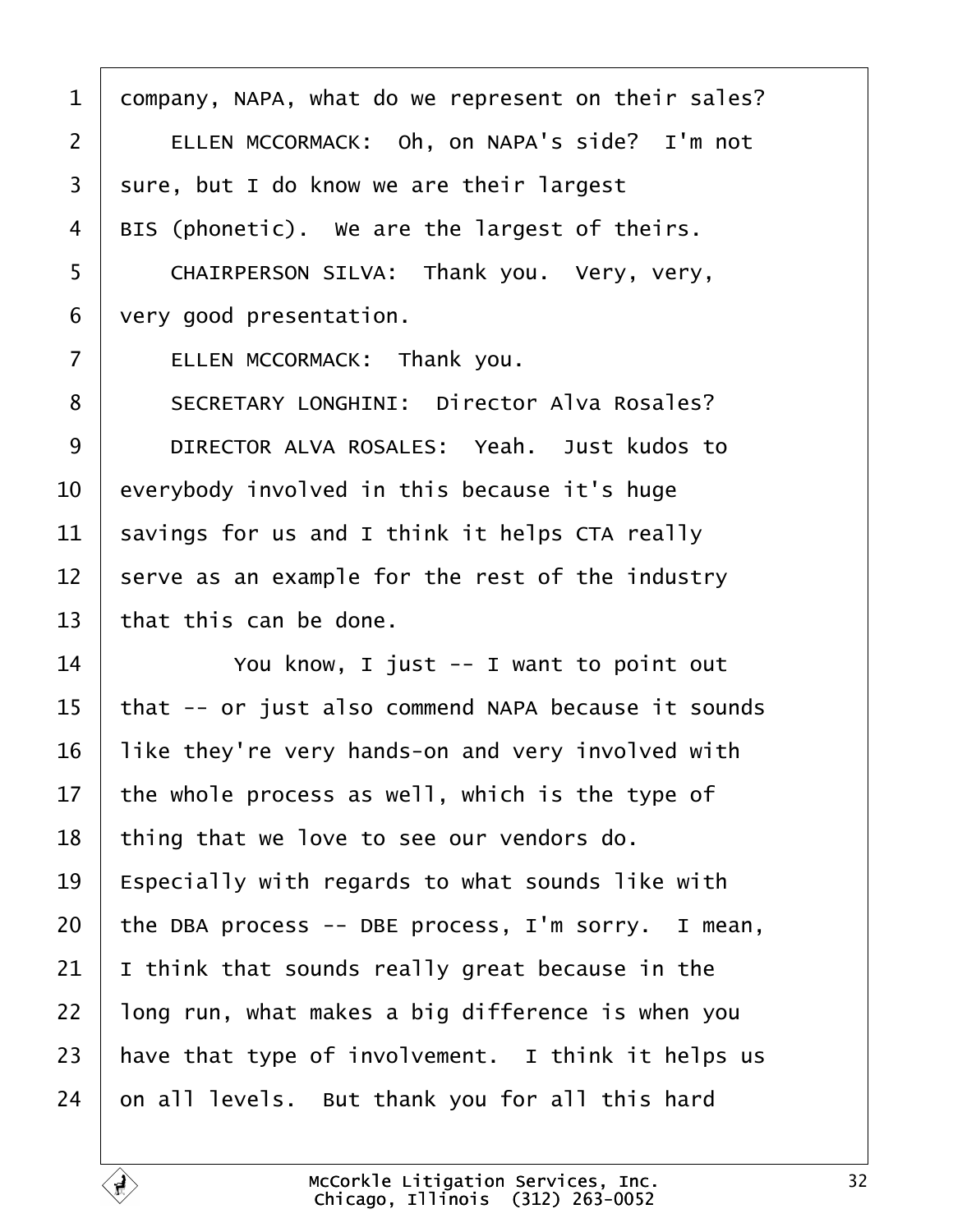<span id="page-32-0"></span>

| 1              | work and everybody that was involved in it.         |
|----------------|-----------------------------------------------------|
| 2              | Because especially during this crucial              |
| 3              | time we're going through, this is the type of work  |
| 4              | that we need. These cost savings, efficiencies,     |
| 5              | and yet at the same time, we're helping build other |
| 6              | businesses that are benefiting from it. So thank    |
| $\overline{7}$ | you.                                                |
| 8              | SECRETARY LONGHINI: Thank you.                      |
| 9              | Director Chevere, do you have any                   |
| 10             | questions?                                          |
| 11             | DIRECTOR CHEVERE: No questions.                     |
| 12             | <b>SECRETARY LONGHINI: Director Miller?</b>         |
| 13             | DIRECTOR MILLER: No questions. Just                 |
| 14             | congratulations. Good job.                          |
| 15             | <b>SECRETARY LONGHINI: Director Jakes?</b>          |
| 16             | DIRECTOR JAKES: No questions.                       |
| 17             | <b>SECRETARY LONGHINI: Director Irvine?</b>         |
| 18             | DIRECTOR IRVINE: No questions. Just to echo         |
| 19             | what Director Alva Rosales said; great work, Ellen; |
| 20             | great work, Juan Pablo; and the whole team that put |
| 21             | this together, well done.                           |
| 22             | SECRETARY LONGHINI: Chairman Silva, that            |
| 23             | completes the questions and answers for agenda item |
| 24             | humber seven.                                       |
|                |                                                     |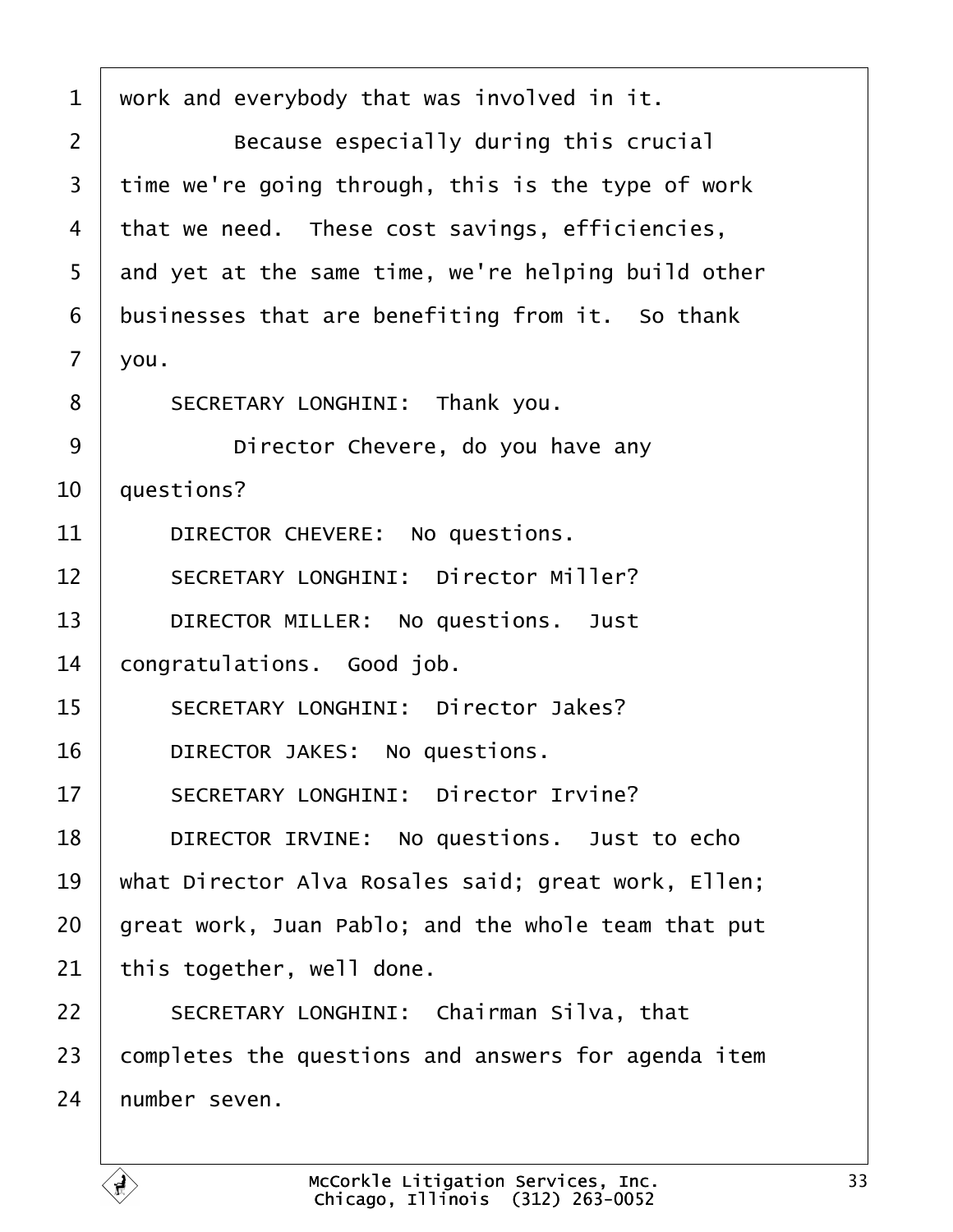<span id="page-33-0"></span>

| 1              | CHAIRPERSON SILVA: If there are no further         |
|----------------|----------------------------------------------------|
| 2              | questions, may I have leave to place this item on  |
| 3              | the omnibus for Board approval?                    |
| 4              | DIRECTOR JAKES: So moved.                          |
| 5              | DIRECTOR IRVINE: I second.                         |
| 6              | SECRETARY LONGHINI: Moved and seconded by          |
| $\overline{7}$ | Jakes and Irvine.                                  |
| 8              | Chairman Silva, we may now proceed to the          |
| 9              | dontracts. Contract number A1.                     |
| 10             | CHAIRPERSON SILVA: Our next order of business      |
| 11             | is contract A1, a change order for rail car        |
| 12             | purchases.                                         |
| 13             | <b>SECRETARY LONGHINI: Any questions, Director</b> |
| 14             | Silva?                                             |
| 15             | CHAIRPERSON SILVA: No, I don't have any            |
| 16             | questions.                                         |
| 17             | <b>SECRETARY LONGHINI: Director Alva Rosales?</b>  |
| 18             | DIRECTOR ALVA ROSALES: No questions.               |
| 19             | <b>SECRETARY LONGHINI: Director Chevere?</b>       |
| 20             | DIRECTOR CHEVERE: This is a change order,          |
| 21             | right?                                             |
| 22             | <b>SECRETARY LONGHINI: Yes.</b>                    |
| 23             | DIRECTOR CHEVERE: Okay. No questions.              |
| 24             | <b>SECRETARY LONGHINI: Okay. Director Miller?</b>  |
|                |                                                    |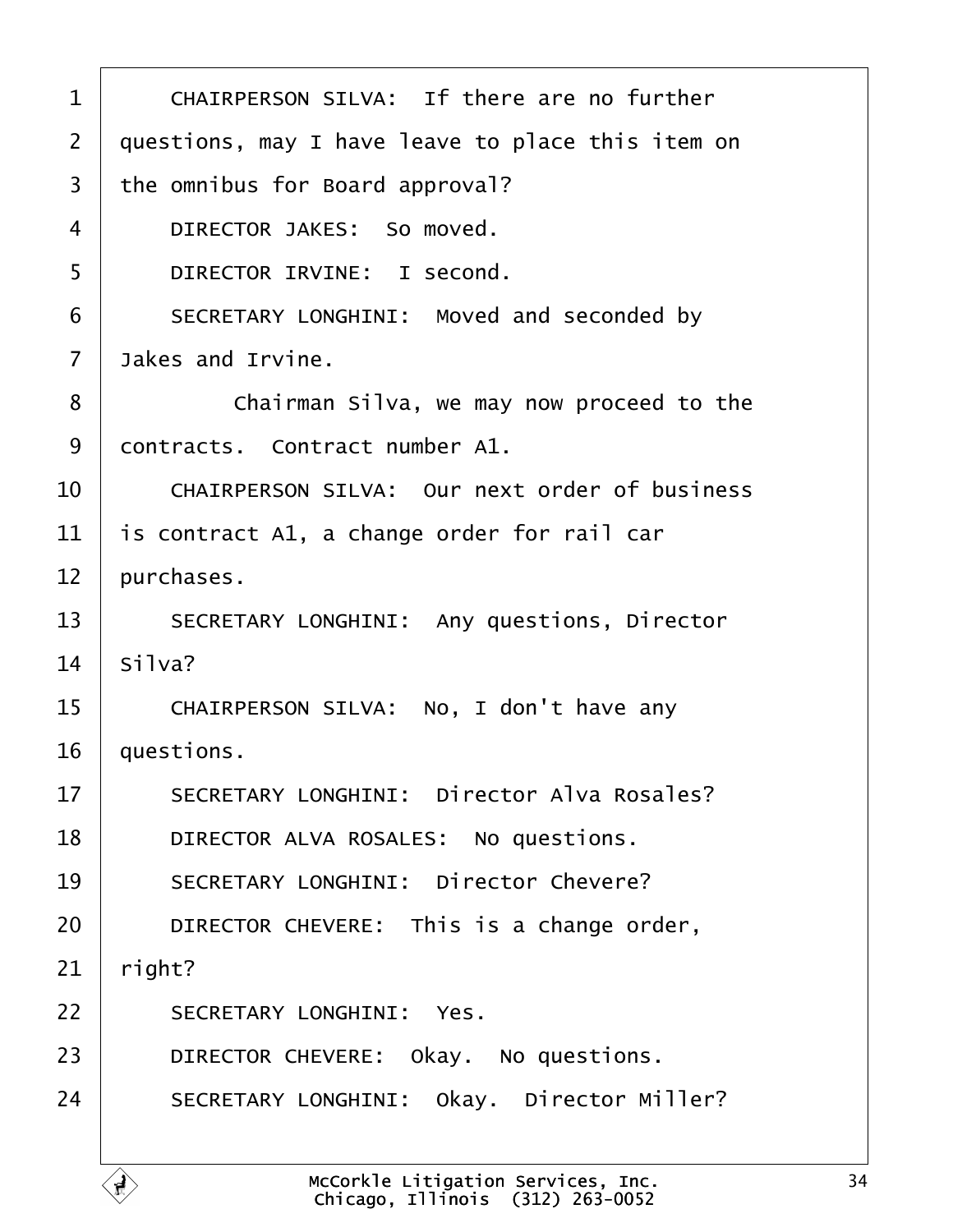<span id="page-34-0"></span>

| 1              | DIRECTOR MILLER: No questions.                    |
|----------------|---------------------------------------------------|
| 2              | <b>SECRETARY LONGHINI: Director Jakes?</b>        |
| 3              | DIRECTOR JAKES: No questions.                     |
| 4              | <b>SECRETARY LONGHINI: Director Irvine?</b>       |
| 5              | DIRECTOR IRVINE: No questions.                    |
| 6              | SECRETARY LONGHINI: Okay. There's no              |
| $\overline{7}$ | questions on this one.                            |
| 8              | DIRECTOR CHEVERE: Secretary Longhini, I think     |
| 9              | I do have a quick question. What was the original |
| 10             | amount of this contract?                          |
| 11             | SECRETARY LONGHINI: Back to Ellen for that.       |
| 12             | ELLEN MCCORMACK: Yes. The original amount of      |
| 13             | the contract was \$639,561,990.                   |
| 14             | DIRECTOR CHEVERE: Okay. That makes sense.         |
| 15             | Thank you.                                        |
| 16             | SECRETARY LONGHINI: That answers you, Director    |
| 17             | Chevere?                                          |
| 18             | DIRECTOR CHEVERE: Yes. That answered my           |
| 19             | question. Yes. When I took a look at this, I      |
| 20             | didn't know if it was a change order or           |
| 21             | something -- when I saw under \$5 million for 846 |
| 22             | rapid transit cars, I knew that couldn't be the   |
| 23             | priginal price. It would be closer to 1 billion.  |
| 24             | SECRETARY LONGHINI: Yeah. Okay. We can now        |
|                |                                                   |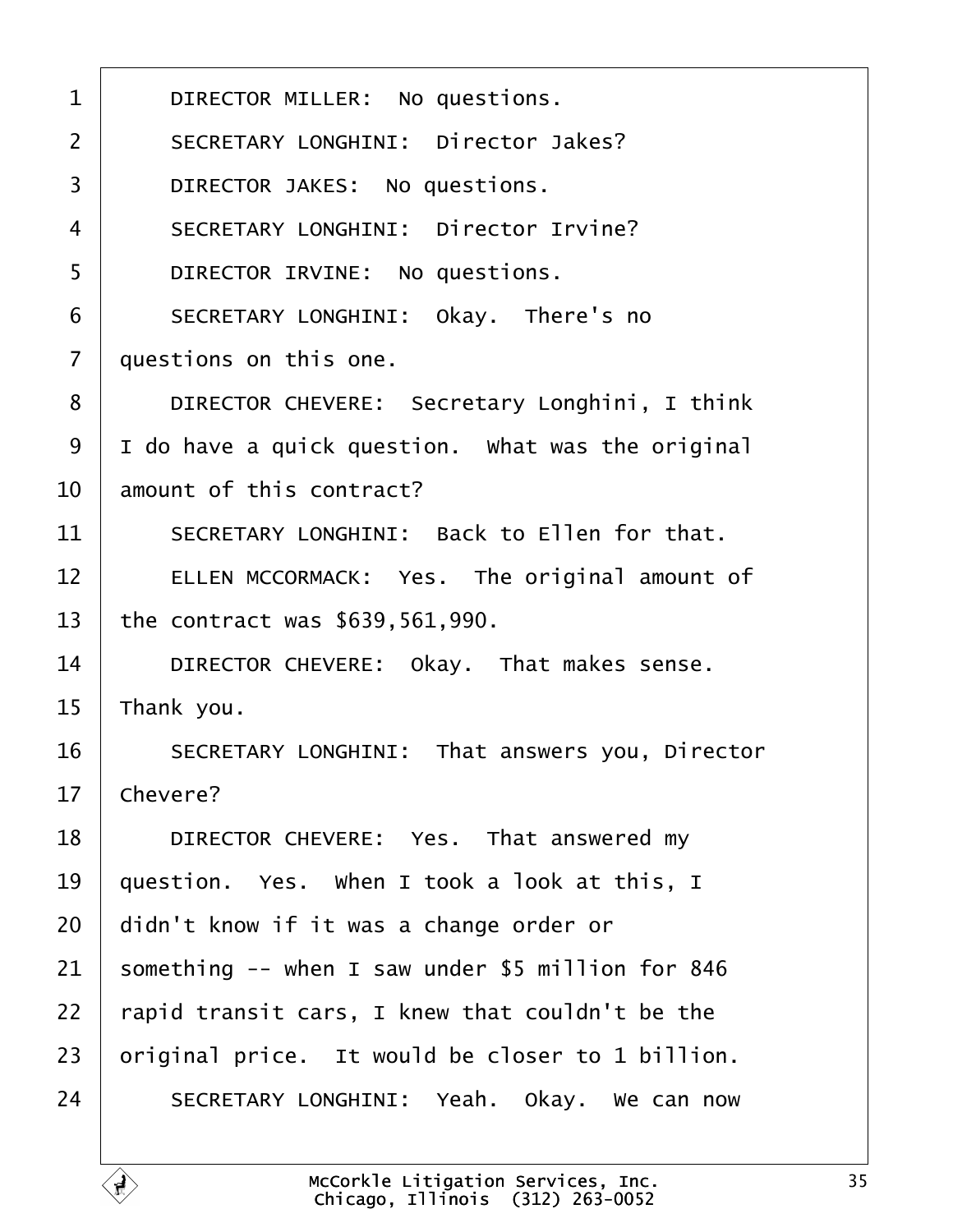<span id="page-35-0"></span>

| 1  | move on, Chairman Silva, to contract number A2.      |
|----|------------------------------------------------------|
| 2  | <b>CHAIRPERSON SILVA: The next order of business</b> |
| 3  | is contract A2 for proposal for rail car parts.      |
| 4  | SECRETARY LONGHINI: Any questions, Alex?             |
| 5  | CHAIRPERSON SILVA: Yeah. Is this for all of          |
| 6  | the railcars or this is -- this the latest railcars  |
| 7  | that we acquire?                                     |
| 8  | ELLEN MCCORMACK: This procurement is for phase       |
| 9  | two of the 5000-series railcar overhaul of 714       |
| 10 | railcars.                                            |
| 11 | CHAIRPERSON SILVA: Okay. Thank you.                  |
| 12 | <b>SECRETARY LONGHINI: Director Alva Rosales?</b>    |
| 13 | DIRECTOR ALVA ROSALES: No questions.                 |
| 14 | <b>SECRETARY LONGHINI: Director Chevere?</b>         |
| 15 | DIRECTOR CHEVERE: No questions.                      |
| 16 | <b>SECRETARY LONGHINI: Director Miller?</b>          |
| 17 | DIRECTOR MILLER: No questions.                       |
| 18 | <b>SECRETARY LONGHINI: Director Jakes?</b>           |
| 19 | DIRECTOR JAKES: No questions.                        |
| 20 | <b>SECRETARY LONGHINI: Director Irvine?</b>          |
| 21 | DIRECTOR IRVINE: No questions.                       |
| 22 | SECRETARY LONGHINI: All right. Chairman              |
| 23 | Silva, we may proceed to contract B, as in boy, 1.   |
| 24 | <b>CHAIRPERSON SILVA: Our next order of business</b> |
|    |                                                      |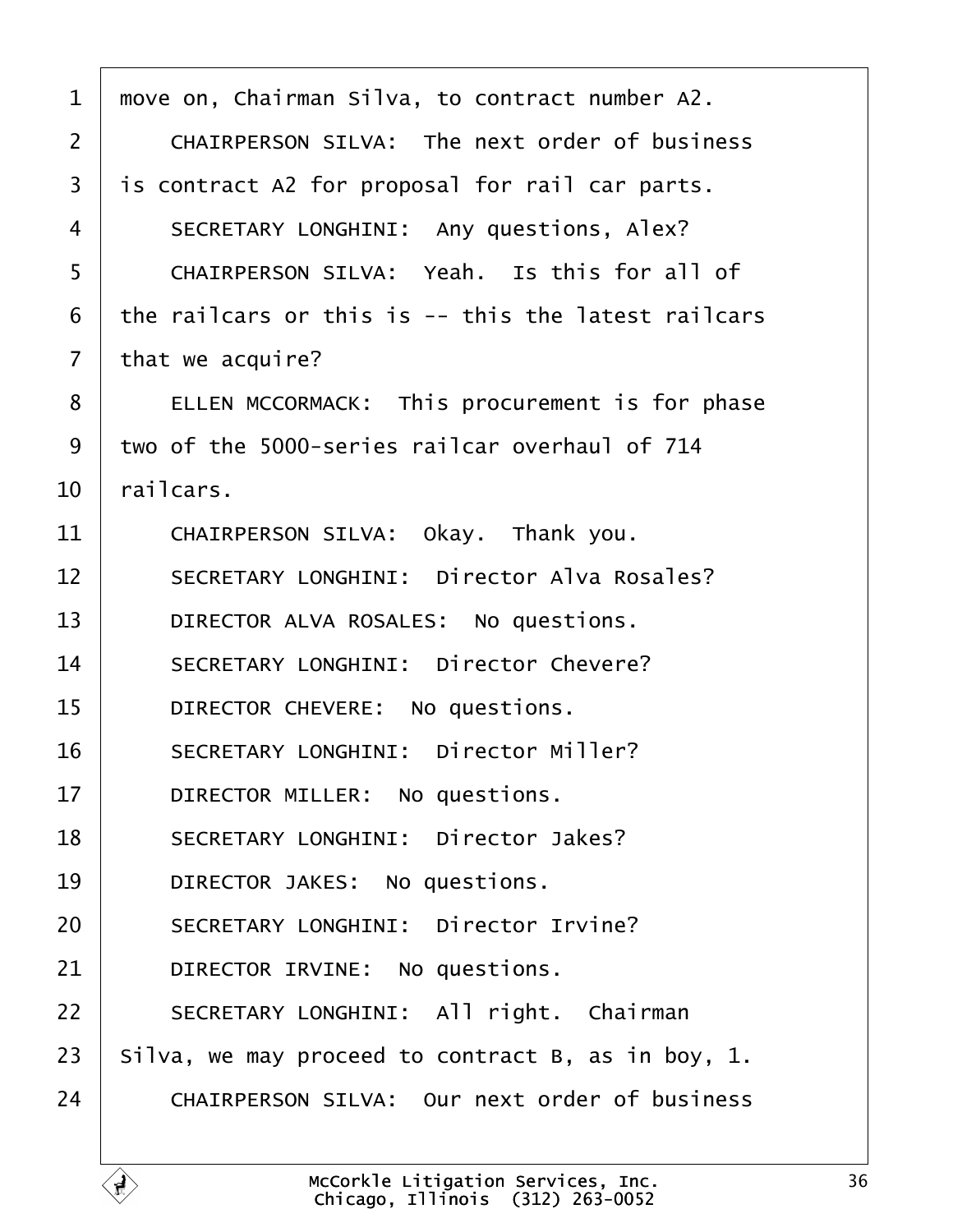- <span id="page-36-0"></span>1 is contract B1. Contract for mechanical and
- 2 utility work.
- 3 | SECRETARY LONGHINI: Any questions, Director
- 4 Silva?
- 5 | CHAIRPERSON SILVA: No question from me.
- 6 **SECRETARY LONGHINI: Director Alva Rosales?**
- $7$   $\parallel$  DIRECTOR ALVA ROSALES: Just, the DBE goals,
- 8 they're set for each work release issue? Is that
- 9 how that's done?
- $10$   $\parallel$  J.P. PRIETO: No. They will not be issued for
- 11  $\,$  each work release. The contractor will be
- 12 responsible for making sure that with each work
- 13 release, they maximize DBE participation. We will
- 14 work with the using group to make sure that we're
- 15 also monitoring it closely, that the contractor is
- 16 maximizing those opportunities, and follow up with
- 17 them when they don't.
- 18 | DIRECTOR ALVA ROSALES: Got it. Thank you.
- 19 | SECRETARY LONGHINI: Director Chevere?
- 20 | DIRECTOR CHEVERE: No questions.
- 21 | SECRETARY LONGHINI: Director Miller?
- 22 | DIRECTOR MILLER: No questions.
- 23 | SECRETARY LONGHINI: Director Jakes?
- 24 | DIRECTOR JAKES: No questions.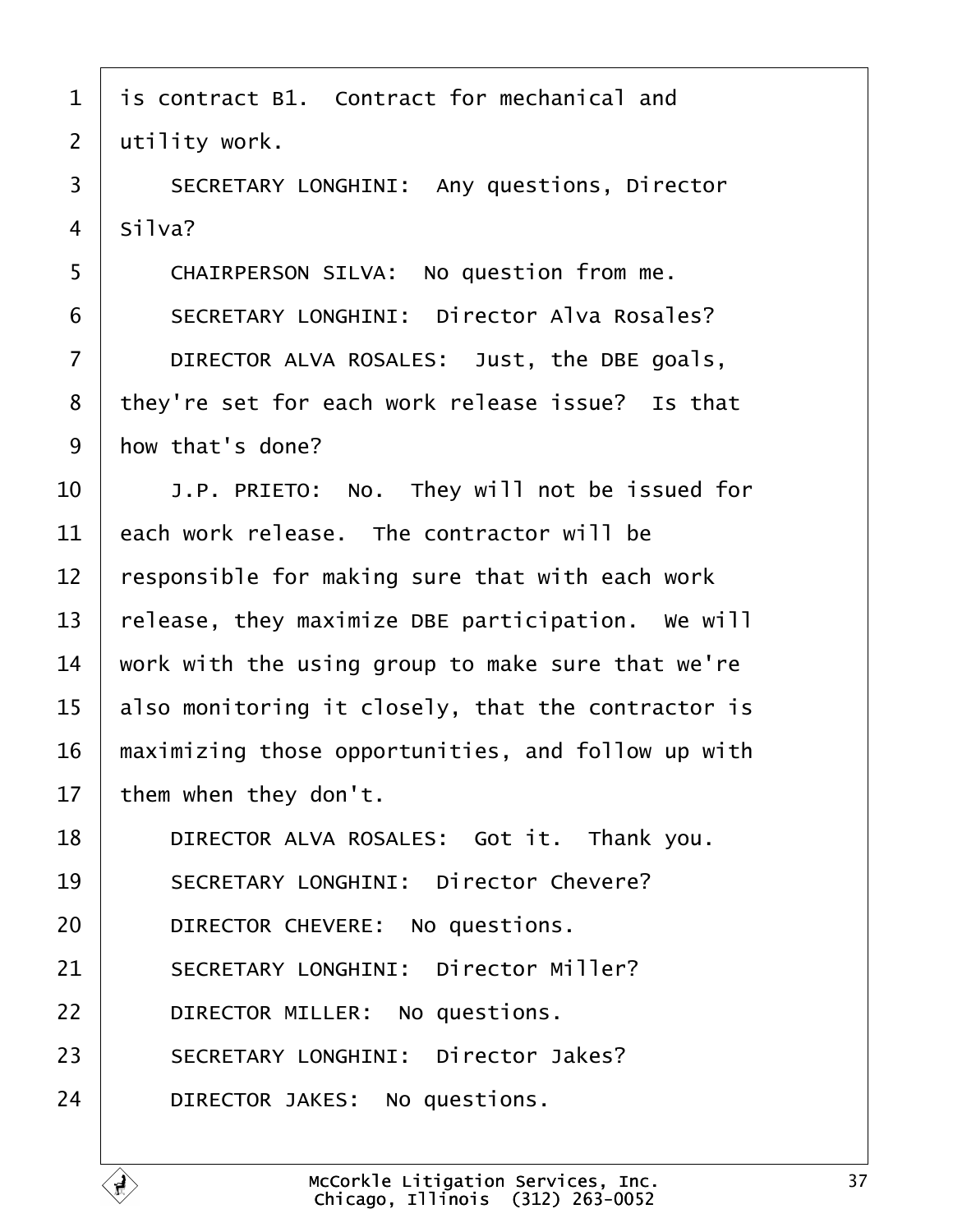<span id="page-37-0"></span>

| 1                     | <b>SECRETARY LONGHINI: Director Irvine?</b>          |
|-----------------------|------------------------------------------------------|
| 2                     | DIRECTOR IRVINE: No questions.                       |
| 3                     | SECRETARY LONGHINI: All right. Chairman              |
| 4                     | Silva, we may now proceed to contract B, as in boy,  |
| $\overline{2}$ .<br>5 |                                                      |
| 6                     | <b>CHAIRPERSON SILVA: Our next order of business</b> |
| 7                     | is contract number B2, a contract for electrical     |
| 8                     | supplies.                                            |
| 9                     | SECRETARY LONGHINI: Any questions, Chairman?         |
| 10                    | <b>CHAIRPERSON SILVA: No.</b>                        |
| 11                    | <b>SECRETARY LONGHINI: Director Alva Rosales?</b>    |
| 12                    | DIRECTOR ALVA ROSALES: Just the prime is a           |
| 13                    | DBE, is that correct?                                |
| 14                    | ELLEN MCCORMACK: That is correct.                    |
| 15                    | DIRECTOR ALVA ROSALES: Okay. Great. Thanks.          |
| 16                    | <b>SECRETARY LONGHINI: Director Chevere?</b>         |
| 17                    | DIRECTOR CHEVERE: No questions.                      |
| 18                    | <b>SECRETARY LONGHINI: Director Miller?</b>          |
| 19                    | DIRECTOR MILLER: No questions.                       |
| 20                    | <b>SECRETARY LONGHINI: Director Jakes?</b>           |
| 21                    | DIRECTOR JAKES: No questions.                        |
| 22                    | <b>SECRETARY LONGHINI: Director Irvine?</b>          |
| 23                    | DIRECTOR IRVINE: No questions.                       |
| 24                    | SECRETARY LONGHINI: Chairman Silva, we may now       |
|                       |                                                      |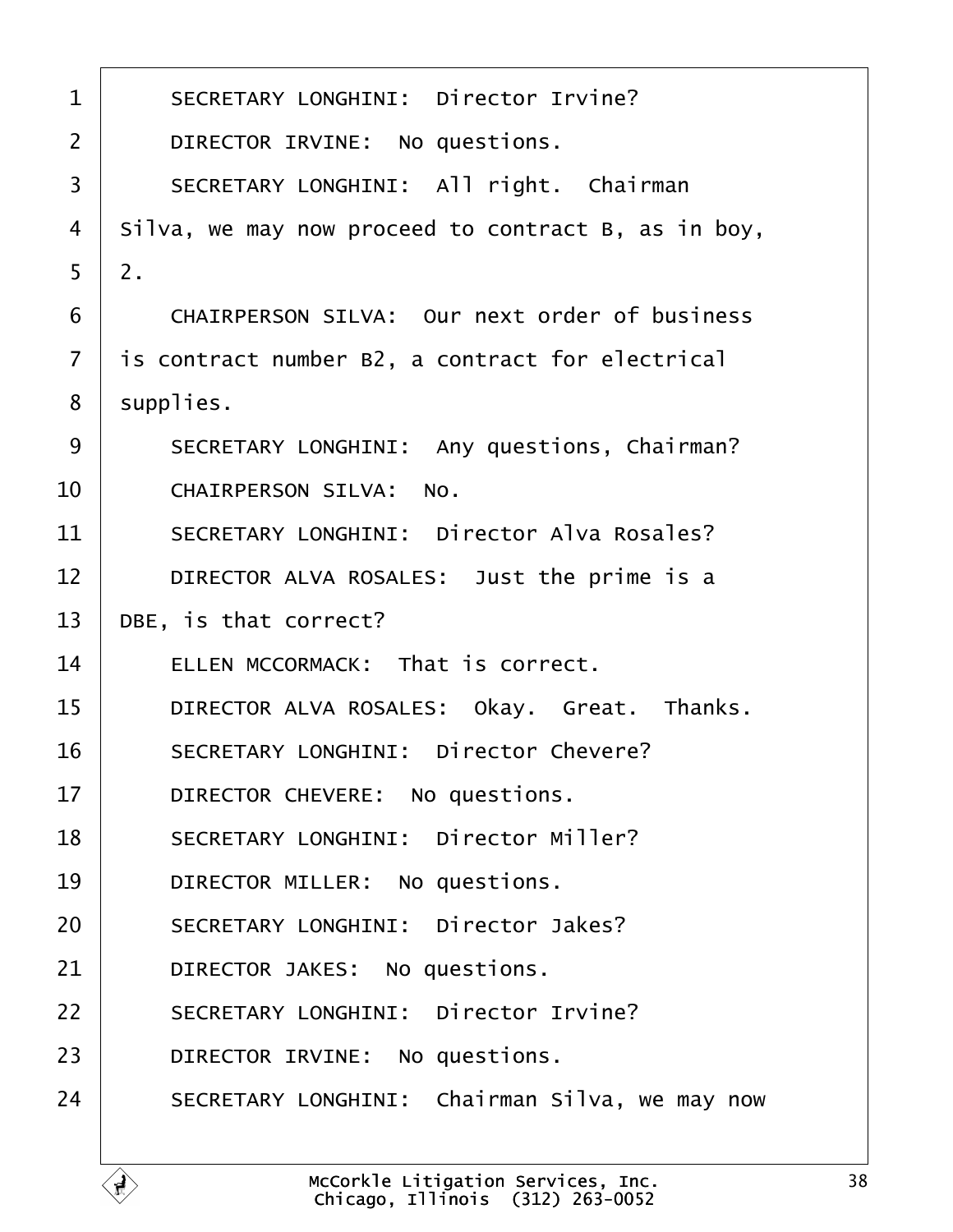<span id="page-38-0"></span>

| 1              | proceed to contract B3.                              |
|----------------|------------------------------------------------------|
| $\overline{2}$ | <b>CHAIRPERSON SILVA: Our next order of business</b> |
| 3              | is contract number B3, a contract for maintaining    |
| 4              | signal equipment.                                    |
| 5              | No questions.                                        |
| 6              | <b>SECRETARY LONGHINI: Director Alva Rosales?</b>    |
| 7              | Director Alva Rosales, do you have any questions on  |
| 8              | this matter?                                         |
| 9              | DIRECTOR ALVA ROSALES: No questions.                 |
| 10             | <b>SECRETARY LONGHINI: Okay. Director Chevere?</b>   |
| 11             | DIRECTOR CHEVERE: No questions.                      |
| 12             | <b>SECRETARY LONGHINI: Director Miller?</b>          |
| 13             | DIRECTOR MILLER: No questions.                       |
| 14             | <b>SECRETARY LONGHINI: Director Jakes?</b>           |
| 15             | DIRECTOR JAKES: No questions.                        |
| 16             | <b>SECRETARY LONGHINI: Director Irvine?</b>          |
| 17             | DIRECTOR IRVINE: No questions.                       |
| 18             | SECRETARY LONGHINI: That was B3 that we just         |
| 19             | did?                                                 |
| 20             | <b>ELLEN MCCORMACK: Yes.</b>                         |
| 21             | SECRETARY LONGHINI: Okay. Chairman Silva,            |
| 22             | let's move on then to B4.                            |
| 23             | <b>CHAIRPERSON SILVA: Our next order of business</b> |
| 24             | is contract number B4, a contract for rental of      |
|                |                                                      |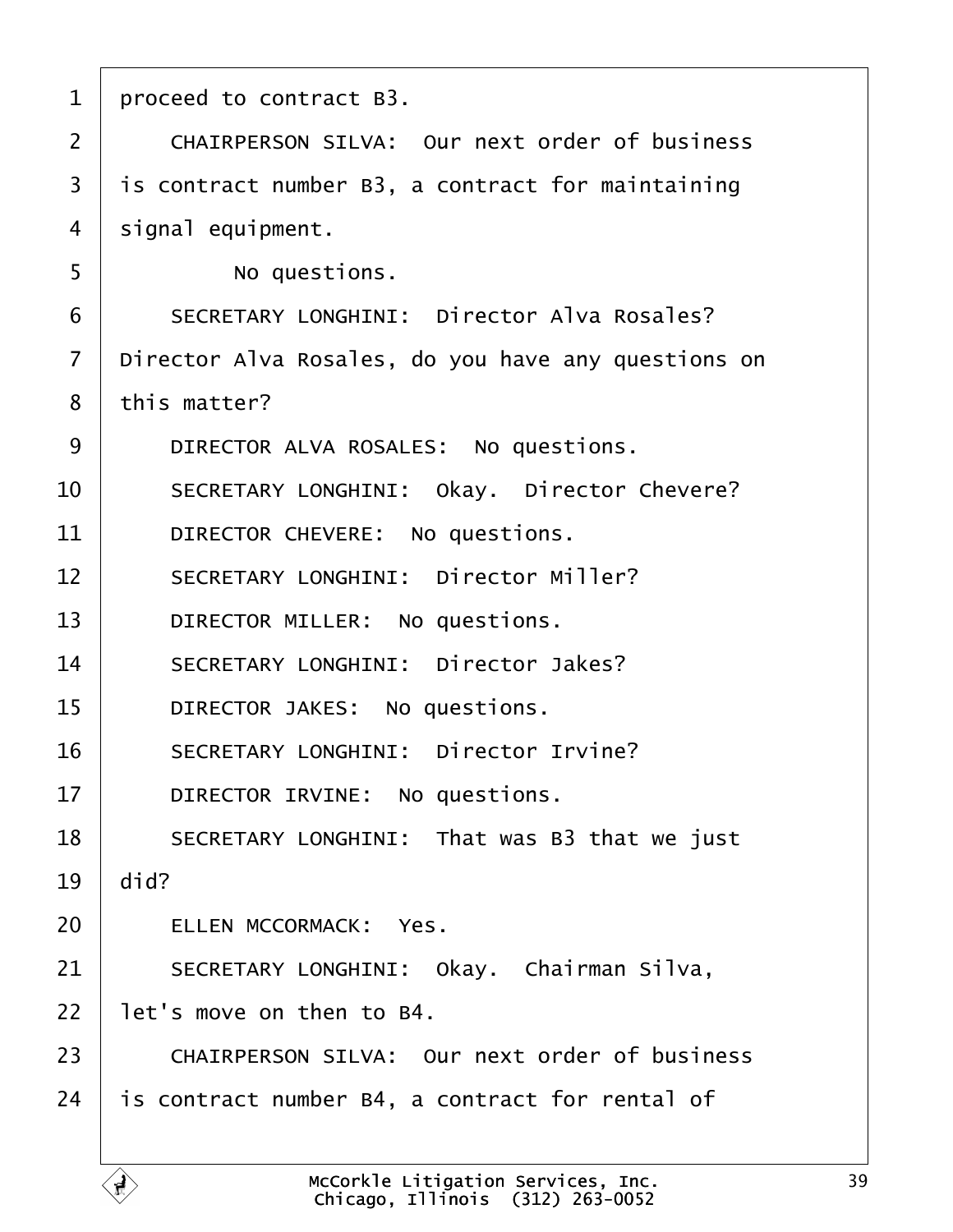<span id="page-39-0"></span>

| $\mathbf 1$    | mobile cranes.                                       |  |
|----------------|------------------------------------------------------|--|
| $\overline{2}$ | SECRETARY LONGHINI: All right. Chairman              |  |
| 3              | Silva?                                               |  |
| 4              | CHAIRPERSON SILVA: No, I don't have any              |  |
| 5              | duestions.                                           |  |
| 6              | <b>SECRETARY LONGHINI: Director Alva Rosales?</b>    |  |
| $\overline{7}$ | DIRECTOR ALVA ROSALES: No questions.                 |  |
| 8              | <b>SECRETARY LONGHINI: Director Miller?</b>          |  |
| 9              | DIRECTOR MILLER: No questions.                       |  |
| 10             | <b>SECRETARY LONGHINI: Director Chevere?</b>         |  |
| 11             | DIRECTOR CHEVERE: No questions.                      |  |
| 12             | <b>SECRETARY LONGHINI: Director Jakes?</b>           |  |
| 13             | DIRECTOR JAKES: No questions.                        |  |
| 14             | <b>SECRETARY LONGHINI: Director Irvine?</b>          |  |
| 15             | DIRECTOR IRVINE: No questions.                       |  |
| 16             | SECRETARY LONGHINI: Before we proceed, I just        |  |
| 17             | heard from Ellen that she can make the switch now    |  |
| 18             | back for sign language interpreting. So Ellen will   |  |
| 19             | be coming back. Okay.                                |  |
| 20             | We now may proceed to number B4 I believe.           |  |
| 21             | <b>CHAIRPERSON SILVA: B5.</b>                        |  |
| 22             | SECRETARY LONGHINI: All right. B5.                   |  |
| 23             | <b>CHAIRPERSON SILVA: Our next order of business</b> |  |
| 24             | is contract number B5, a change order for the 95th   |  |
|                |                                                      |  |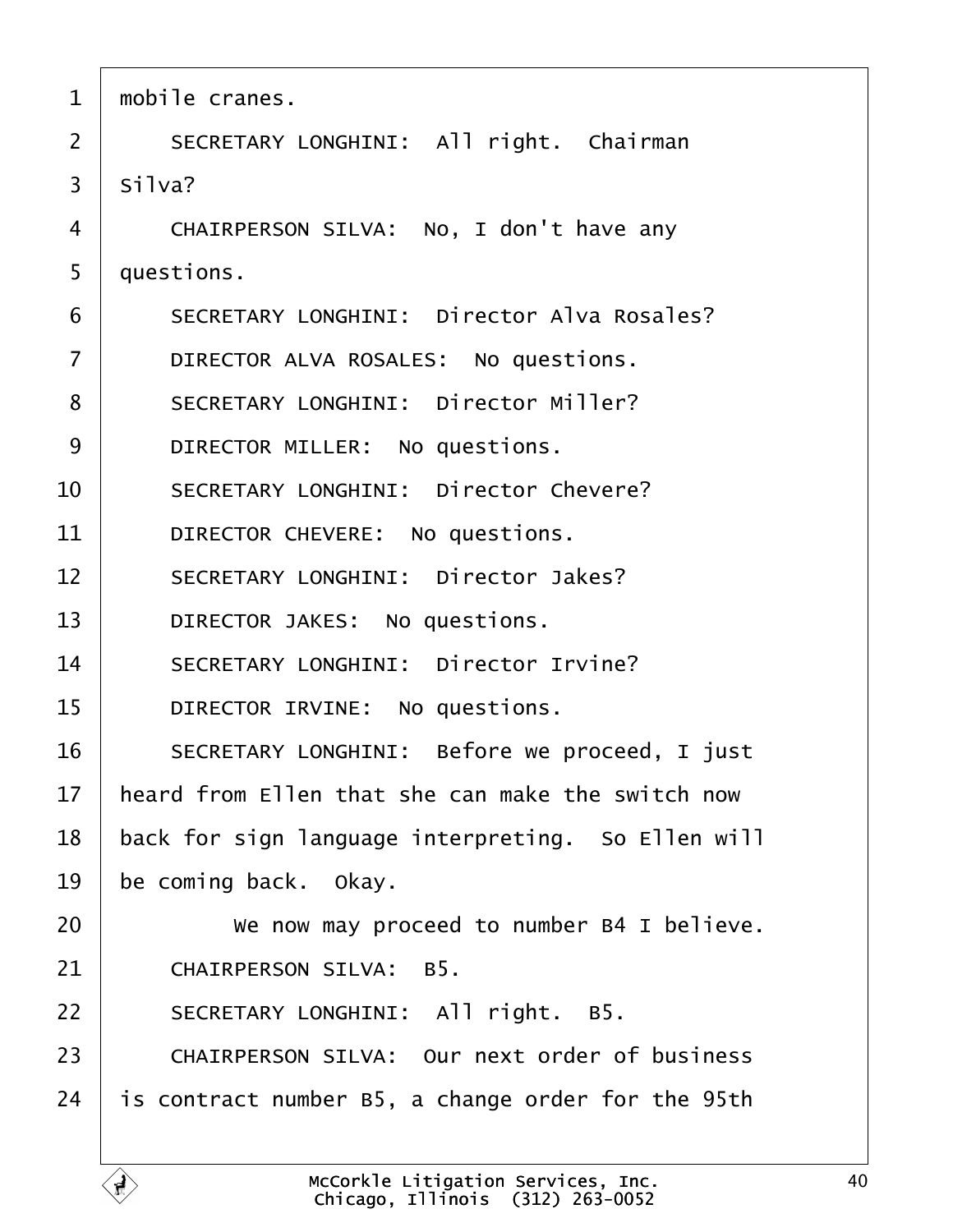<span id="page-40-0"></span>

| 1  | Street terminal improvement project.                 |
|----|------------------------------------------------------|
| 2  | No questions.                                        |
| 3  | <b>SECRETARY LONGHINI: Director Alva Rosales?</b>    |
| 4  | DIRECTOR ALVA ROSALES: No questions.                 |
| 5  | <b>SECRETARY LONGHINI: Director Chevere?</b>         |
| 6  | DIRECTOR CHEVERE: No questions.                      |
| 7  | <b>SECRETARY LONGHINI: Director Miller?</b>          |
| 8  | DIRECTOR MILLER: No questions.                       |
| 9  | <b>SECRETARY LONGHINI: Director Jakes?</b>           |
| 10 | DIRECTOR JAKES: No questions.                        |
| 11 | <b>SECRETARY LONGHINI: Director Irvine?</b>          |
| 12 | DIRECTOR IRVINE: No questions.                       |
| 13 | SECRETARY LONGHINI: All right. Chairman              |
| 14 | Silva, you may proceed to contract number C, as in   |
| 15 | <b>cat</b> , 1.                                      |
| 16 | <b>CHAIRPERSON SILVA: Our next order of business</b> |
| 17 | is a contract number C1, a contract for independent  |
| 18 | auditing service.                                    |
| 19 | Is this the same audit firm, okay, that we           |
| 20 | had last year?                                       |
| 21 | ELLEN MCCORMACK: It is.                              |
| 22 | <b>CHAIRPERSON SILVA: It is?</b>                     |
| 23 | <b>ELLEN MCCORMACK: Yes.</b>                         |
| 24 | CHAIRPERSON SILVA: They're doing a good job.         |
|    |                                                      |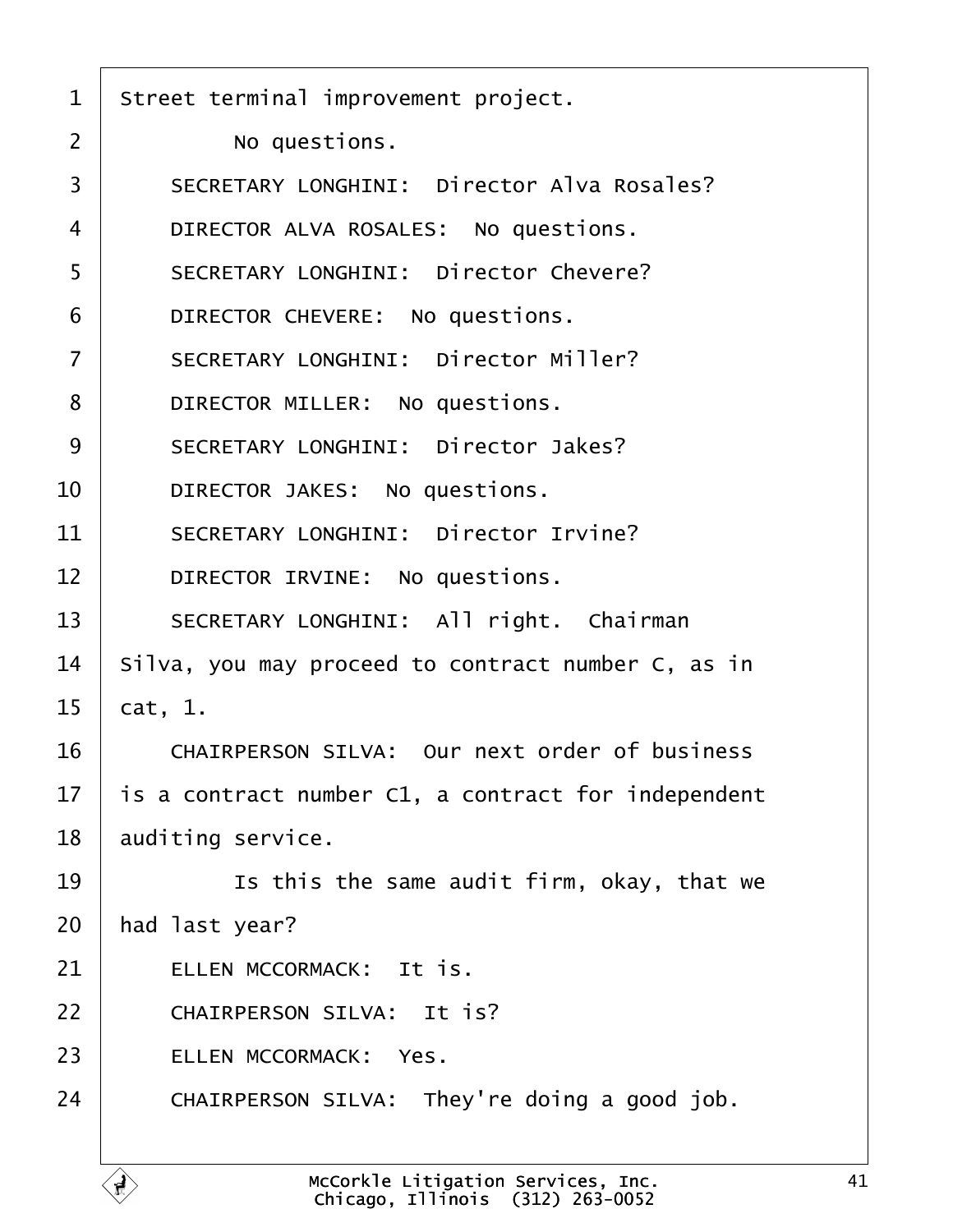<span id="page-41-0"></span>

| 1              | ELLEN MCCORMACK: Yes, they are.                      |  |  |
|----------------|------------------------------------------------------|--|--|
| $\overline{2}$ | <b>SECRETARY LONGHINI: Director Alva Rosales?</b>    |  |  |
| 3              | DIRECTOR ALVA ROSALES: Their DBE partner was         |  |  |
| $\overline{4}$ | the same as well?                                    |  |  |
| 5              | J.P. PRIETO: Yes, that's correct.                    |  |  |
| 6              | DIRECTOR ALVA ROSALES: Okay. Thanks.                 |  |  |
| $\overline{7}$ | <b>SECRETARY LONGHINI: Director Chevere?</b>         |  |  |
| 8              | DIRECTOR CHEVERE: No questions.                      |  |  |
| 9              | <b>SECRETARY LONGHINI: Director Miller?</b>          |  |  |
| 10             | DIRECTOR MILLER: No questions.                       |  |  |
| 11             | <b>SECRETARY LONGHINI: All right. Director</b>       |  |  |
| 12             | Jakes?                                               |  |  |
| 13             | DIRECTOR JAKES: No questions.                        |  |  |
| 14             | <b>SECRETARY LONGHINI: Director Irvine?</b>          |  |  |
| 15             | DIRECTOR IRVINE: No questions.                       |  |  |
| 16             | SECRETARY LONGHINI: All right. Then, Chairman        |  |  |
| 17             | Silva, we may proceed to contract D, as in dog,      |  |  |
| 18             | one.                                                 |  |  |
| 19             | <b>CHAIRPERSON SILVA: Our next order of business</b> |  |  |
| 20             | is contract number D1, a planning consultant         |  |  |
| 21             | contract for the Red Line Extension Project.         |  |  |
| 22             | <b>SECRETARY LONGHINI: Questions, Chairman?</b>      |  |  |
| 23             | CHAIRPERSON SILVA: No, I don't have any              |  |  |
| 24             | questions.                                           |  |  |
|                |                                                      |  |  |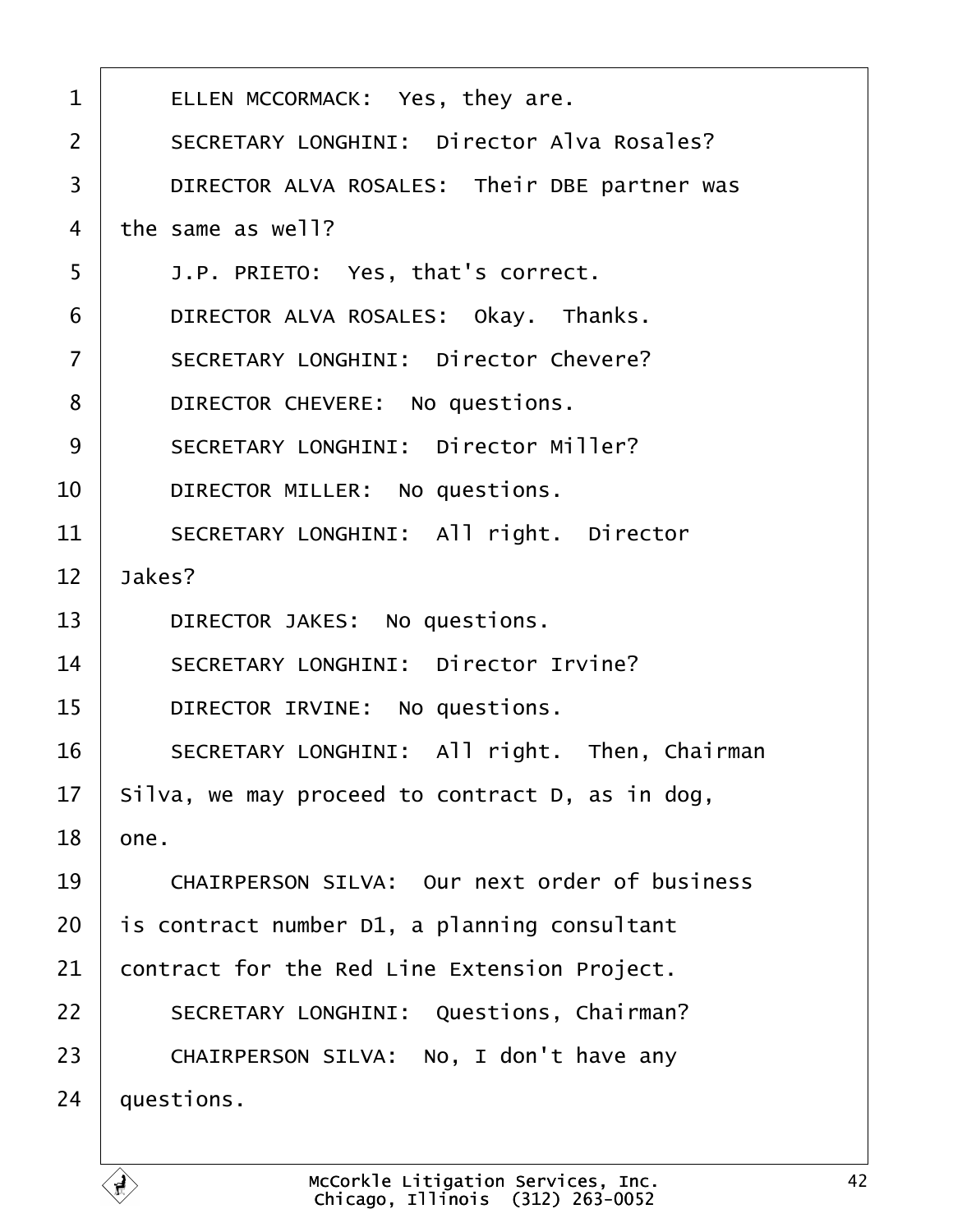<span id="page-42-0"></span>

| $\mathbf 1$    | <b>SECRETARY LONGHINI: Director Alva Rosales?</b>    |  |  |  |
|----------------|------------------------------------------------------|--|--|--|
| $\overline{2}$ | DIRECTOR ALVA ROSALES: No questions.                 |  |  |  |
| 3              | <b>SECRETARY LONGHINI: Director Chevere?</b>         |  |  |  |
| 4              | DIRECTOR CHEVERE: No questions.                      |  |  |  |
| 5              | <b>SECRETARY LONGHINI: Director Miller?</b>          |  |  |  |
| 6              | DIRECTOR MILLER: No questions.                       |  |  |  |
| $\overline{7}$ | <b>SECRETARY LONGHINI: Reverend Jakes?</b>           |  |  |  |
| 8              | DIRECTOR JAKES: No questions, Greg.                  |  |  |  |
| 9              | <b>SECRETARY LONGHINI: Director Irvine?</b>          |  |  |  |
| 10             | DIRECTOR IRVINE: No questions.                       |  |  |  |
| 11             | SECRETARY LONGHINI: Chairman Silva, we may           |  |  |  |
| 12             | proceed to contract E, as in elephant, 1.            |  |  |  |
| 13             | <b>CHAIRPERSON SILVA: Our next order of business</b> |  |  |  |
| 14             | is contract number E1, a digital communication       |  |  |  |
| 15             | management contract.                                 |  |  |  |
| 16             | <b>SECRETARY LONGHINI: Chairman?</b>                 |  |  |  |
| 17             | CHAIRPERSON SILVA: Is this the same one that         |  |  |  |
| 18             | we had, Ellen?                                       |  |  |  |
| 19             | ELLEN MCCORMACK: It's the same -- so we're           |  |  |  |
| 20             | using the same software that we have previously      |  |  |  |
| 21             | used. We're now working through their reseller       |  |  |  |
| 22             | Carahsoft. Granicus is the maker of the software.    |  |  |  |
| 23             | But the contract is through their reseller,          |  |  |  |
| 24             | Carahsoft.                                           |  |  |  |
|                |                                                      |  |  |  |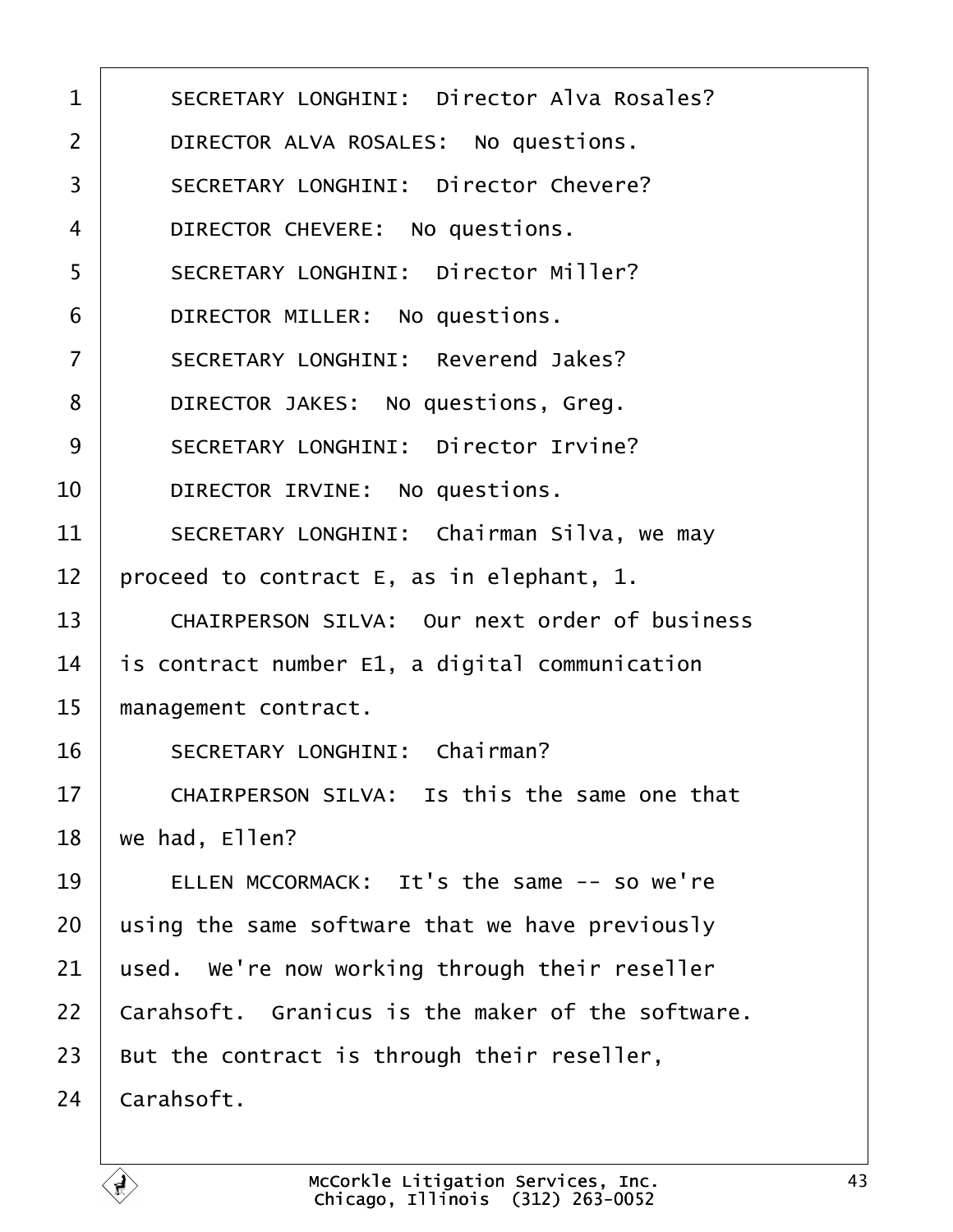<span id="page-43-0"></span>1 | CHAIRPERSON SILVA: Okay. Thank you. No

2 duestions.

- 3 | SECRETARY LONGHINI: Director Alva Rosales?
- 4 | DIRECTOR ALVA ROSALES: Just, we don't have a
- 5 DBE on this because, it's my understanding, there
- 6 are no services involved, is that correct? We're
- 7 dilizing their software, meaning Granicus?
- 8 | ELLEN MCCORMACK: Right. And so what Carahsoft
- 9 dould do is give us advice if we had questions
- 10 about that.
- 11 | DIRECTOR ALVA ROSALES: Okay. All right.
- 12 Where there are services in other cases, we will
- 13 try to find DBE utilization, correct?
- 14 | ELLEN MCCORMACK: Absolutely. Absolutely.
- 15 | PRESIDENT CARTER: Director Rosales, consistent
- 16 with the conversation that you and I had earlier
- 17 this week, we're now focused on the concern you
- 18 were raising about making sure that with our
- 19 wraparound services, that we're looking for the DBE
- 20 by portunities to pursue for that. And I've had a
- 21 conversation with JP and we will, you know, make
- 22 that a focus of our attention on contracts going
- 23 forward of this type where there may be other
- 24 subsets of opportunities that are tied to the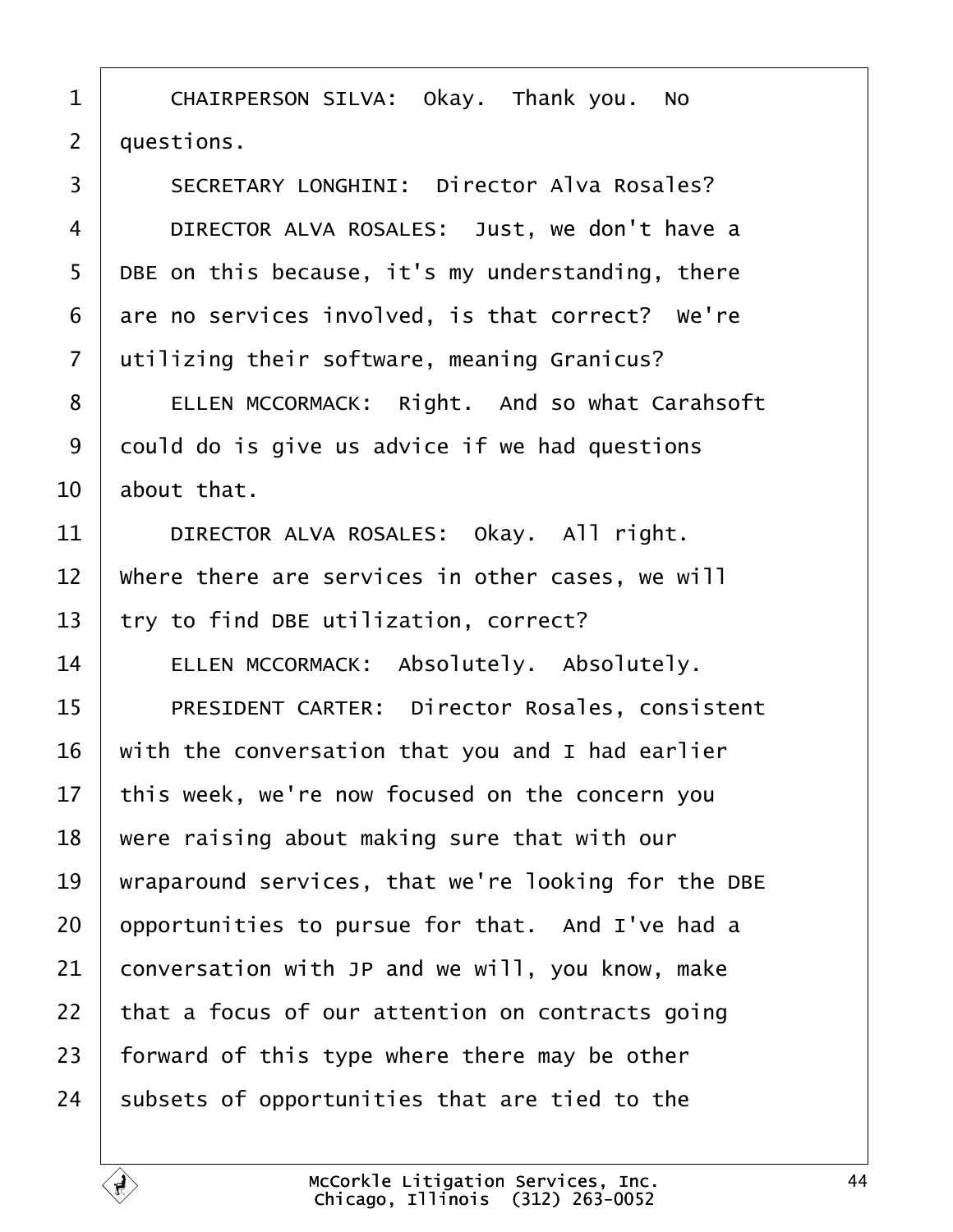- <span id="page-44-0"></span>1 actual work itself, so we'll keep the Board
- 2 informed of our progress in that area.
- 3 | DIRECTOR ALVA ROSALES: Great. Thank you.
- 4 Thanks.
- 5 | SECRETARY LONGHINI: Any questions, Director
- 6 Chevere?
- 7 | DIRECTOR CHEVERE: No questions.
- 8 | SECRETARY LONGHINI: Director Miller?
- 9 | DIRECTOR MILLER: No questions.
- 10 | SECRETARY LONGHINI: Director Jakes?
- 11 | DIRECTOR JAKES: No questions, Greg.
- 12 | SECRETARY LONGHINI: Director Irvine?
- 13 | DIRECTOR IRVINE: No questions.
- 14 | SECRETARY LONGHINI: All right. Chairman
- 15 Silva, we may now proceed to contract F1.
- 16 | CHAIRPERSON SILVA: Our next order of business
- 17 is contract number F1, a contract for a Vendor
- 18 Managed Inventory Program.
- 19 **Can you tell me what relationship this has**
- $20$  with NAPA?
- 21  $\parallel$  ELLEN MCCORMACK: So this is the contract I had
- 22 mentioned previously. Initially with the
- 23 brdinance, I was asking for a \$22 million increase
- 24 on the current contract. That expires in November.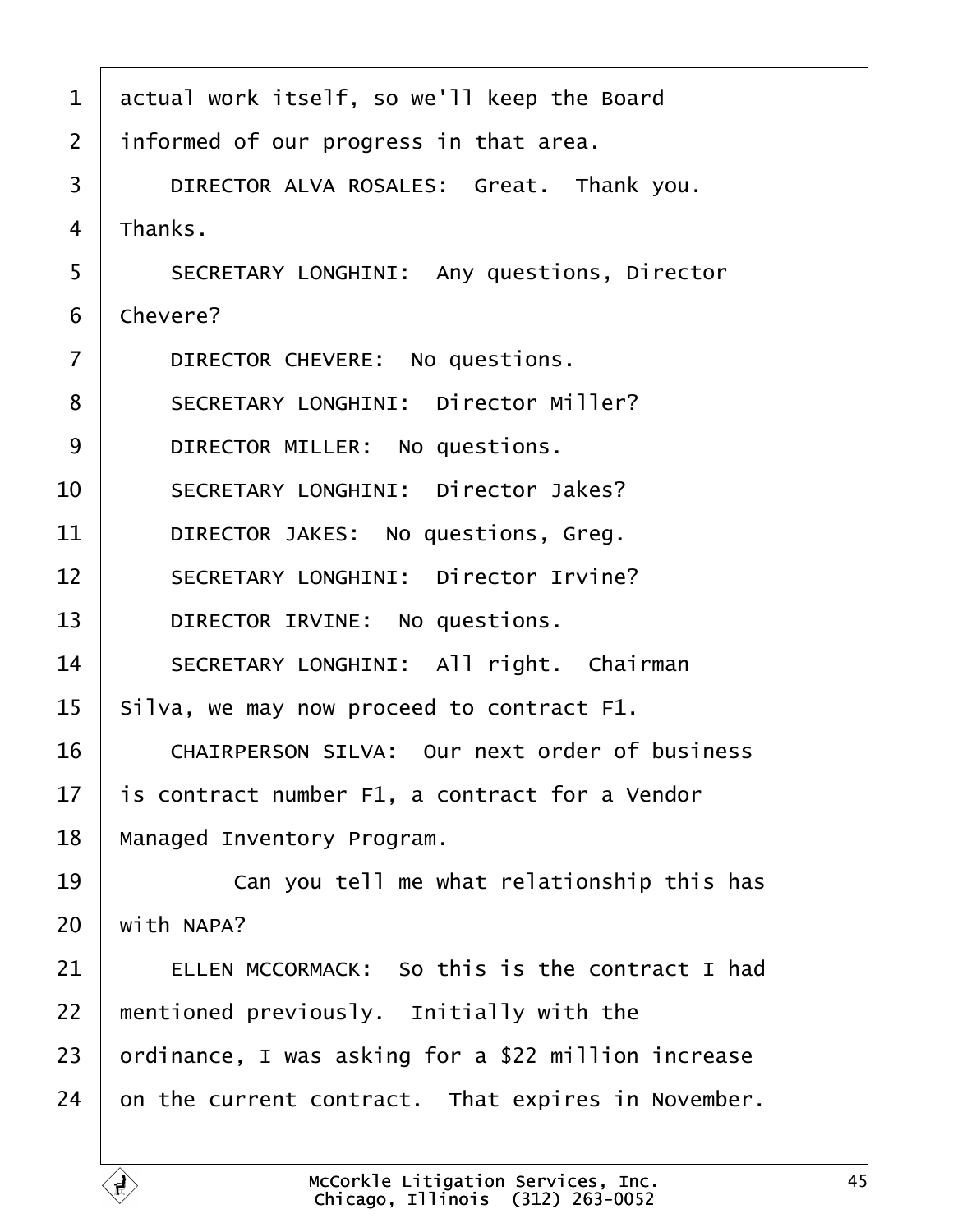<span id="page-45-0"></span>

| 1              | So this is a new contract. We went out for an RFP   |
|----------------|-----------------------------------------------------|
| $\overline{2}$ | and NAPA won that contract. So I'm now requesting   |
| 3              | your authority to enter into a new contract with    |
| 4              | NAPA, which would pick up when the other contract   |
| 5              | expires in November.                                |
| 6              | PRESIDENT CARTER: Director, just to clarify,        |
| 7              | the reason that we're pursuing a change order is    |
| 8              | because we burnt through the money on the existing  |
| 9              | dontract faster than anticipated, primarily because |
| 10             | of the additional spending we've had to do around   |
| 11             | the coronavirus, purchasing PPE and other things.   |
| 12             | So we needed to add money to our existing contract  |
| 13             | while also preparing to enter into a new contract   |
| 14             | in November after (inaudible).                      |
| 15             | <b>SECRETARY LONGHINI: Director Alva Rosales?</b>   |
| 16             | DIRECTOR ALVA ROSALES: No questions.                |
|                |                                                     |
| 17             | <b>SECRETARY LONGHINI: Director Chevere?</b>        |
| 18             | DIRECTOR CHEVERE: No questions.                     |
| 19             | <b>SECRETARY LONGHINI: Director Miller?</b>         |
| 20             | DIRECTOR MILLER: No questions.                      |
| 21             | <b>SECRETARY LONGHINI: Director Jakes?</b>          |
| 22             | DIRECTOR JAKES: No questions.                       |
| 23             | <b>SECRETARY LONGHINI: Director Irvine?</b>         |
| 24             | DIRECTOR IRVINE: No questions.                      |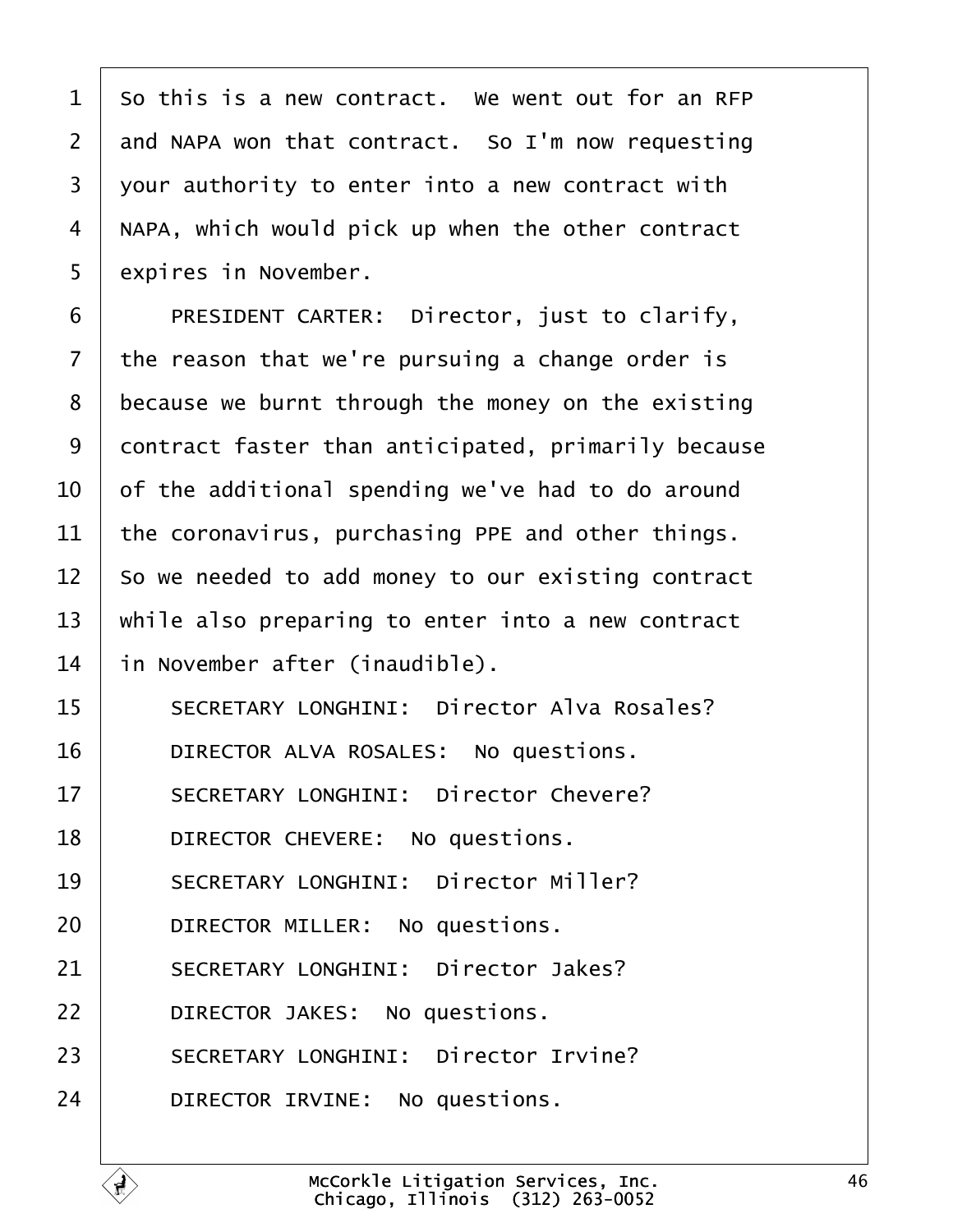<span id="page-46-0"></span>

| 1              | SECRETARY LONGHINI: All right. Chairman               |  |  |
|----------------|-------------------------------------------------------|--|--|
| $\overline{2}$ | Silva, we can proceed to contract number G, as in     |  |  |
| 3              | girl, 1.                                              |  |  |
| 4              | <b>CHAIRPERSON SILVA: Our final order of business</b> |  |  |
| 5              | today is contract number G1, a contract for text      |  |  |
| 6              | message services for the bus tracker system.          |  |  |
| $\overline{7}$ | No questions.                                         |  |  |
| 8              | <b>SECRETARY LONGHINI: Okay. Director Alva</b>        |  |  |
| 9              | Rosales?                                              |  |  |
| 10             | DIRECTOR ALVA ROSALES: No questions except            |  |  |
| 11             | that this differs from Carahsoft, right, as           |  |  |
| 12             | Carahsoft provides to our general customer            |  |  |
| 13             | information and this -- could you explain that a      |  |  |
| 14             | little bit, the difference between the two?           |  |  |
| 15             | ELLEN MCCORMACK: This is specifically for the         |  |  |
| 16             | bus tracker. It's specifically for the buses so       |  |  |
| 17             | that they can connect through -- you know, there's    |  |  |
| 18             | a number on every sign and they can connect and       |  |  |
| 19             | find out when the buses will arrive.                  |  |  |
| 20             | DIRECTOR ALVA ROSALES: Where the other one,           |  |  |
| 21             | the Carahsoft one is for general customer             |  |  |
| 22             | information, right?                                   |  |  |
| 23             | <b>ELLEN MCCORMACK: Yes.</b>                          |  |  |
| 24             | DIRECTOR ALVA ROSALES: Okay. Thanks.                  |  |  |
|                |                                                       |  |  |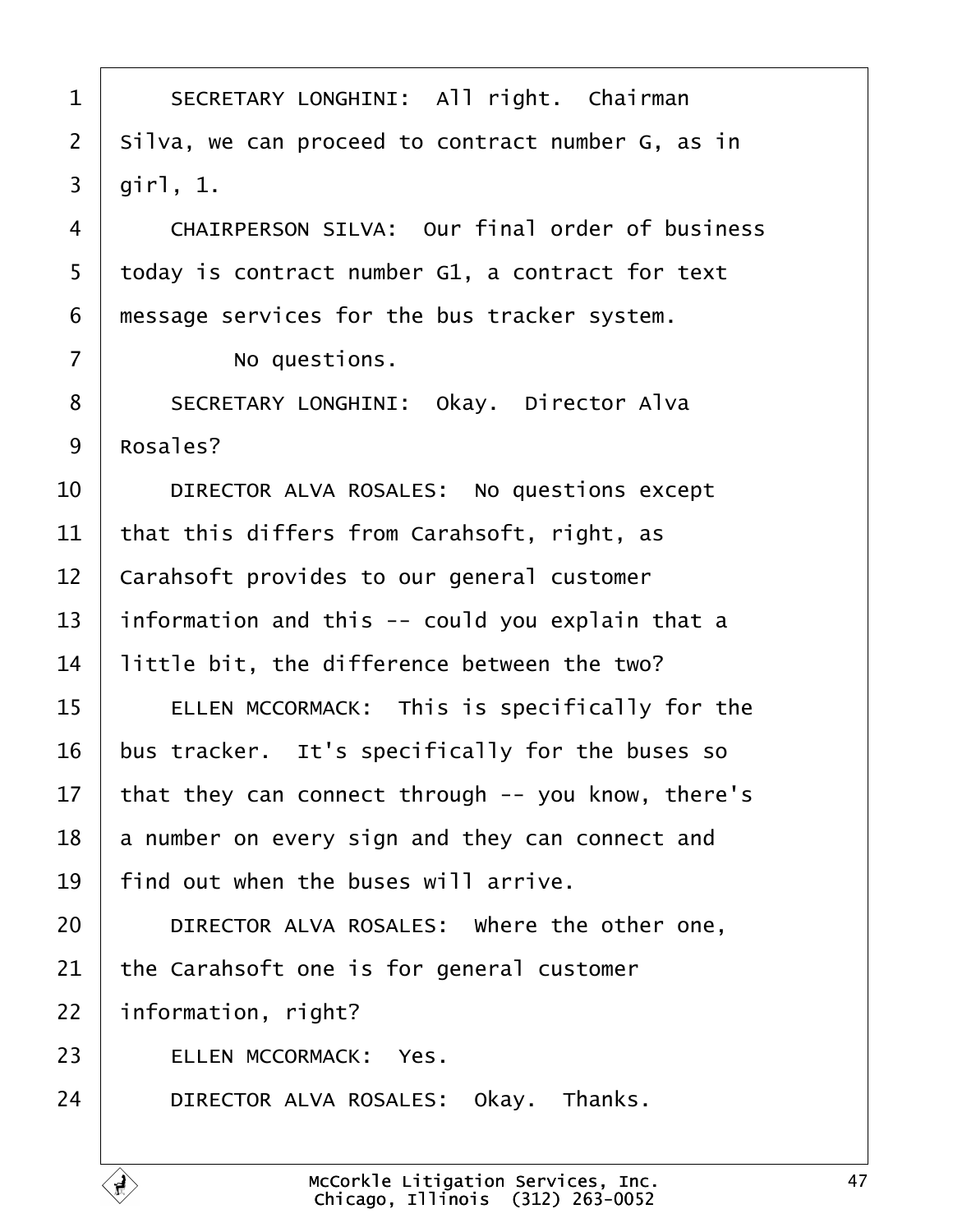<span id="page-47-0"></span>

| 1              | SECRETARY LONGHINI: Director Chevere, any        |  |  |  |  |
|----------------|--------------------------------------------------|--|--|--|--|
| 2              | questions?                                       |  |  |  |  |
| 3              | DIRECTOR CHEVERE: No questions.                  |  |  |  |  |
| 4              | <b>SECRETARY LONGHINI: Director Miller? Is</b>   |  |  |  |  |
| 5              | Director Miller still on? Maybe he'll come back. |  |  |  |  |
| 6              | Director Jakes?                                  |  |  |  |  |
| $\overline{7}$ | DIRECTOR JAKES: No questions.                    |  |  |  |  |
| 8              | <b>SECRETARY LONGHINI: And Director Irvine?</b>  |  |  |  |  |
| 9              | DIRECTOR IRVINE: No questions.                   |  |  |  |  |
| 10             | SECRETARY LONGHINI: Let me ask one more time.    |  |  |  |  |
| 11             | Director Miller, any questions?                  |  |  |  |  |
| 12             | DIRECTOR MILLER: No questions.                   |  |  |  |  |
| 13             | <b>SECRETARY LONGHINI: No questions?</b>         |  |  |  |  |
| 14             | DIRECTOR MILLER: No questions.                   |  |  |  |  |
| 15             | SECRETARY LONGHINI: Thank you, Reverend.         |  |  |  |  |
| 16             | Chairman Silva, since there are no further       |  |  |  |  |
| 17             | questions on G1, we may move to number 8A.       |  |  |  |  |
| 18             | CHAIRPERSON SILVA: If there are no further       |  |  |  |  |
| 19             | questions on the contracts, may I have leave to  |  |  |  |  |
| 20             | place all 12 contracts on the omnibus?           |  |  |  |  |
| 21             | DIRECTOR JAKES: So moved.                        |  |  |  |  |
| 22             | <b>DIRECTOR IRVINE: Second.</b>                  |  |  |  |  |
| 23             | SECRETARY LONGHINI: Okay. That has been moved    |  |  |  |  |
| 24             | and second for the contracts, Chairman Silva. We |  |  |  |  |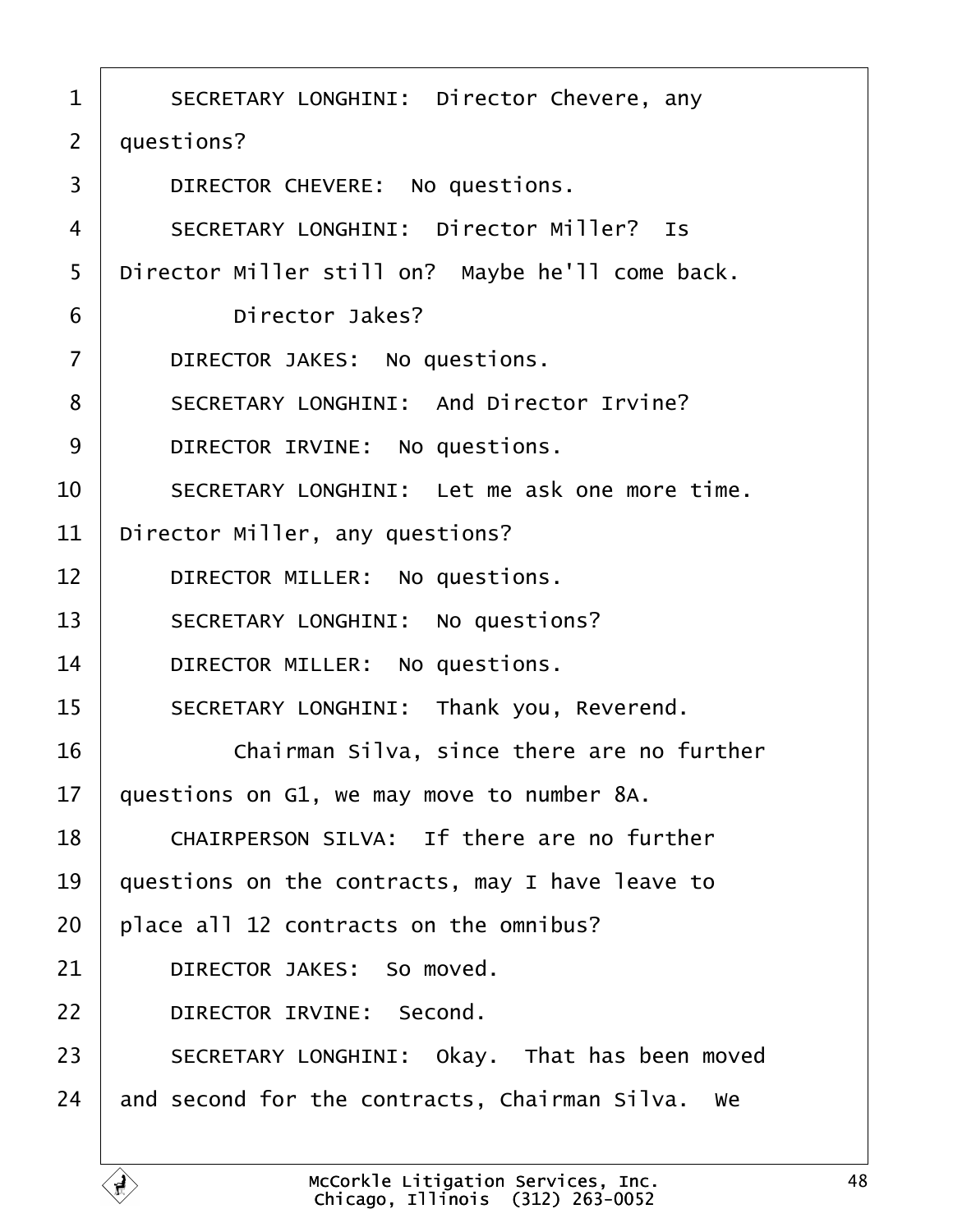<span id="page-48-0"></span>

| 1              | may proceed to number 8, B, as in boy.              |  |  |
|----------------|-----------------------------------------------------|--|--|
| $\overline{2}$ | <b>CHAIRPERSON SILVA: Since there is no further</b> |  |  |
| 3              | business to come before the Committee, may I have a |  |  |
| 4              | motion to approve the omnibus and recommend the     |  |  |
| 5              | dmnibus for Board approval?                         |  |  |
| 6              | DIRECTOR JAKES: So moved.                           |  |  |
| $\overline{7}$ | DIRECTOR IRVINE: I second.                          |  |  |
| 8              | SECRETARY LONGHINI: The motion was moved by         |  |  |
| 9              | Director Jakes and seconded by Director Irvine. I   |  |  |
| 10             | will now take a rollcall vote on the motion to      |  |  |
| 11             | approve the omnibus.                                |  |  |
| 12             | <b>Director Chevere?</b>                            |  |  |
| 13             | DIRECTOR CHEVERE: Yes.                              |  |  |
| 14             | <b>SECRETARY LONGHINI: Director Miller?</b>         |  |  |
| 15             | <b>DIRECTOR MILLER: Yes.</b>                        |  |  |
| 16             | <b>SECRETARY LONGHINI: Director Jakes?</b>          |  |  |
| 17             | <b>DIRECTOR JAKES: Yes.</b>                         |  |  |
| 18             | <b>SECRETARY LONGHINI: Director Irvine?</b>         |  |  |
| 19             | <b>DIRECTOR IRVINE: Yes.</b>                        |  |  |
| 20             | <b>SECRETARY LONGHINI: Director Alva Rosales?</b>   |  |  |
| 21             | DIRECTOR ALVA ROSALES: Yes.                         |  |  |
| 22             | <b>SECRETARY LONGHINI: Chairman Silva?</b>          |  |  |
| 23             | <b>CHAIRPERSON SILVA: Yes.</b>                      |  |  |
| 24             | SECRETARY LONGHINI: That motion to approve the      |  |  |
|                |                                                     |  |  |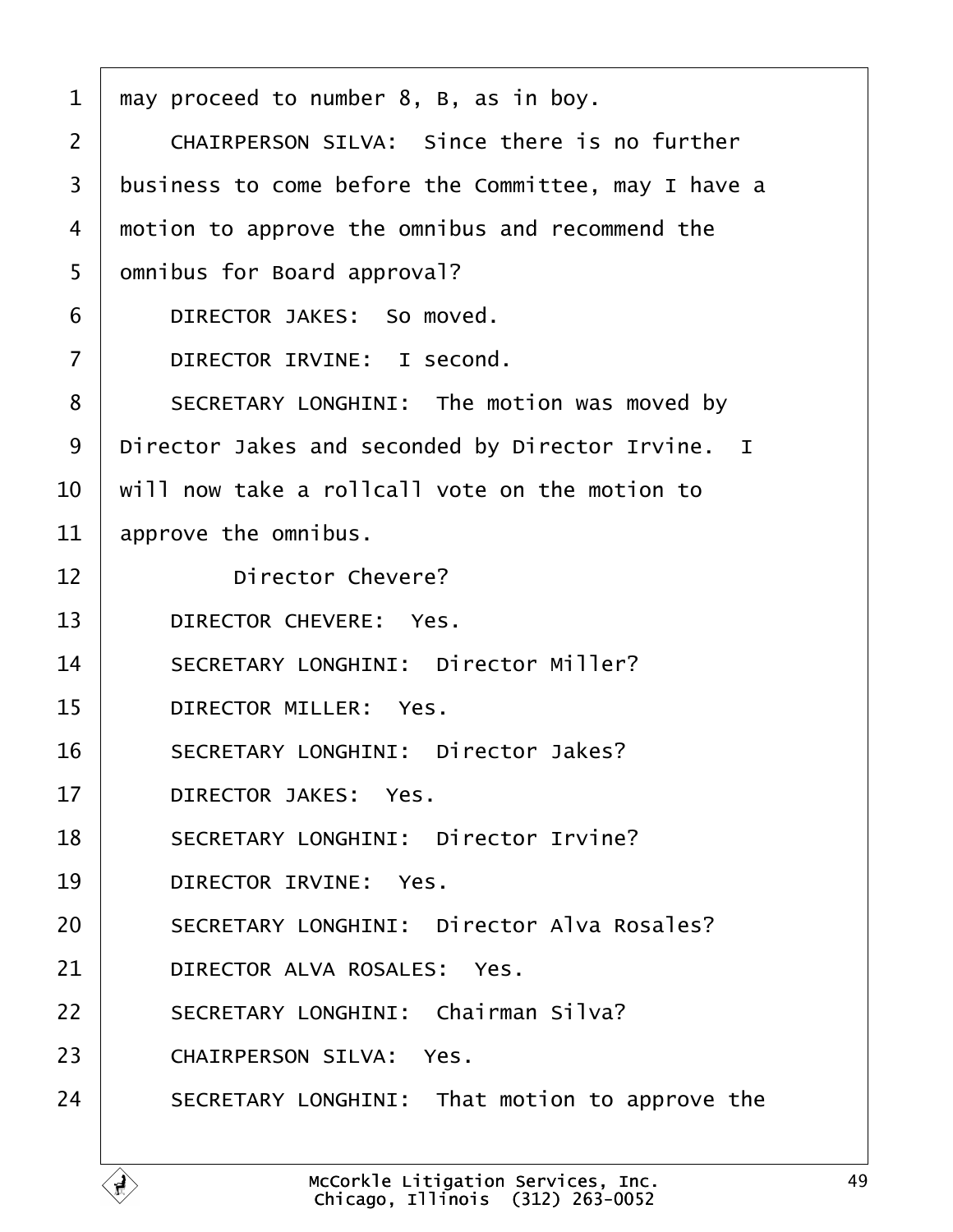<span id="page-49-0"></span>

| 1              | dmnibus passes with six yes votes. We may now      |  |  |  |  |
|----------------|----------------------------------------------------|--|--|--|--|
| 2              | proceed, sir, to contract agenda number 9.         |  |  |  |  |
| 3              | CHAIRPERSON SILVA: Finally, may I have a           |  |  |  |  |
| 4              | motion to adjourn?                                 |  |  |  |  |
| 5              | DIRECTOR JAKES: So moved.                          |  |  |  |  |
| 6              | DIRECTOR IRVINE: Second.                           |  |  |  |  |
| $\overline{7}$ | SECRETARY LONGHINI: Moved by Jakes. Seconded       |  |  |  |  |
| 8              | by Irvine. I will now take a rollcall vote.        |  |  |  |  |
| 9              | <b>Director Chevere?</b>                           |  |  |  |  |
| 10             | DIRECTOR CHEVERE: Yes.                             |  |  |  |  |
| 11             | <b>SECRETARY LONGHINI: Director Miller?</b>        |  |  |  |  |
| 12             | DIRECTOR MILLER: Yes.                              |  |  |  |  |
| 13             | <b>SECRETARY LONGHINI: Director Jakes?</b>         |  |  |  |  |
| 14             | DIRECTOR MILLER: Yes.                              |  |  |  |  |
| 15             | DIRECTOR JAKES: (Inaudible response.)              |  |  |  |  |
| 16             | <b>SECRETARY LONGHINI: Director Irvine?</b>        |  |  |  |  |
| 17             | <b>DIRECTOR IRVINE: Yes.</b>                       |  |  |  |  |
| 18             | <b>SECRETARY LONGHINI: Director Alva Rosales?</b>  |  |  |  |  |
| 19             | DIRECTOR ALVA ROSALES: Yes.                        |  |  |  |  |
| 20             | <b>SECRETARY LONGHINI: Chairman Silva?</b>         |  |  |  |  |
| 21             | <b>CHAIRPERSON SILVA: Yes.</b>                     |  |  |  |  |
| 22             | SECRETARY LONGHINI: The motion to adjourn          |  |  |  |  |
| 23             | passes with six yes votes and there will now be a  |  |  |  |  |
| 24             | five-minute break until the beginning of the Board |  |  |  |  |
|                |                                                    |  |  |  |  |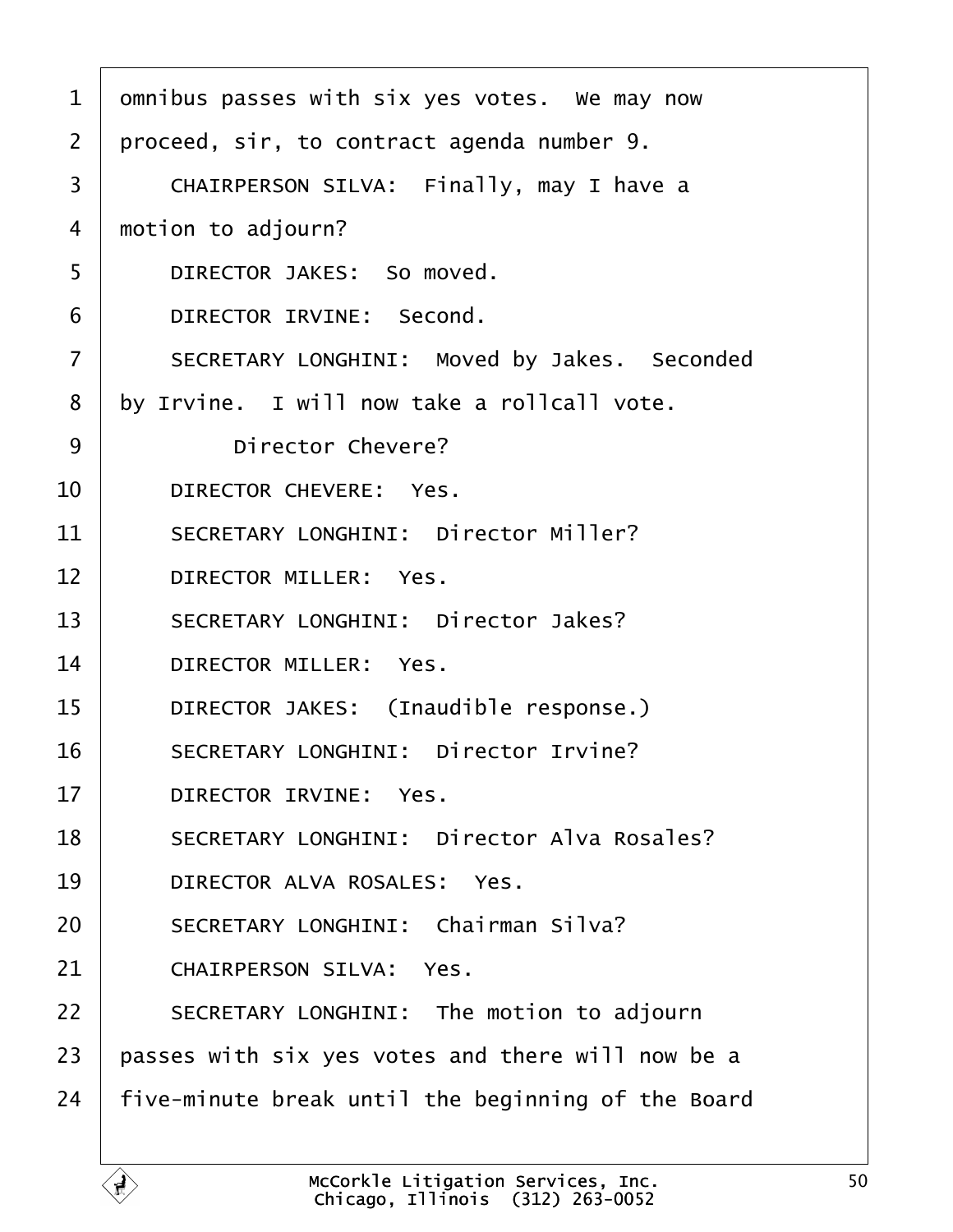<span id="page-50-0"></span>

| $\mathbf 1$             | meeting. Thank you.             |
|-------------------------|---------------------------------|
| $\mathbf{2}$            | (Which were all the proceedings |
| $\mathfrak{S}$          | had in the above-entitled       |
| $\overline{\mathbf{4}}$ | cause.)                         |
| $\overline{5}$          | (Meeting adjourned at           |
| $\,$ 6 $\,$             | $10:22$ a.m.)                   |
| $\overline{7}$          |                                 |
| $\bf 8$                 |                                 |
| $\boldsymbol{9}$        |                                 |
| $10$                    |                                 |
| 11                      |                                 |
| 12                      |                                 |
| 13                      |                                 |
| 14                      |                                 |
| 15                      |                                 |
| 16                      |                                 |
| 17                      |                                 |
| 18                      |                                 |
| 19                      |                                 |
| 20                      |                                 |
| 21                      |                                 |
| 22                      |                                 |
| 23                      |                                 |
| 24                      |                                 |
|                         |                                 |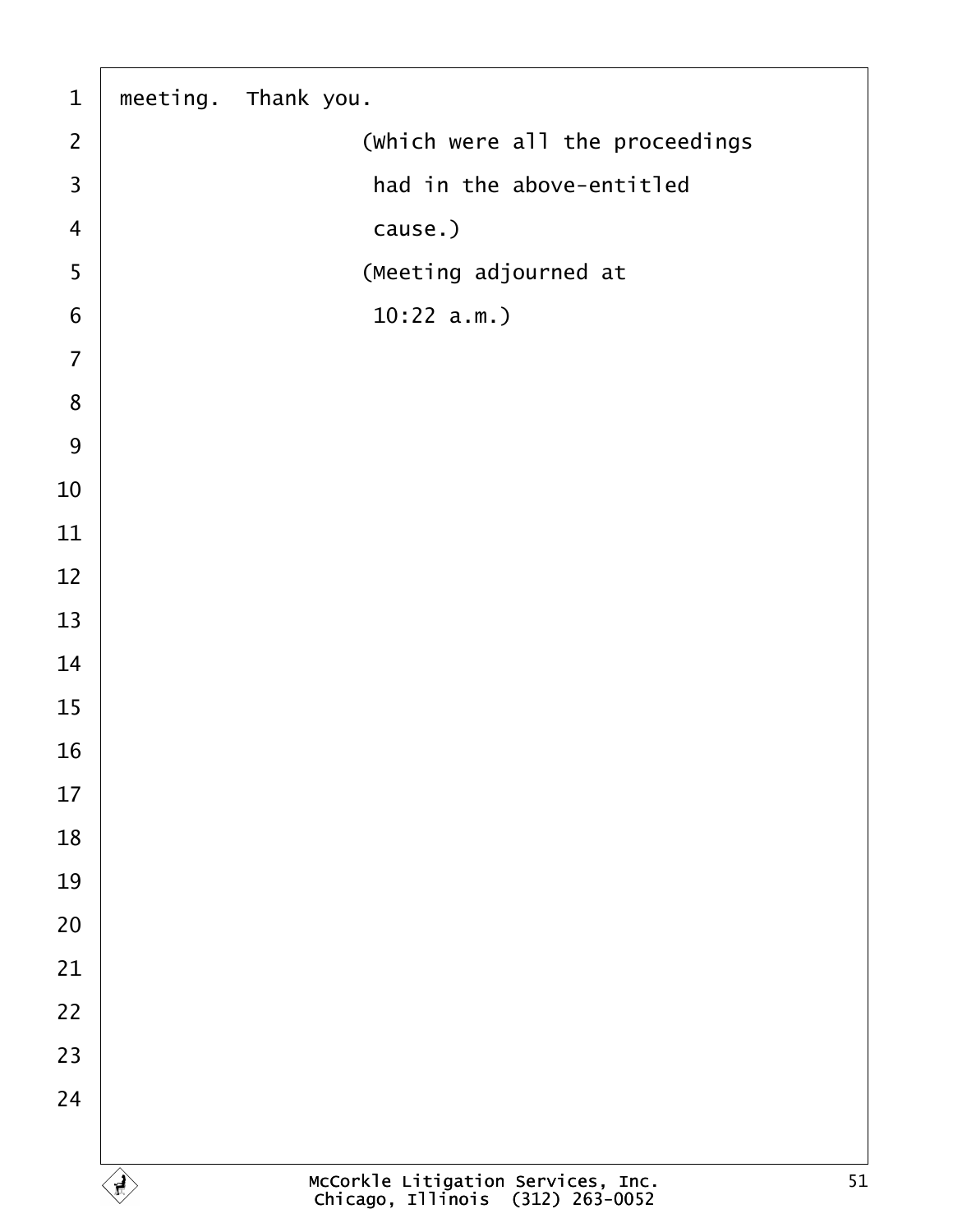| 1                       | <b>STATE OF ILLINOIS</b> )                         |
|-------------------------|----------------------------------------------------|
| $\overline{2}$          | ) SS:                                              |
| $\mathfrak{S}$          | COUNTY OF COOK)                                    |
| $\overline{\mathbf{4}}$ |                                                    |
| 5                       | Tabitha Watson, being first duly sworn, on         |
| 6                       | dath says that she is a court reporter doing       |
| $\overline{7}$          | business in the State of Illinois and that she     |
| 8                       | reported in shorthand the proceedings of said      |
| 9                       | meeting and that the foregoing is a true and       |
| 10                      | correct transcript of her shorthand notes so taken |
| 11                      | as aforesaid and contains the proceedings given at |
| 12                      | said meeting on said date via videoconference.     |
| 13                      |                                                    |
| 14                      |                                                    |
| 15                      | <b>Certified Shorthand Reporter</b>                |
| 16                      |                                                    |
| 17                      |                                                    |
| 18                      |                                                    |
| 19                      |                                                    |
| 20                      |                                                    |
| 21                      |                                                    |
| 22                      |                                                    |
| 23                      |                                                    |
| 24                      |                                                    |
|                         |                                                    |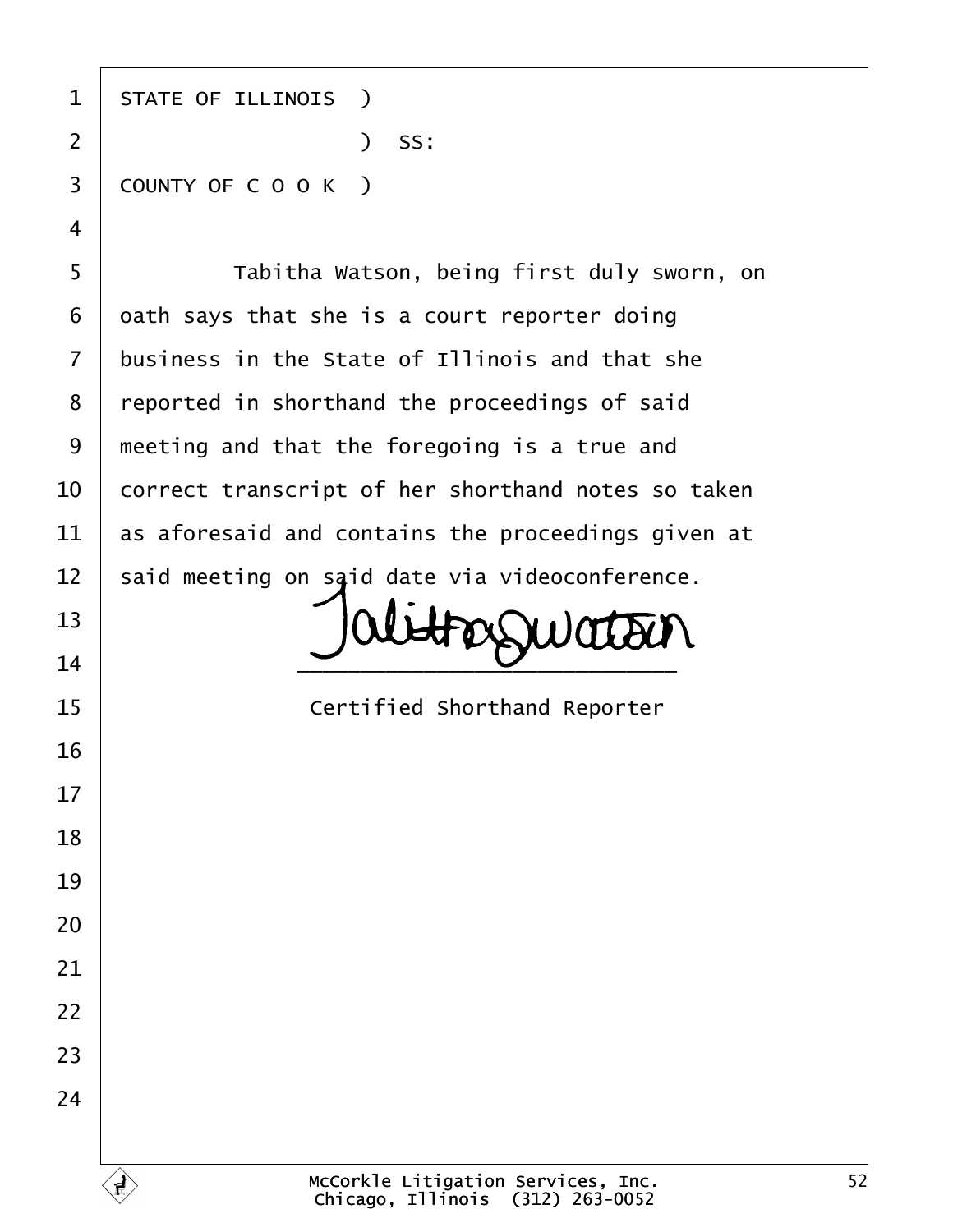|                                      | 2009                                     |                         | accommodate                                 | approximately                          | Bids                                        |
|--------------------------------------|------------------------------------------|-------------------------|---------------------------------------------|----------------------------------------|---------------------------------------------|
| \$                                   | 21:16                                    | 6                       | 9:24                                        | 14:24 16:6 18:13                       | 30:16                                       |
| \$1                                  | 2010<br>21:16                            | 6.6                     | achieve<br>27:10 28:11                      | 20:19 27:15,22 29:2,<br>3 31:14,15,20  | big<br>27:1 32:22                           |
| 29:12                                | 2012                                     | 27:18                   | achieved                                    | area                                   | Bill                                        |
| \$1.25                               | 25:15 26:8,12 28:2                       | 600,000                 | 25:7                                        | 18:17 31:1 45:2<br>arrive              | 18:4,5,22,24 19:4                           |
| 15:11<br>\$100                       | 2013<br>27:15                            | 8:14<br>65              | acquire<br>36:7                             | 47:19                                  | 20:11,12 21:7,9 22:6<br>23:2,4,9,11 24:1    |
| 30:1                                 | 2014                                     | 9:5                     | actual                                      | assess                                 | Bill's                                      |
| \$180,000                            | 30:3<br>2018                             |                         | 45:1<br>add                                 | 28:15<br>assessment                    | 21:6<br>billion                             |
| 7:15<br>\$2                          | 14:19                                    | $\overline{7}$          | 46:12                                       | 25:15                                  | 35:23                                       |
| 18:13                                | 2019                                     | $\overline{7}$          | added                                       | attendance                             | <b>BIS</b>                                  |
| \$2.56                               | 14:20,23<br>2019-2020                    | 29:6                    | 8:7<br>additional                           | 3:16<br>attended                       | 32:4<br>bit                                 |
| 31:2<br>\$22                         | 14:21                                    | 7.5<br>27:19            | 14:3 24:12 46:10                            | 30:11                                  | 6:24 12:24 13:2                             |
| 24:21 45:23                          | 2020                                     | 7.7                     | address                                     | attention                              | 47:14                                       |
| \$400<br>25:3 29:1                   | 3:4,9,12,13,194:8<br>5:10 9:4 14:5,14,24 | 8:12                    | 3:14 12:2<br>adequate                       | 44:22<br>attractive                    | <b>Blue</b><br>18:11                        |
| \$5                                  | 15:5,6,8 24:24 26:13                     | 71<br>7:4               | 24:22                                       | 11:13                                  | <b>Board</b>                                |
| 35:21                                | 27:17 28:2,5                             | 71.8                    | adjourn                                     | audit                                  | 3:3,5,8,23 17:12,16<br>19:22 24:4 34:3 45:1 |
| \$639,561,990<br>35:13               | 2021<br>9:4 14:6,14 15:9                 | 8:17<br>713.000         | 50:4,22<br>adjourned                        | 3:7 4:5,9 41:19<br>auditing            | 49:5 50:24                                  |
| \$7                                  | 2022                                     | 7:18                    | 51:5                                        | 41:18                                  | boarding                                    |
| 20:19                                | 9:5,6,9<br>2024                          | 714                     | advance                                     | August                                 | 7:2<br>boats                                |
|                                      | 9:8                                      | 36:9                    | 23:13<br>advice                             | 3:125:9<br>authority                   | 21:13                                       |
| 1                                    | 2100                                     | 8                       | 44:9                                        | 3:18 4:2 24:19 25:2                    | bolstered                                   |
| 1                                    | 15:1<br>21st                             |                         | agencies                                    | 46:3                                   | 6:24<br>box                                 |
| 8:13 35:23 36:23<br>41:15 43:12 47:3 | 3:12,13                                  | 8<br>25:13 49:1         | 30:14<br>agenda                             | authorizing<br>14:2 17:23 18:8         | 7:12                                        |
| 10                                   | 22.8                                     | 817                     | 5:7 6:13 13:10,23                           | 20:6,13 24:12                          | boy                                         |
| 29:8                                 | 6:24<br>231                              | 8:19                    | 17:21 20:3 24:9<br>33:23 50:2               | availability<br>25:24                  | 36:23 38:4 49:1<br>break                    |
| 10.4<br>29:2                         | 8:19                                     | 83<br>7:5               | aggressive                                  | average                                | 50:24                                       |
| 10.5                                 | 24                                       | 846                     | 9:23                                        | 27:16,20 29:8 31:1                     | bridge                                      |
| 8:12                                 | 27:15,16<br>28                           | 35:21                   | agreement<br>14:4,24 17:24 18:8             | award<br>28:20                         | 20:10,17,21,24<br>21:14,20,22 22:7,9        |
| 100,000<br>8:15                      | 8:20                                     | 85<br>9:4               | 20:7,14 25:21                               | aware                                  | 23:5,15,16                                  |
| 108.7                                | 28.74<br>28:6                            | <b>8A</b>               | Alex<br>36:4                                | 27:19                                  | bridges<br>21:7,9,12                        |
| 8:6                                  |                                          | 48:17                   |                                             |                                        |                                             |
|                                      |                                          |                         |                                             |                                        | bridgework                                  |
| 10:22<br>51:6                        | 29.5<br>28:3                             |                         | allocated<br>8:20                           | в                                      | 22:10                                       |
| 11                                   |                                          | 9                       | allocation                                  | <b>B1</b>                              | bring<br>9:23                               |
| 14:16<br>11.4                        | 3                                        | 9                       | 8:21<br>alternative                         | 37:1<br>B12op04206                     | budget                                      |
| 8:5                                  | 3.2                                      | 14:16 27:16 50:2<br>9.1 | 26:19 27:13                                 | 24:13                                  | 3:7 4:5,9 6:19,22                           |
| 114                                  | 7:7<br>30                                | 29:3                    | Alva<br>5:1,2 6:8,9 11:3                    | <b>B2</b><br>38:7                      | 7:6,18,20,23 14:10<br>24:20                 |
| 28:5<br>12                           | 27:22 29:13 31:3                         | 90<br>9:4               | 16:13,15 19:3,5                             | B <sub>2g</sub>                        | build                                       |
| 3:15 5:9 28:1 48:20                  | 330,000                                  | 900,000                 | 22:1,3,16 32:8,9                            | 31:7                                   | 33:5<br>build-up                            |
| 13.9                                 | 25:11<br>36.8                            | 26:17                   | 33:19 34:17,18<br>36:12,13 37:6,7,18        | <b>B3</b><br>39:1,3,18                 | 26:4                                        |
| 7:13<br>135                          | 7:4                                      | 901<br>25:10            | 38:11,12,15 39:6,7,9                        | Β4                                     | building                                    |
| 25:14                                | 39.6                                     | 95                      | 40:6,7 41:3,4 42:2,3,<br>6 43:1,2 44:3,4,11 | 39:22,24 40:20                         | 4:1<br>built                                |
| 14<br>7:3                            | 7:8 8:2                                  | 31:14,15,16,20          | 45:3 46:15,16 47:8,                         | <b>B5</b><br>40:21,22,24               | 23:20                                       |
| 16                                   | 4                                        | 95th<br>40:24           | 10,20,24 49:20,21<br>50:18,19               | back                                   | burnt<br>46:8                               |
| 3:9,194:8                            |                                          | 9th                     | amount                                      | 9:23 11:21 13:13,14<br>16:8 21:3 26:23 | bus                                         |
| 18<br>30:10                          | 400,000<br>8:1                           | 3:4                     | 24:21 25:3,17 28:24                         | 35:11 40:18,19 48:5                    | 11:22,24 12:1,2                             |
| 18-month                             | 4200                                     |                         | 35:10,12<br>annual                          | bank                                   | 25:12,24 47:6,16<br>buses                   |
| 22:9                                 | 14:22<br>44                              | A                       | 31:4,8                                      | 18:17<br>barcoding                     | 7:2 10:4,8 11:16                            |
| 181.4<br>7:12                        | 7:8                                      | a.m.                    | answers<br>33:23 35:16                      | 26:3,14                                | 12:8 27:5,15,16,18,                         |
| 183.7                                | 463,000                                  | 51:6<br>А1              | anticipate                                  | bascule                                | 22 31:22 47:16,19<br>business               |
| 8:23                                 | 7:16,17<br>47.3                          | 34:9,11                 | 10:12                                       | 21:12<br>base                          | 5:8 6:15 14:1 17:7,                         |
| 195.1<br>7:11                        | 9:1                                      | А2<br>36:1,3            | anticipated<br>46:9                         | 28:24 29:3,12                          | 22 20:5 24:11,14<br>34:10 36:2,24 38:6      |
|                                      |                                          | ability                 | approach                                    | basis<br>8:4,16                        | 39:2,23 40:23 41:16                         |
| $\mathbf{2}$                         | 5                                        | 12:7                    | 21:22                                       | <b>Battle</b>                          | 42:19 43:13 45:16                           |
| $\mathbf{2}$                         | 5                                        | above-entitled<br>51:3  | approval<br>5:9 17:12,16 18:7               | 30:15                                  | 47:4 49:3<br>businesses                     |
| 38:5                                 | 29:7                                     | <b>Absolutely</b>       | 19:22 20:13 24:4                            | beginning<br>50:24                     | 33:6                                        |
| 2.3<br>7:21                          | 50<br>3:16                               | 44:14                   | 34:3 49:5                                   | benchmarks                             | buy<br>26:23                                |
| 20                                   | 5000-series                              | academic<br>15:9        | approve<br>49:4,11,24                       | 28:14                                  |                                             |
| 8:11                                 | 36:9                                     | access                  | approved                                    | benefiting<br>33:6                     |                                             |
|                                      | 567<br>3:24                              | 27:11                   | 6:12                                        |                                        |                                             |
|                                      |                                          |                         |                                             |                                        |                                             |

McCorkle Litigation Services, Inc.<br>Chicago, Illinois (312) 263-0052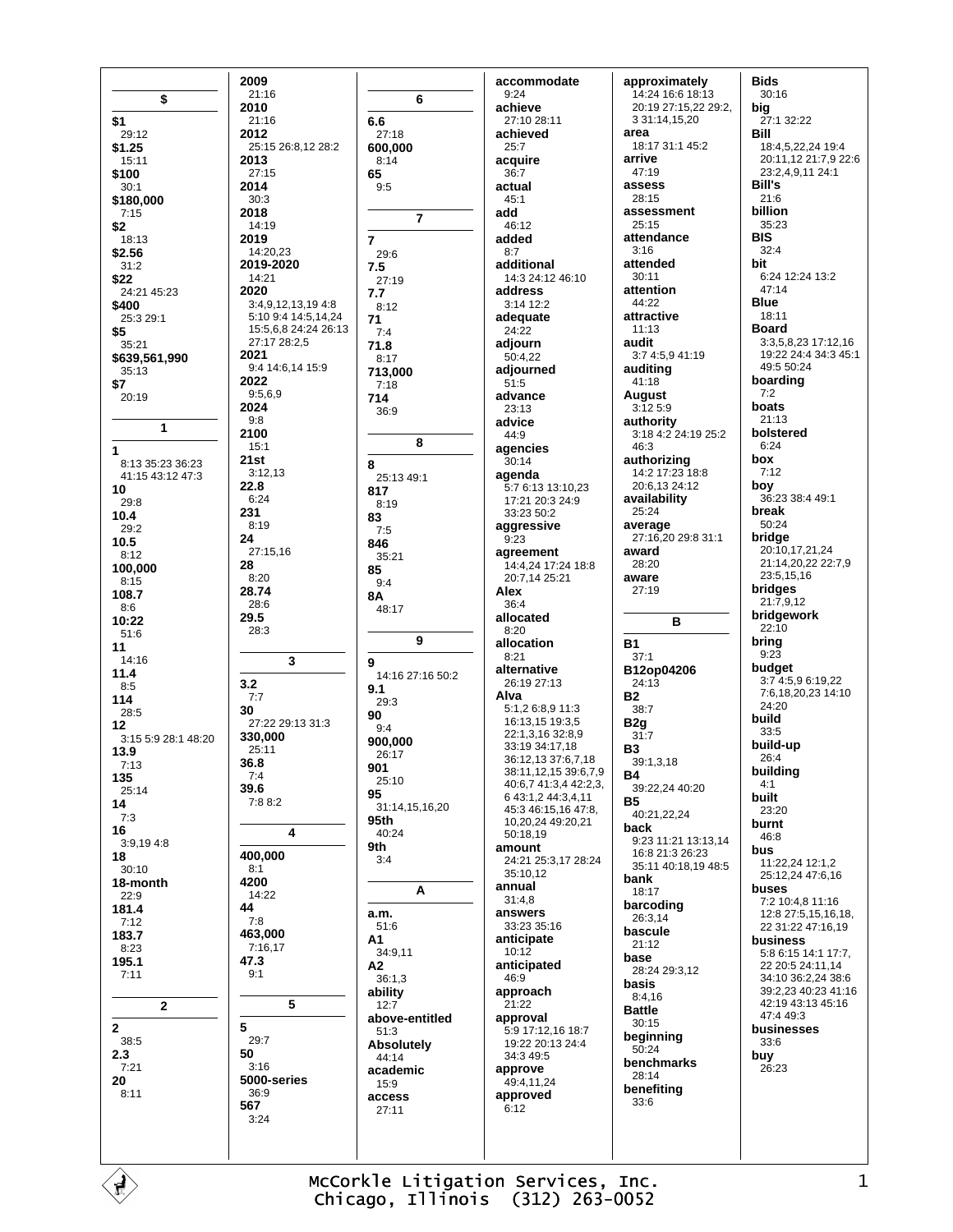$\mathbf c$  $C<sub>1</sub>$ 41:17 call 4:8,10,14 5:11 30:21 capacity 9:18 10:10 11:20 capital 6:19 7:23 14:10 18:13 20:19 car 34:11 36:3 Carabsoft 43:22,24 44:8 47:11, 12.21 **CARES**  $8:18$ carry 9:19 10:4,17 carrying  $9:18$ cars  $35.22$ Carter 3.22 9.16 17 10:12 11:23 44:15 46:6 case  $16:1$ Cases 44:12 cat  $41:15$ cause  $51.4$ **CDOT** 21:15.18 22:6.14  $23.14$ central  $25:9$ chain 24:17 25:5 14 21  $26.15$ Chairman 4:6 5:3 6:10 13:12, 23 17:5,9,20 18:23 19:19 20:3 21:5 23:24 24:8 33:22 34:8 36:1,22 38:3,9, 24 39:21 40:2 41:13 42:16 22 43:11 16 45:14 47:1 48:16.24  $49.2250.20$ **CHAIRPERSON** 5:4,8 6:11,15 9:12 10:9,24 13:10 14:1 15:21 16:6.11 17:7. 10,14,22 19:1,20 20:5 21:7,24 24:2,11 31:12,16,24 32:5 34:1.10.15 36:2.5 11,24 37:5 38:6,10 39:2.23.40:4.21.23 41:16.22.24 42:19. 23 43:13,17 44:1  $45.16$   $47.4$   $48.18$ 49:2.23 50:3.21 change 9:3 16:1 34:11,20 35:20 40:24 46:7 changed  $3.6$ **Chevere** 4:13,14,16 5:24 6:1 12:15,16 16:17,18 19:9,10 22:18,20 33:9,11 34:19,20,23 35:8, 14, 17, 18 36:14, 15 37:19,20 38:16, 17 39:10,11 40:10,

11 41:5.6 42:7.8 43:3,4 45:6,7 46:17, 18 48:1.3 49:12.13 50:9,10 Chicago  $3:3.5.8.184:2.14:4$ 18:1.9 20:8.15.23 21:10.11 26:9 Chicago's  $14:13$ **Chief**  $18.6$ city 10:2 12:4 14:4.12. 18,22 15:1,3,7,10 17:24 18:9 20:7,14  $26:9$ clarify  $46.6$ clear  $23.18$ close  $9:18$ closely 28:4 37:15 closer 35:23 closures  $23:3$ College  $15:1$ **Colleges** 14:4, 13, 22 15:4, 8, 10 Colleges'  $14.18$ commend  $32:15$ comment  $11:3$ commitment  $22.8$ commitments 29:24 committee 3:7 4:4.9 5:6.9 49:3 commodities  $9:2$ communication  $43.14$ company 24:14,20 28:20 32:1 compared 6:21 7:8 28:17 comparison  $15:14$ competitive  $29:8$ complete 22:5 23:7,9 completely  $23.17$ completes 33:23 concern 44:17 concerns  $3.17$ conclusion 15:12 conduct  $31:8$ congratulations 33:14 connect 47:17.18 consideration  $14.11$ consistent 7:24 15:11 44:15

consistently 29:23 construction  $22.13$ consultant  $42.20$ contacts 30:20 continue  $9.5254314$ continues 10:15 contract 24:13,20,23 25:2,8 26.7918212857 19.21,22,24 29:3,4, 6 12 14 22 30 1 11 20 31:3.5.22 34:9.11 35:10 13 36:1 3 23 37:1 38:4,7 39:1,3, 24 40:24 41:14 17 42:17,20,21 43:12, 14, 15, 23 45: 15, 17, 21,24 46:1,2,3,4,9, 12,13 47:2,5 50:2 contractor  $37:11.15$ contracts 31:9 34:9 44:22 48:19.20.24 conversation 44:16,21 convince  $26.22$ coordinate 22:15 23:14 coordination 20:22 22:11 core 26:15 coronavirus 46:11 correct 22:5 38:13,14 42:5  $44.613$ cost  $33:4$ costs 28:13 Counsel 3:21.23 couple  $8:722:4$ court  $12:21$  $COVID-19$  $3:915:3$ cranes  $40:1$ credit  $14.1626.16$ crowded  $10:8$ crucial  $33.2$ **CTA** 8:20 9:22 15:5,10,13 18:9,12,18 20:15,18 25:4,9,17 27:3,8 28:3,15,17,18 30:10 31:17,18 32:11 CTA's 18:11 20:16.20 24:19 25:15 23 28:12 16 18 **CTA-OWNED**  $26:11$ Curran 6:16,18,19 11:12,17 14:7.8.9 15:23 16:8. 12

current 25:7 28:16 29:22 30:11 45:24 customer 47:12.21 customers 9:22,23 10:6 12:7  $22:12$ cut 23:8,9,17 cuts  $23:5$ D  $d/b/a$ 24:21 28:20 D<sub>1</sub>  $42.20$ daily  $15:10$ damages  $7:18$ data  $15.6$ date  $8:19$ dating  $30:7$ day  $27.17$ **DBA**  $32.20$ **DBE** 26:6 27:24 28:1.4 29:13.24.30:1.5.9 18 19 31 2 32 20 37:7 13 38:13 42:3  $44.51319$ Dearborn 18:3,11,15 declares  $3.15$ decrease 11:22 decreased  $11.162412.4$ demand  $12.3$ demonstrated 29:21 **Department** 18:1 20:8.23 21:10 design 22:10 23:13,14,18 details 23:12 29:21 determination  $25.19$ determined 25:17 developed 28:17 **Development** 18:2 20:9 difference 32:22 47:14 differs  $47:11$ digital 43:14 digitize  $26:13$ directly  $21.19$ **Director** 4:7,13,14,16,19,20, 21,22,23,24 5:1,2, 14, 18, 20, 24 6: 1, 2, 3, 4,5,6,7,8,9 9:16

11:3.15.19.23 12:9. 10, 11, 12, 14, 15, 16 13:7,13,16,18,21 16:13,15,16,18,19, 21,22,24 17:1,3,17, 18 19:3,5,9,10,11, 12.13.14.15.16.23. 24 20:2 22:1 3 16 18,20,21,22,23,24 23:1 2 7 10 21 24:5 6.29:19.32:8.9.33:9 11.12.13.15.16.17. 18, 19 34: 4, 5, 13, 17, 18.19.20.23.24 35:1. 2, 3, 4, 5, 8, 14, 16, 18 36:12,13,14,15,16, 17, 18, 19, 20, 21 37: 3, 6,7,18,19,20,21,22, 23,24 38:1,2,11,12, 15, 16, 17, 18, 19, 20, 21,22,23 39:6,7,9, 10,11,12,13,14,15, 16,17 40:6,7,8,9,10, 11, 12, 13, 14, 15 41:3, 4.5.6.7.8.9.10.11.12 42:2,3,6,7,8,9,10,11,  $13, 14, 15, 43, 1, 2, 3, 4$ 5.6.8.9.10 44:3.4.11. 15 45:3,5,7,8,9,10, 11, 12, 13 46: 6, 15, 16, 17.18.19.20.21.22 23,24 47:8,10,20,24 48:1,3,4,5,6,7,8,9, 11, 12, 14, 21, 22 49: 6, 7,9,12,13,14,15,16, 17, 18, 19, 20, 21 50:5, 6.9.10.11.12.13.14. 15, 16, 17, 18, 19 **Directors**  $24.829.18$ disaster  $3:12$ discuss 30:18,22 distance  $12:8$ distancing  $9:20$ distribution  $25:10$ diversify  $30:4$ diversity 28:3,8 29:19 30:20 **Division**  $25:10$ dog  $42.17$ dollar  $26.21$ Dorval  $3.229 - 17$ drawn  $8.192391$ draws  $8.1824$ dropped  $13:7$ due 3:9 7:15 15:5 Е E1  $43.14$ earlier 44:16 earned  $15:15$ echo 33:18

effect  $3:13$ efficiencies  $33.4$ efforts  $29.21$ electrical 38:7 electronic  $26.2$ elephant  $43:12$ eligible 14:17,23 15:24 Ellen 21:2 24:15,16 29:17, 19 31:14.20 32:2.7 33:19 35:11,12 36:8 38:14 39:20 40:17, 18 41:21,23 42:1 43:18,19 44:8,14 45:21 47:15.23 emergency 3:14 10:14, 16, 23  $11:5 18:15$ employees  $25:14$ encourage  $10:7$ end  $10.17$ engaged  $9:20$  28:15 ensure  $24.22$ enter 25:2,20 46:3,13 entered  $26.8$ entire  $12.6$ equipment  $39:4$ essentially  $7:19.30:19$ estate  $8:12,14$ estimate  $10.22$ events 28:9 30:6.12,14 exceeded  $29.24$ excessive  $25:17$ **Fxcuse**  $13:5$ existing  $46:8,12$ expect  $27.21$ expense  $7:14$ expenses 7:20,23 8:1,4 29:1, 11 experimental  $14.3$ expire  $10.23$ expires 24:24 45:24 46:5 explain 47:13 extended  $14.20$ extension 14:12 15:7 28:24  $42.21$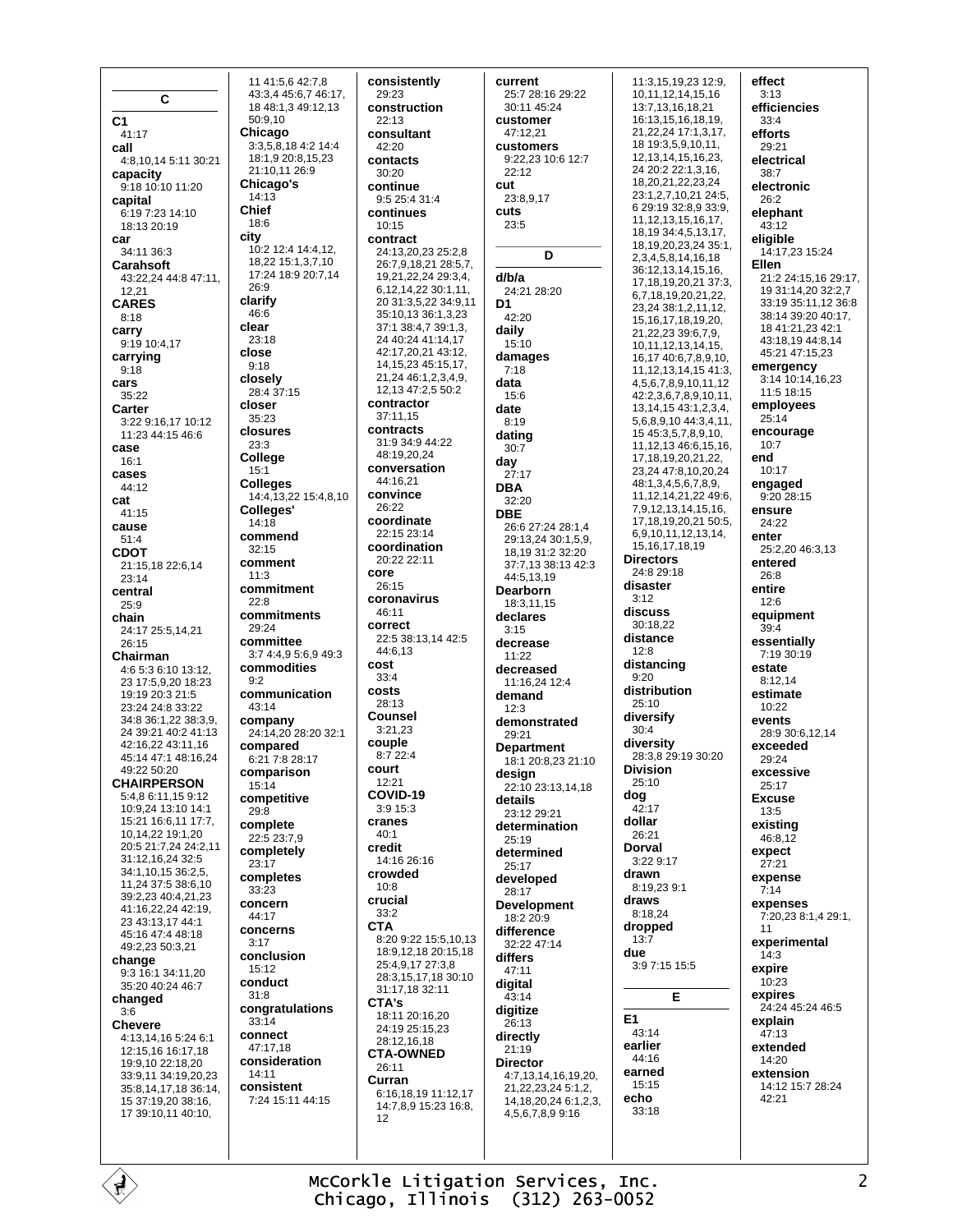F F<sub>1</sub> 45:15,17 facilitate  $23.5$ facility 25:10 26:1 fairly  $31:10$ fall 14:5.14.19 30:24 fare  $7:3.6.11$ farebox 6:23 10:21 faster  $46.9$ favorable 7:14,16,178:5 feasible  $3:17$ February  $8:24$ feet  $25:11$ fell  $22.13$ final  $47.4$ Finally  $50:3$ finance 3:7 4:5.9 6:16 20 12:18 13:19 14:10 financial  $6:21$ financing  $18.210\,20.916$  $21:20$ find 44:13 47:19 fine  $13:3$ firm  $30.193124119$ firms 30:2,5,9,10,18,23  $31:9$ five-minute  $50.24$ five-year  $28.23$ fixed  $21.8$ flat 7:6,18,19 fleet  $27:20$ floated  $23.15$ fluids 27:3,4 29:7 focus 44:22 focused 44:17 follow  $37:16$ forces  $18:19$ forecast 10:16 format  $3:6$ forward 26:4 44:23 front  $16:9$ 

front-door  $7:1$ fuel 7:16.9:3.11:8.14 full  $7.112.520.23$ full-time 16:2 fully  $9.7$ funding 8:9,10,16,18,21,24 10:10.14.15.16.20, 23 11:4,5 18:13 20:19 22:7,9 24:12, 23 funds 8:14 18:2 20:9 G G<sub>1</sub> 47:5 48:17 garage  $25:12$ gas  $Q \cdot R$ gave 26:20 general 3:21,23 15:12 47:12,  $21$ Genuine 24:13,20 28:19 girl  $47.3$ give  $44.9$ glad 19:6 goal 28:11 29:13 31:4 goals 31:4 37:7 good 3:1 4:7 6:18 11:9,11 14.8 18:5 24:18 29:18 32:6 33:14 41:24 Governor  $3.11$ grading 18:17 **Granicus**  $43.2244.7$ great 32:21 33:19,20 38:15 45:3 Greg 5:15 12:23 13:5 43:8 45:11 Gregory  $3:2.24$ group 37:14 gun  $26.14$ guns  $26:2$ н hands-on  $32:16$ happening  $13.1$ happy 9:10 15:18 18:20 21:1 31:11

hard 32:24  $48:5$ headquarters health  $3:17$ heard  $40.17$ held 25:17 27:17 30:6 helping  $33:5$ helps 11:6 32:11,23 Herb 13:15 hiaher  $12.326.1523$ highly  $28.17$ 28:9 hold-ins  $27.21$ **HOST** 13:5,7 hosted  $30.14$ hours  $14:16$ huge  $32:10$ hundred  $26.12$  $\mathbf{I}$  $8:14$ 18:12 20:18 **Illinois**  $3:11$ impact  $22:12$ implemented  $14:19$ improve 25:4.23 improvement  $41:1$ **improvements** 18:3.10.14 20:10.16. in-person  $3:16$ inaudible 26:5.12 27:2.19 46:14 50:15 include 15:21 21:19 included  $30:23$ including 10:19 30:7.15 increase 9:13 11:22 24:19,22 26:6 30:4 45:23 increased 11:15.21 27:24 increasing  $29.10$ increment 18:2,10 20:9,15 independent  $41.17$ industry 28:13 29:8 32:12

he'll

 $4.1$ 

hold

**ICE** 

**IGA** 

 $20$ 

influence 26:22 inform  $25.6$ information  $31.747.1322$ informed 45:2 Infrastructure  $18.6$ initial 14:18 Initially 45:22 **Injuries**  $7:18$ input  $31:7$ intergovernmental 17:24 18:8 20:7,14 INTERPRETER 12:23 interpreting 12:22 21:3 40:18 inventory 25:18,20,23 26:3.4. 11.17.19 28:16 31:13 45:18 involved 32:10,16 33:1 44:6 involvement  $32.23$ Irvine 4:23,24 5:14,20,21 6:6,7 12:12,14 17:1, 3,18 19:15,16,24 20:2 23:1,2,7,10,21 24:6,8 33:17,18 34:5,7 35:4,5 36:20, 21 38:1.2.22.23 39:16,17 40:14,15 41:11.12 42:14.15 43:9 10 45:12 13 46:23.24 48:8.9.22 49:7.9.18.19 50:6.8. 16 17 issue  $37:8$ heussi 3:5.11 28:18 37:10 item 5:7 6:14 13:10,23 17:6.16.21 18:21 19:19,21 20:3 24:3,9 33:23 34:2 items 27:9 30:24 31:21  $\mathbf{I}$ J.P. .. .<br>29:17 37:10 42:5 Jakes 4:21,22 5:18 6:4,5 12:10,11 13:7,13,16, 19,21 16:22,24 17:17 19:13.14.23 20:2 22:23,24 24:5,8 33:15,16 34:4,7 35:2.3 36:18.19 37:23,24 38:20,21 39:14 15 40:12 13 41:9 10 42:12 13 43:7.8 45:10.11 46:21.22 48:6.7.21 49:6.9.16.17 50:5.7. 13.15 January  $8:23$ JB.  $3:11$ 

job 5:22 33:14 41:24 **JP**  $44.21$ Juan 24:15 29:15,18  $33.20$ July  $6:208:2328:5$ jumping  $5.22$ K Karen  $3:22.23$ kev  $27:2$ kicked  $13.17$ kind 22:8,12 23:12,16,19 knew  $35.22$ **KPMG** 28:15,17 kudos  $11.1132.9$  $\mathbf{L}$ labor  $7.14$ lack  $27:17$ lake 3:24 20:10,17,21 21:6,13,17 24:1 language 12:22 21:3 40:18 largest  $32:3.4$ latest  $36:6$ learning  $15.4$ learns  $30.19$ leave  $17.13$  15 19.21 24.3 34:2 48:19 levels 11:17 32:24 life 29:13 light  $3:17$ lighting 18:16 located  $25:10$ lock  $11:13$ locked 9:3.7.8 11:10 long 10:10 32:22 longer 23:17 27:7 Longhini  $3.12244.111517$ 21.23 5:1.3.5.12.16. 19 21 6 2 4 6 8 10 12 11:1 12:10,15,17  $13.269121822$ 15:20 16:13,16,19, 22 17:1,4,9,11,19 18:22 19:3,8,11,13, 15,17 20:1 21:2 22:1.18.21.23 23:1.

23.24.7.32.8.33.8 12, 15, 17, 22 34: 6, 13, 17.19.22.24 35:2.4. 6,8,11,16,24 36:4, 12, 14, 16, 18, 20, 22 37:3,6,19,21,23 38:1, 3, 9, 11, 16, 18, 20 22 24 39 6 10 12 14, 16, 18, 21 40: 2, 6, 8 10 12 14 16 22 41:3.5.7.9.11.13 42:2.7.9.11.14.16.22 43:1,3,5,7,9,11,16 44:3 45:5,8,10,12,14 46:15.17.19.21.23 47:1,8 48:1,4,8,10, 13, 15, 23 49: 8, 14, 16, 18,20,22,24 50:7,11, 13, 16, 18, 20, 22 lost  $13:13$ lot  $10.1823.11$ love  $32:18$ lowest  $27.10$ M made 16:2 25:19 maintain  $9:19$ maintaining  $39.3$ maintenance  $26:1$ major  $23:20$ make 9:21 12:20,22 15:14, 15 18:10 13 20:16 19 31:9 37:14 40:17 44:21 maker  $43.22$ makes 22:16 27:12 32:22  $35:14$ making 37:12 44:18 managed 25:20 28:16 45:18 management  $27.1443.15$ manufacturers 26:22 March  $15:5$ market 26:22 marketing  $9.23$ markup  $29:5$ material 26:5,20 27:14 materials  $7:1625:2427:17.22$ matter 39:8 maximize 12:7 37:13 maximizing  $37.16$ maximum  $10:6$ **Mccormack** 24:15 16 31:14 20 32:2,7 35:12 36:8

McCorkle Litigation Services, Inc. Chicago, Illinois (312) 263-0052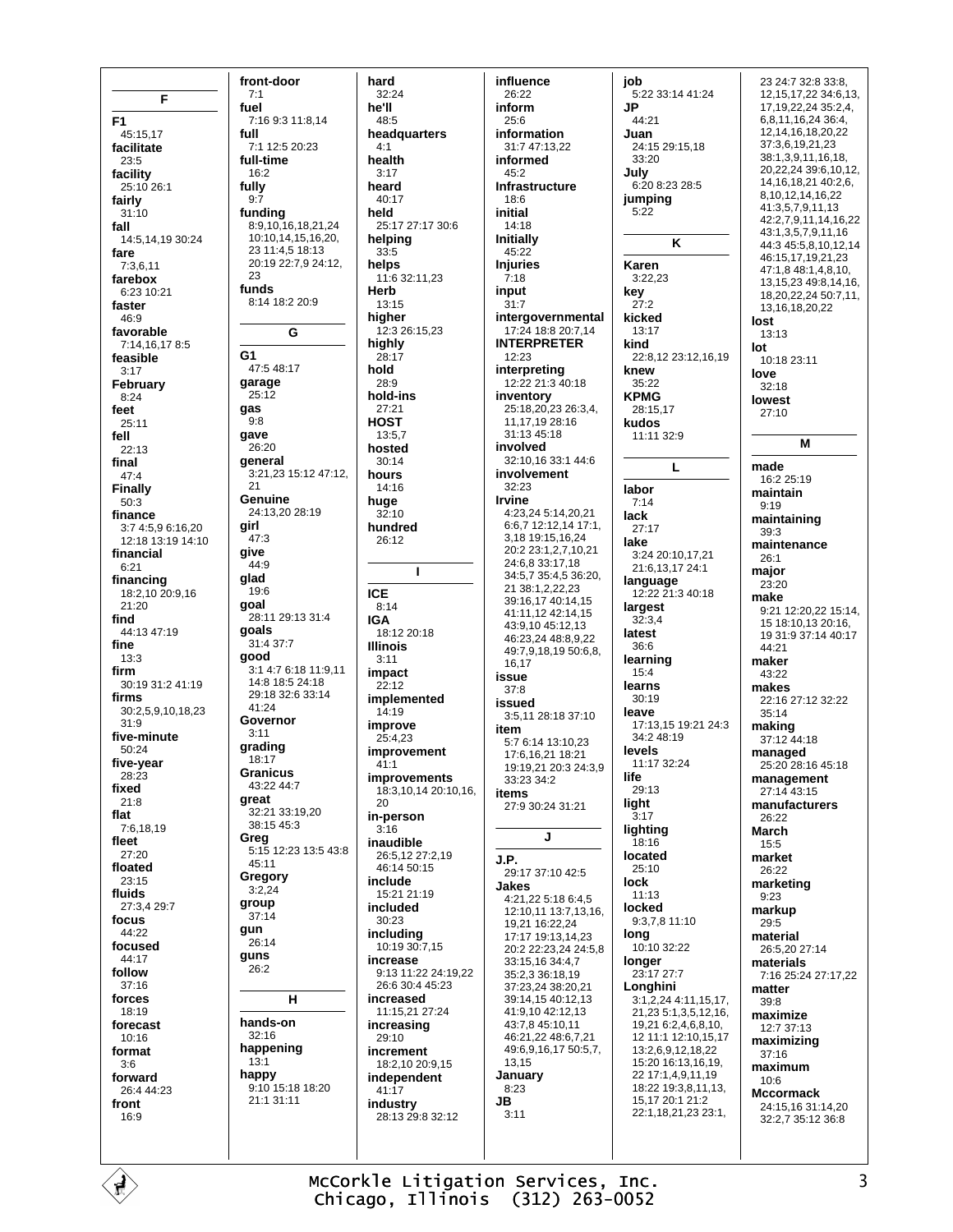38:14 39:20 41:21. 23 42:1 43:19 44:8, 14 45:21 47:15.23 meaning  $44.7$ means  $3.18$ mechanical  $37.1$ meeting 3:6 4:2,8 25:1 30:22  $51:1,5$ meetings  $3:8.19$ members  $5:6$ mentioned 29:20 45:22 message 47:6 messaging  $9.21$ met 29:24 30:17 **Michelle** 6:16.18 9:12 11:12. 17 14:7.8.9 15:20.23 16:8.12 mid  $21:16$ middle  $10:5$ **Miller** 4:19,20 6:2,3 11:15, 19 12:9 16:19.21 19:11,12 22:21,22 33:12,13 34:24 35:1 36:16,17 37:21,22 38:18,19 39:12,13 40:8,9 41:7,8 42:9, 10 43:5,6 45:8,9 46:19,20 48:4,5,11, 12,14 49:14,15 50:11,12,14 million 6:24 7:3.4.7.8.11.13. 21 8:3,5,6,11,12,13, 17, 19, 23 9:1 18: 13 20:19 24:21 25:3 26:12 28:5 29:1,2,3, 12 30:1 31:2 35:21 45:23 minutes 5:9.13 mobile  $40:1$ model 15:17 modernize 25:4.21 money 46:8,12 monitor  $31:5$ monitoring  $37.15$ **Monroe** 18:18 month  $7:1.5.9.15.228.1.8$ 10 16:2 31:6 monthly  $31:5$ **Mooney** 18:4,5 20:12 21:9 22:6 23:4,9,11 morning 3:1 4:7 6:18 14:8 18:5 24:18 29:18 motion  $5:14176:1249:48$ 

10,24 50:4,22 move 36:1 39:22 48:17 moved 5:18.19 7:22 17:17 20 19:23 20:1 24:5.7 34:4,6 48:21,23 49:6,8 50:5,7 moves  $10:2$ multiple  $30:8,17$  $\mathbf N$ **NAPA** 24:14,21 25:3 26:7, 18,21 28:3,8,10,20 29:10.21.23 30:5.6. 8.13.17.21 31:17.19. 22 32:1,15 45:20 46:2,4 NAPA's 30:24 31:6.9 32:2 national 27:11,20 natural  $9:8$ needed 19:6 46:12 negative  $8:2$ net  $8.25$ networking  $30:7$ non-fare  $7:12$ non-farehox  $7.6$ non-stock  $29:7$ notice  $3.6$ notify  $27.6$ **November** 24:24 26:8 45:24 46:5.14 number 5:7 6:14 13:11 24 17:21 20:4 24:9.13 25:14 27:18 30:4,13 33:24 34:9 36:1 38:7 39:3,24 40:20,24 41:14,17 42:20 43:14 45:17 47:2 5 18 48:17 49:1 50:2  $\mathbf{o}$ obsolete 26:3.4.17.19 obtain  $16:4$ occurring  $3:19$ **OEMS**  $27.13$ Office  $3:4$ Officer 18:6 omnibus 17:12,16 19:22 24:4 34:3 48:20 49:4.5.11  $50.1$ one-on-one 30:17

ongoing  $10:20$ online 15:4.22.23 16:5.7 onset  $15:3$ operating 7:23 29:1,11 operation  $20.2121.23$ operations 25:22 26:13 opportunities 9:6 30:10,18 37:16  $44.2024$ opportunity  $10.6$ option  $28.24$ order  $4.85.8615914$ 14:1 17:7.22 20:5 24:11.22 25:3.21 34:10,11,20 35:20 36:2.24 38:6 39:2.23 40:23.24 41:16 42:19 43:13 45:16 46:7 47:4 ordinance 14:2 17:8,23 18:7 20:6 13 24:12 31:13 45:23 original 6:21 26:7 35:9,12,23 originating  $4:3$ outage  $23.20$ outreach 28:9 30:6,12,14 overhaul  $36.9$ D Pablo 24:15 29:15.18  $33.20$ pandemic  $3:10$ part-time 14:5.13.15.18.22 15:1 8 14 16 16:3 participants 15:22 participate 30:21.23 participated  $28.9.30.13$ participating  $31:9$ participation 26.6.28.2.37.13 partner  $42:3$ parts 24:13,20 28:13,19 29:6.7 36:3 pass  $7:4.1114:3$ passes  $7:350:123$ past 7:24 26:10 pay  $15:10$ peers  $28.18$ pennies 26:20

people 3:16 10:4 percent 7:4,5 8:20 9:4,5 28:1.3.6 29:6.7.9.13  $31:314151620$ percentage 27:24 31:12 perform  $25.16$ performed 18:18 20:22 period 10:5 23:17 28:23 permanency  $15:16$ phase 36:8 phases 10:3 23:13 phonetic  $32.4$ pick  $46:4$ piggyback  $26.8$ pilot 14:13,15,18,21 15:8,  $13$ place 3:20 17:12,15 19:21 24:3 34:2 48:20 plan  $23.18$ planned 21:18 planning  $18:120:823:12$  $42:20$ point 10:8 32:14 positions  $7:15$ potential  $15.16$ power 7:17 9:7 11:7,8,14 PPE  $46.11$ practice  $7:24$ preparing  $46:13$ present 4:16 5:6 30:9 presentation 8:8 32:6 presenting 6:17,20 14:12 16:3 president  $3.229.1610.12$ 11:20,23 44:15 46:6 pretty  $9.18$ prevent  $26.3$ previous 29:2,6 previously 43:20 45:22 price 27:10 35:23 pricing  $27:9,10$ Prieto 29:17 19 37:10 42:5 primarily 9:24 12:6 46:9 prime 38:12

prior 7:24 26:18 **Pritzker**  $3:11$ problem  $27:3.7$ proceed 5:7 6:13 13:23 17:21 20:3 24:9 34:8 36:23 38:4 39:1 40:16,20 41:14 42:17 43:12 45:15 47:2 49:1 50:2 proceedinas  $51.2$ process 32:17,20 proclamation  $3.1215$ procurement 36:8 product 26:23 products  $27:13$ program 14:3,14,15,19,21 15:12 16:2,3 27:1 28:16 45:18 Programs  $29.19$ progress 45:2 project 21:6.21 22:14 24:1  $41.142.21$ projects 18:14 proposal 14:12 36:3 proposed  $28.22$ provide 18:12 20:18 29:20 PTF  $8:12.13$ public 3:17,18 8:8,10,16,24 10:10,13,15,19 11:4,  $\sqrt{2}$ purchase 9:6 31:21 purchases  $34.12$ purchasing 24:17 46:11 pursue  $44.20$ pursuing 46:7 put  $33.20$ Q quarter  $10.17$ **auestion** 18:23 35:9,19 37:5 questions 9:11 11:1 12:11,13, 14, 16, 18 13: 19, 21 15:18 16:14,15,17, 18.20.21.23.24 17:2. 361518201924 7.10.12.14.16,18,21 21:1.5 22:2.19.20. 22,24 23:22 24:1,3 31:11 33:10.11.13. 16, 18, 23 34: 2, 13, 16, 18,23 35:1,3,5,7 36:4,13,15,17,19,21

37:3.20.22.24 38:2. 9,17,19,21,23 39:5, 7,9,11,13,15,17 40:5,7,9,11,13,15 41:2,4,6,8,10,12 42:8,10,13,15,22,24 43:2.4.6.8.10 44:2.9 45.5791113 46:16.18.20.22.24 47.7 10 48.2 3 7 9 11.12.13.14.17.19 quick 35:9 quorum  $5.5$ quotes 30:24 R rail 11:24 25:13,24 27:16 34:11 36:3 railcar  $36.9$ railcars 27:16,19,23 36:6,10 raising 44:18 rapid  $35:22$ rate 11:11 15:11 26:24 rated  $28:17$ rates  $11:13$ real 8:12,13 27:2 realtime  $27.10$ reason 46:7 receive 14:17,23 15:5,24 received 15:1.26:15.31:5 recommend  $49.4$ recommendation  $15:15$ recommended 28:20 recommends 15:7 18:7 20:12 reconstruction 20:24 21:15,18 22:7 record  $3.21$ recovered  $26:16$ recoveries  $26.16$ Red  $42:21$ redenloved  $12.1$ reduce  $26:3$ reduced 7:5 27:18 29:1 reducing 29:11 reduction 26:11 reengaged 28:10 referring 10:13 11:18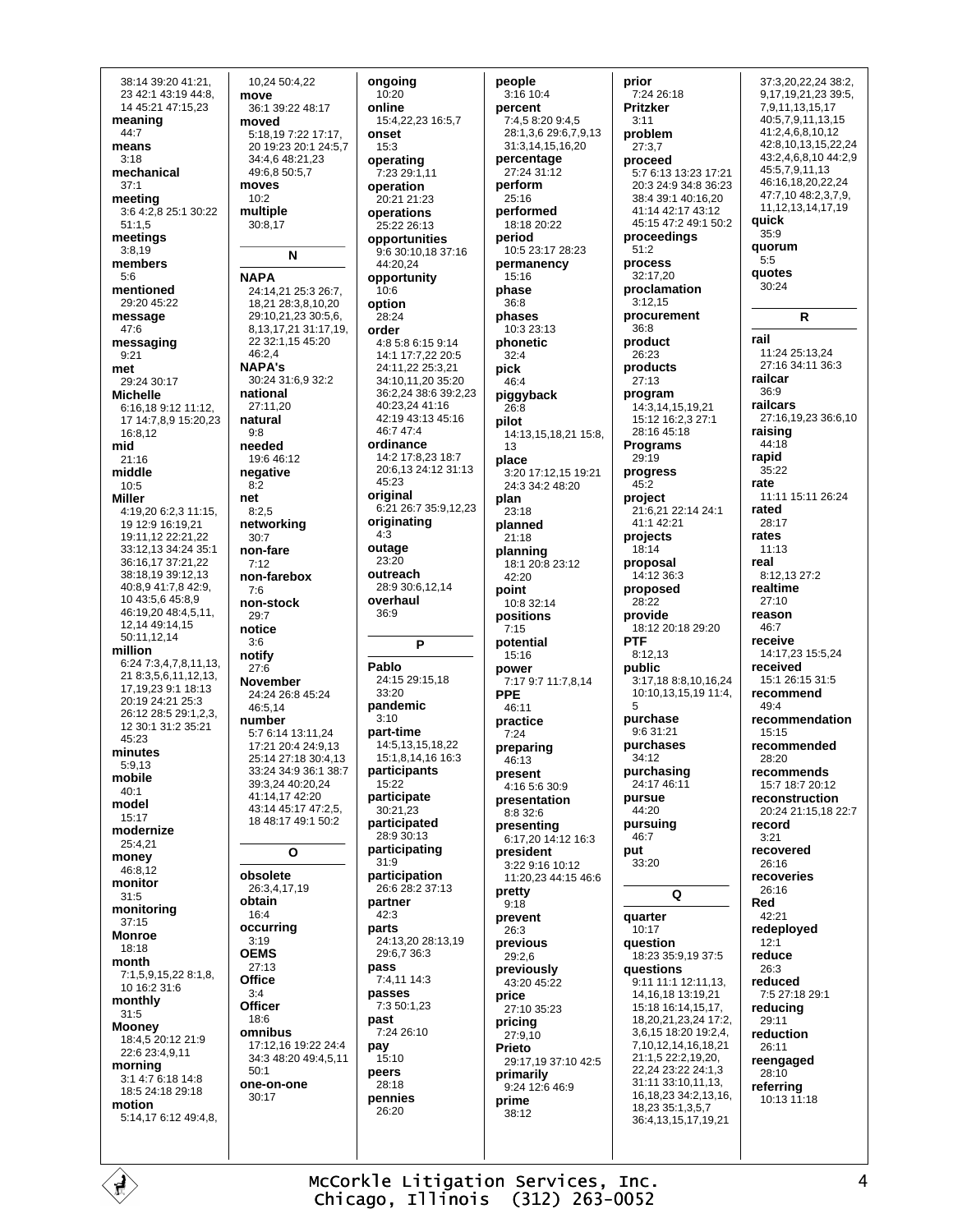regard 8:18 9:13,17 regular  $10.19$ related  $18.14$ relationship 45:19 release  $37.81113$ reliant  $27:12$ relief 10:14,16,23 11:5 remains 29:5 remote 15:21 remotely  $16:5$ rental 39:24 reopening  $10:3$ repairs  $18.17$ replenishment  $27:7$ report  $6:16$  11:4.5 12:18 13:20 31:6 reportina  $12.21$ represent 31:17,18 32:1 representatives  $30.8$ represents  $8:2028:6$ requesting 24:19 25:2 46:2 requests  $30:24$ resale  $26:5$ reseller  $43.2123$ response  $50:15$ responsible  $37:12$ rest  $32.12$ resulting 28:19 results  $6.21$ returning  $7:1$ revenue 7:7,11,12 8:22 10:20  $15:15$ revenues 6:23 7:7.10 8:2 6 **Reverend** 43:7 48:15 review 14:2 15:13 17:8.23  $20.6$ **RFP** 28:18 46:1 ride 9:22 10:6 rider  $11.19$ ridership 9:13,14,17 10:7 15:6,13 **River**  $21:11$ 

roll 4:10 5:11 rollcall  $4.12$  15 18 5.12 49:10 50:8 **Rosales** 5:1,2 6:8,9 11:3 16:13,15 19:3,5 22:1,3,16 32:8,9 33:19 34:17,18 36:12.13 37:6.7.18 38:11, 12, 15 39:6, 7, 9 40:6,7 41:3,4 42:2,3, 6 43:1,2 44:3,4,11, 15 45:3 46:15,16 47.9 10 20 24 49.20 21 50:18.19 run 10:11 27:4 32:22 running 12:5 27:5 rush  $11.21$  $\mathbf{s}$ safe  $9:22$ safely 10:7 sale  $26:17$ sales 8:11 31:17,18 32:1 satellite 25:11 savings 32:11 33:4 scan  $26.14$ scanning  $26.2$ scheduled  $3.84.5$ school 14:21.24 schools  $15.4$ scran  $26:20$ seconded 5:21 17:20 20:2 24:8  $34.649.950.7$ secretary  $3:1,2,5,24$  4:10,11, 15, 17, 21, 23 5: 1, 3, 5, 11, 12, 16, 19, 21 6: 2, 4.6.8.10.12 11:1 12:10,15,17 13:2,6, 9,12,18,22 15:20 16:13.16.19.22 17:1. 4.9.11.19 18:22 19:3,8,11,13,15.17  $20.121.222.118$ 21.23 23:1.23 24:7 32:8 33:8,12,15,17. 22 34:6.13.17.19.22 24 35:2.4.6.8.11.16. 24 36:4,12,14,16,18, 20,22 37:3,6,19,21, 23 38:1,3,9,11,16, 18,20,22,24 39:6,10, 12, 14, 16, 18, 21 40: 2, 6,8,10,12,14,16,22 41:3,5,7,9,11,13 42:2,7,9,11,14,16,22 43:1,3,5,7,9,11,16 44:3 45:5,8,10,12,14 46:15,17,19,21,23 47:1.8 48:1.4.8.10. 13 15 23 49 8 14 16

18.20.22.24 50:7.11. 13, 16, 18, 20, 22 section  $3:15.23:16$ security  $7.19$ seeking 21:20 22:6 **Seimetz**  $3.2223$ selected 14:15 selective  $9:6$ sell 26:20 semesters 14:6 sense 22:16 35:14 separate  $22.8$ September 3:4.9.13.19 4:8 series  $23.4$ serve 32:12 service  $11:17.22.24$  12:2.5.6  $41:18$ **services** 7:19 44:6.12.19 47:6 sessions  $30:8$ set  $37.8$ shared  $21:9$ shortfalls  $8.22$ show  $3:21$ showed  $29.23$ side 7:14 8:9 9:2 11:14 12:1.4 32:2 sian 12:21 21:3 40:18  $47:18$ sianal  $39.4$ Silva 4:6,7 5:3,4,8 6:10, 11,15 9:12,16 10:9, 24 13:10,23 14:1 15:21 16:6.11 17:5. 7,9,10,14,20,22 18:23 19:1,20 20:3,5 21:5,7,24 23:24 24:2.9.11 31:12.16. 24 32:5 33:22 34:1 8,10,14,15 36:1,2,5, 11 23 24 37 4 5 38:4 6 10 24 39:2 21,23 40:3,4,21,23 41:14.16.22.24 42:17 19 23 43:11 13 17 44 1 45 15 16 47:2,4 48:16,18,24 49:2.22.23 50:3.20  $21$ single  $23:8$ sir  $5.661350.2$ site  $31:8$ size 25:23 27:21

slide 6:23 7:9,13 8:3,15, 17 9:1 29:23 slides  $R-7$ social  $9:19$ socially  $12.8$ software  $43.202244.7$ sort  $10.5$ sounds 19:5 32:15.19.21 south  $12.3$ specialty  $31:1$ specific  $18.14$ specifically 47:15.16 speed  $30-7$ spend  $31:6$ spending  $46:10$ spent 28:4 30:1 31:1 spring 9:9 14:5,14,20 15:6 square  $25:11$ staff 15.7 18.7 20.12  $30.18$ staffing  $29:10$ **Stand**  $13.8$ start  $4.4$ started  $30:3$ station  $18.16$ stock 25:18 29:6 stockrooms  $25:13$ storerooms  $25:12$ strategy  $9.12$ **Street** 4:1 18:3 20:10 17 21 21:6 14 18 23:15  $24.141.1$ structures 20:20 student  $15.811$ students 14:5, 16, 22 15:1, 22, 23 16:4,7 studying  $16:5$ subject  $10:18$ subsequent  $10:3$ subsequently  $14:20$ subsets 44:24 subsidy  $7:6$ 

substantially  $28:1$ subway 18:3 11 15 **SUCCeSS**  $27.1$ **SUCCeSSeS**  $25:7$ sufficient  $15.6$ suppliers  $27:12$ supplies 38:8 supply 24:17 25:4,14,21  $26.15$ support 20:21 supporting supports  $21:22$ surface-level  $18.17$ switch 12:20.22 13:4 40:17 swoop  $22:13$ Symposium  $30:15$ system 9:21 25:16 47:6 system-generated  $8:22$ systems  $18.16$  $\mathbf{T}$ tail  $22.14$ taking 14:16 talk  $30.9$ talked  $7.2211.20$ tanks  $27.6$ tasks  $30:3$ tax 8:11.13.14 18:2.9  $20.915$ team 28:3.8 33:20 technical 12:24 technology 26:2.14 term 15:6 24:23 29:12 terminal 25:13 41:1 terms  $14.1420$ text  $47:5$ thing  $13:132:18$ things  $46.11$ third-party 25:20 28:19 tied  $44.24$ **TIF** 21:6 22:8

time 12:6 13:3 25:6 27:6, 11 33:3.5 48:10 timeframe  $21:17$ today 3:9,19 6:20 10:22 14:11 47:5 total 7:7,10,24 8:4,21 25:14 28:4 30:6  $31.24$ totals  $7.4$ track 11:6 20:16,20 21:16, 19,22 23:3,8 27:3 tracker  $47.616$ trains 10:4,8 11:16 12:8 27:5 31:23 transfer  $8:13.14$ trancit 3:3.5.8.18 4:2 35:22 transitions  $15:4$ **Transportation**  $20.23$   $21.10$   $30.15$ travel  $21:11$ treated  $31:10$ tunnel 18:16 turn  $27.12$ two-year  $22:10$ tvpe 32:17,23 33:3 44:23 **Typically** . .<br>15:24 U **U-PASS** 14:13,17 15:12,14, 16.24.16:4 **U-PASSES** 14:23 15:2 ultimately  $21:21$ understanding 44:5 underutilized  $28:10$ unfavorable  $7.208111$ unfunded  $28.23$ **University**  $14.3$ unused  $26:5$ upgrade  $26:1$ **Upgrades**  $18.15$ utility  $37:2$ utilization 44:13 utilizing 44:7